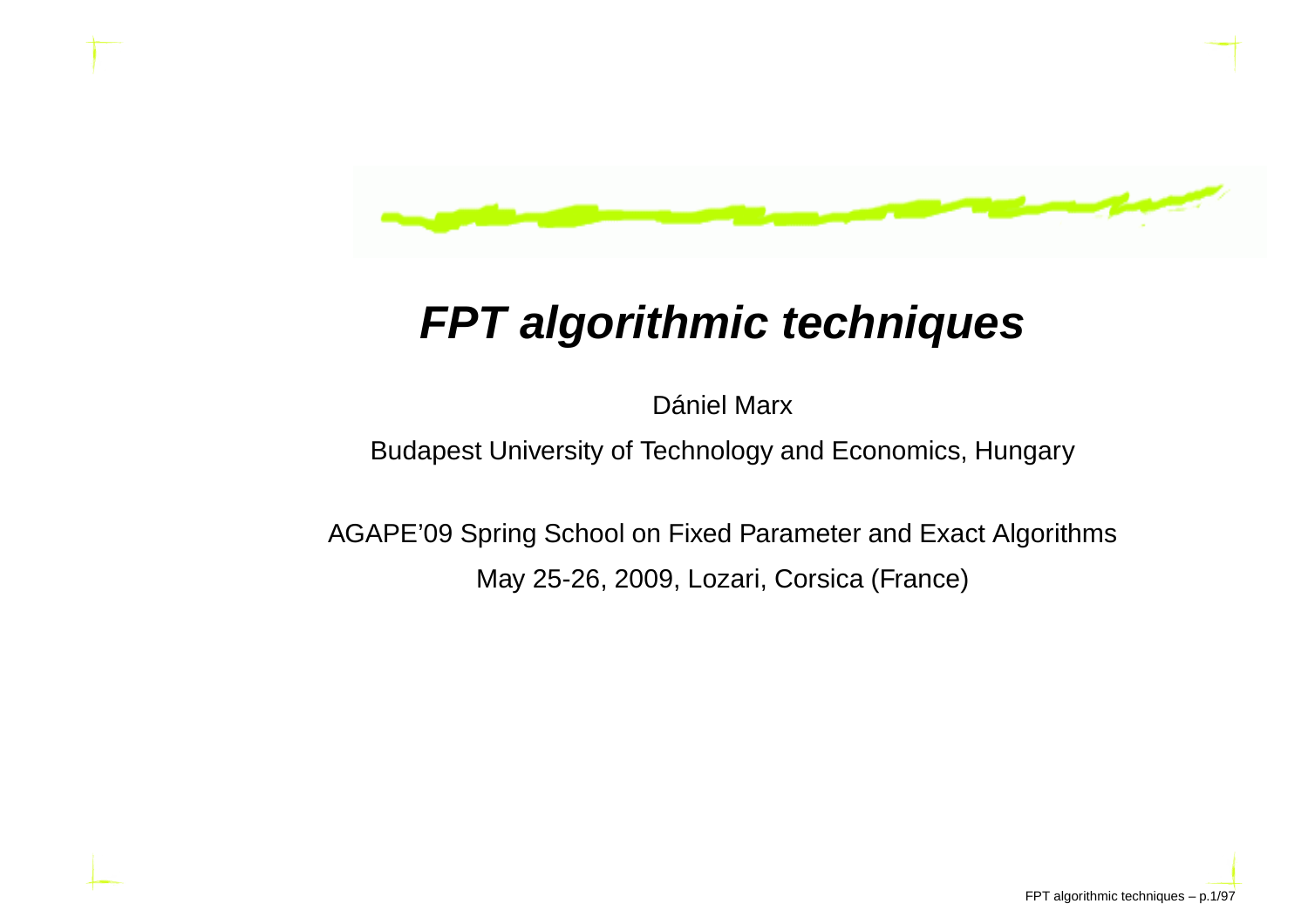## **FPT algorithmic techniques**



- ෧ Significant advances in the past 20 years or so (especially in recent years).
- Powerful toolbox for designing FPT algorithms: ෧

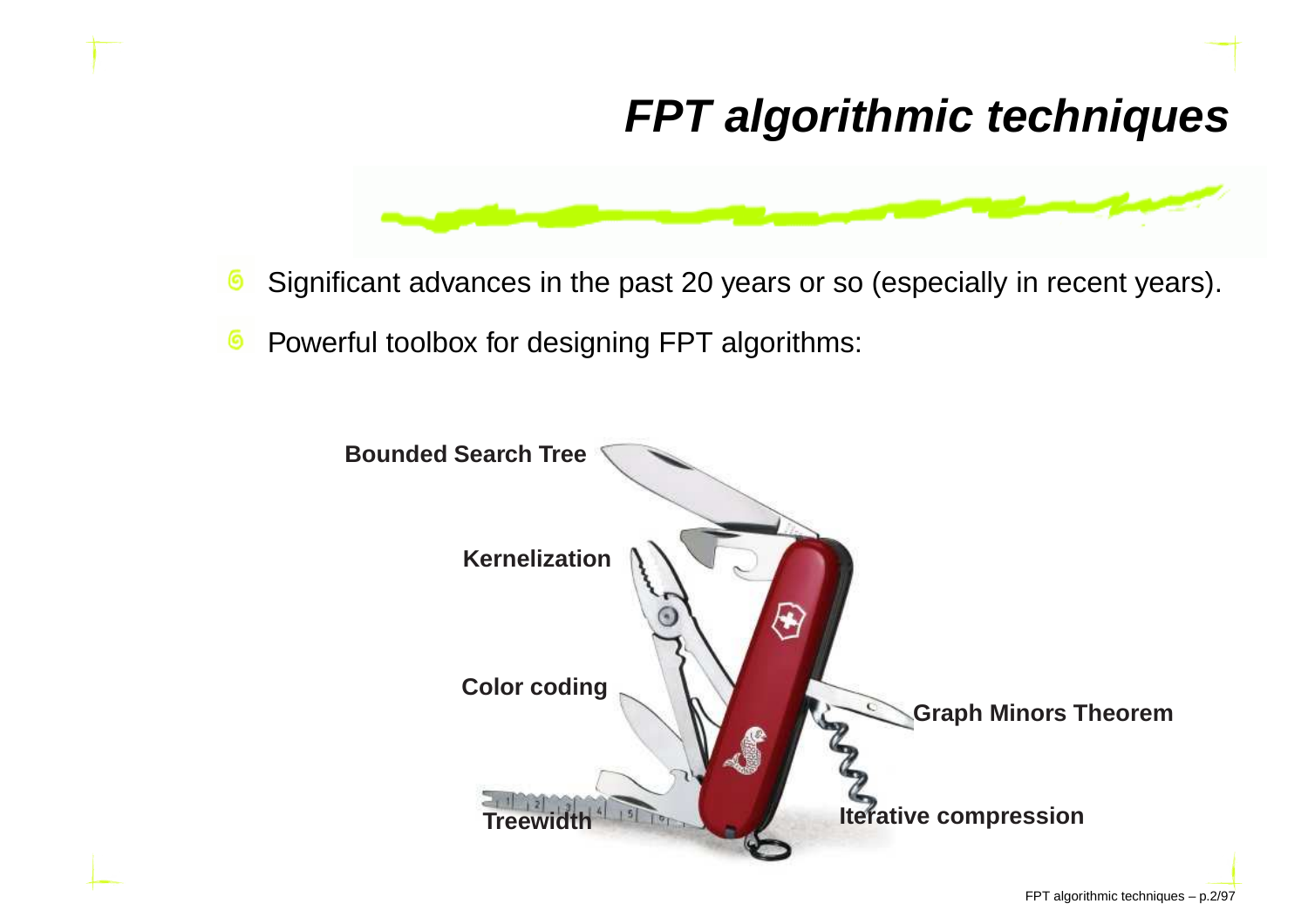#### **Goals**



- ෧ Demonstrate techniques that were successfully used in the analysis of parameterized problems.
- There are two goals: 0
	- Determine quickly if <sup>a</sup> problem is FPT.
	- Design fast algorithms.  $\Delta$
- Warning: The results presented for particular problems are not necessarily the best known results or the most useful approaches for these problems.
- Conventions:෧
	- Unless noted otherwise,  $\boldsymbol{k}$  is the parameter.  $\Delta$
	- $O^*$  notation:  $O^*$  $^*(f(k))$  means  $O(f(k)\cdot n^c)$  $\degree$ ) for some constant  $c.$ Δ
	- Citations are mostly omitted (only for classical results).
	- We gloss over the difference between decision and search problems.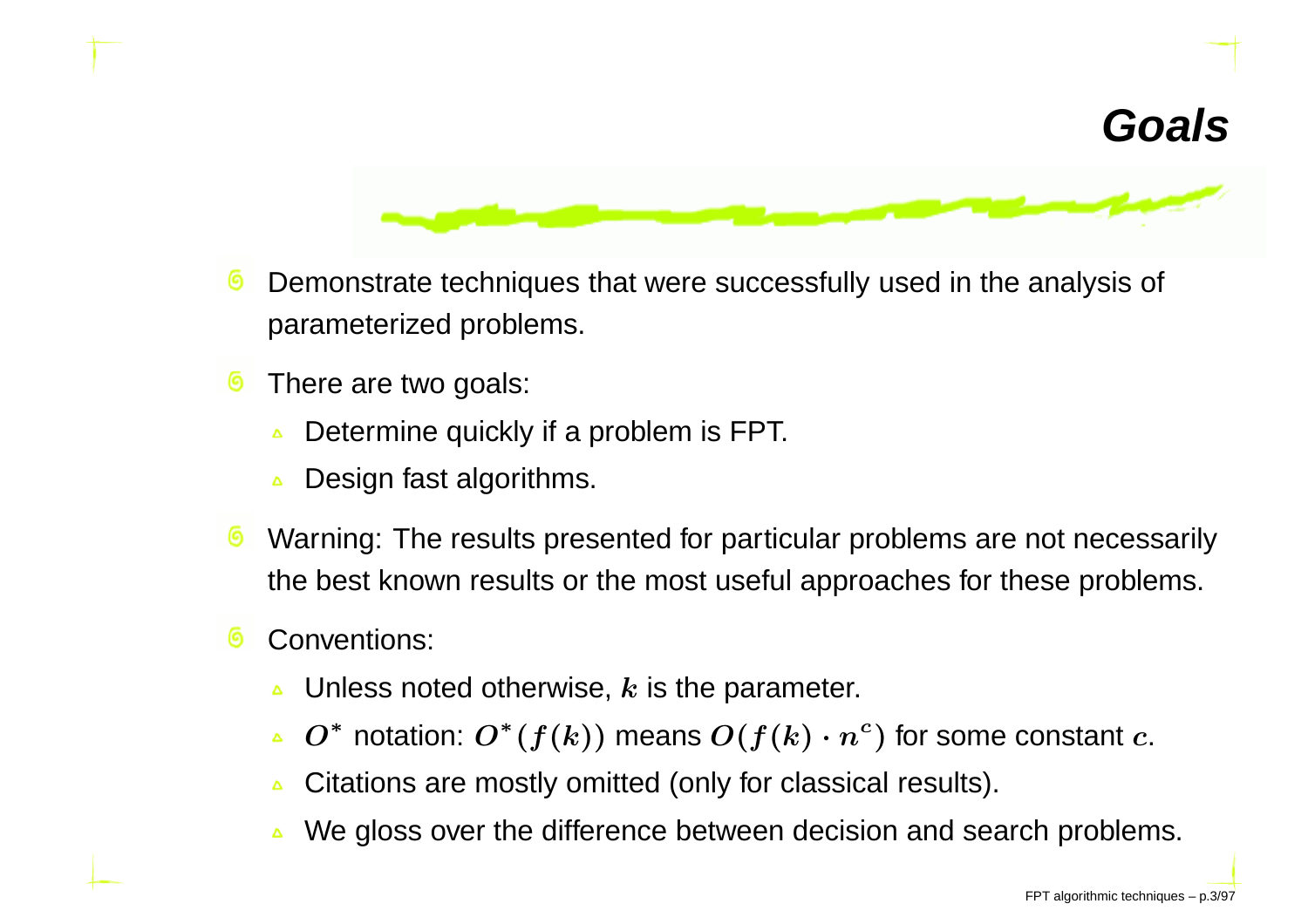## **Kernelization**



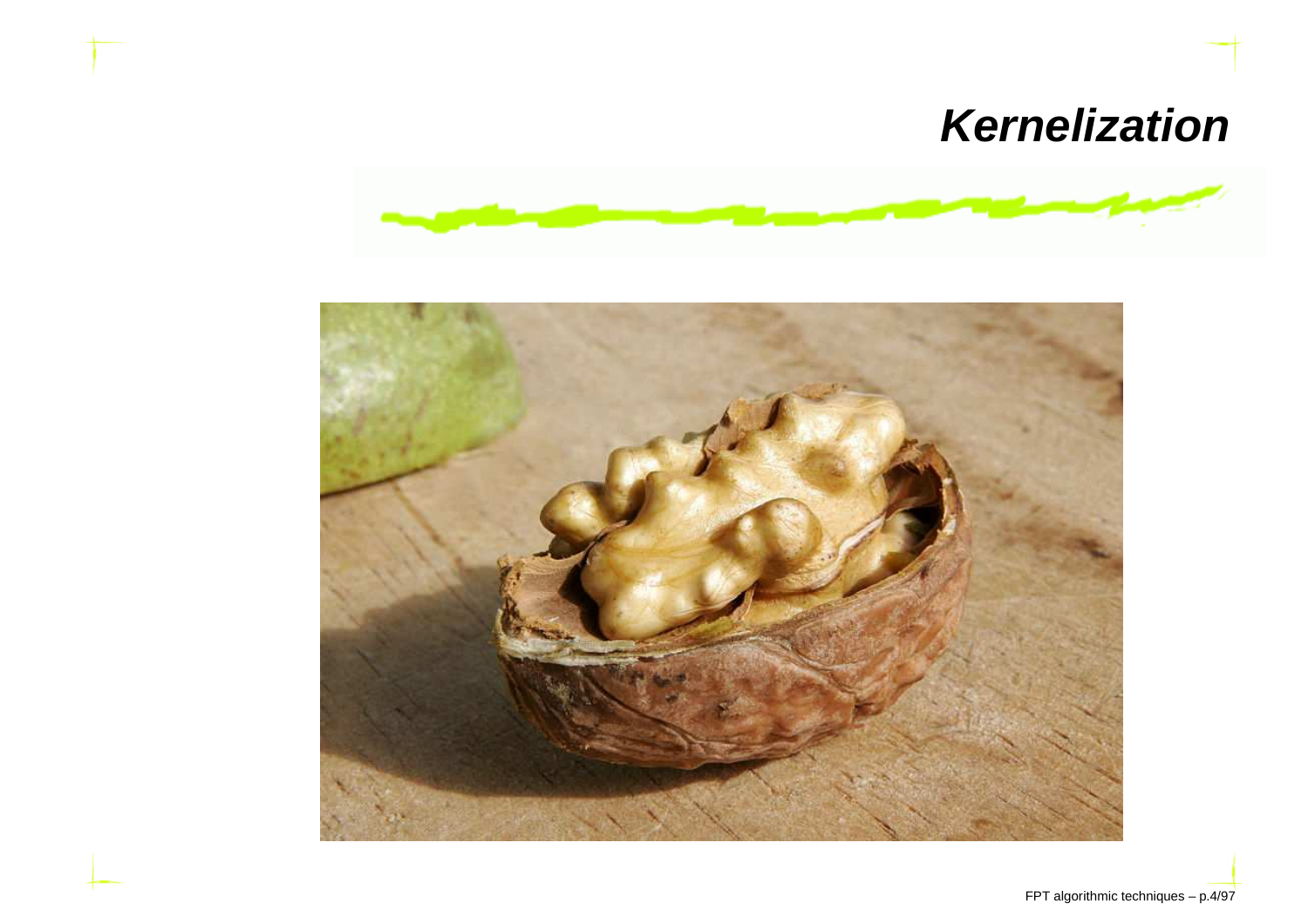#### **Kernelization**



**Definition: Kernelization** is <sup>a</sup> polynomial-time transformation that maps an instance  $(I,k)$  to an instance  $(I',k')$  such that

- $(I,k)$  is a yes-instance if and only if  $(I^{\prime},k^{\prime})$  is a yes-instance,
- $k'\leq k$ , and
- $|I'| \leq f(k)$  for some function  $f(k)$ .

**Simple fact:** If <sup>a</sup> problem has <sup>a</sup> kernelization algorithm, then it is FPT. **Proof:** Solve the instance  $(I', k')$  by brute force.

**Converse:** Every FPT problem has <sup>a</sup> kernelization algorithm. **Proof:** Suppose there is an  $f(k)n^c$  algorithm for the problem.

- If  $f(k) \leq n$ , then solve the instance in time  $f(k)n^{c} \leq n^{c+1}$ , and output a trivial yes- or no-instance.
- If  $n < f(k)$ , then we are done: a kernel of size  $f(k)$  is obtained.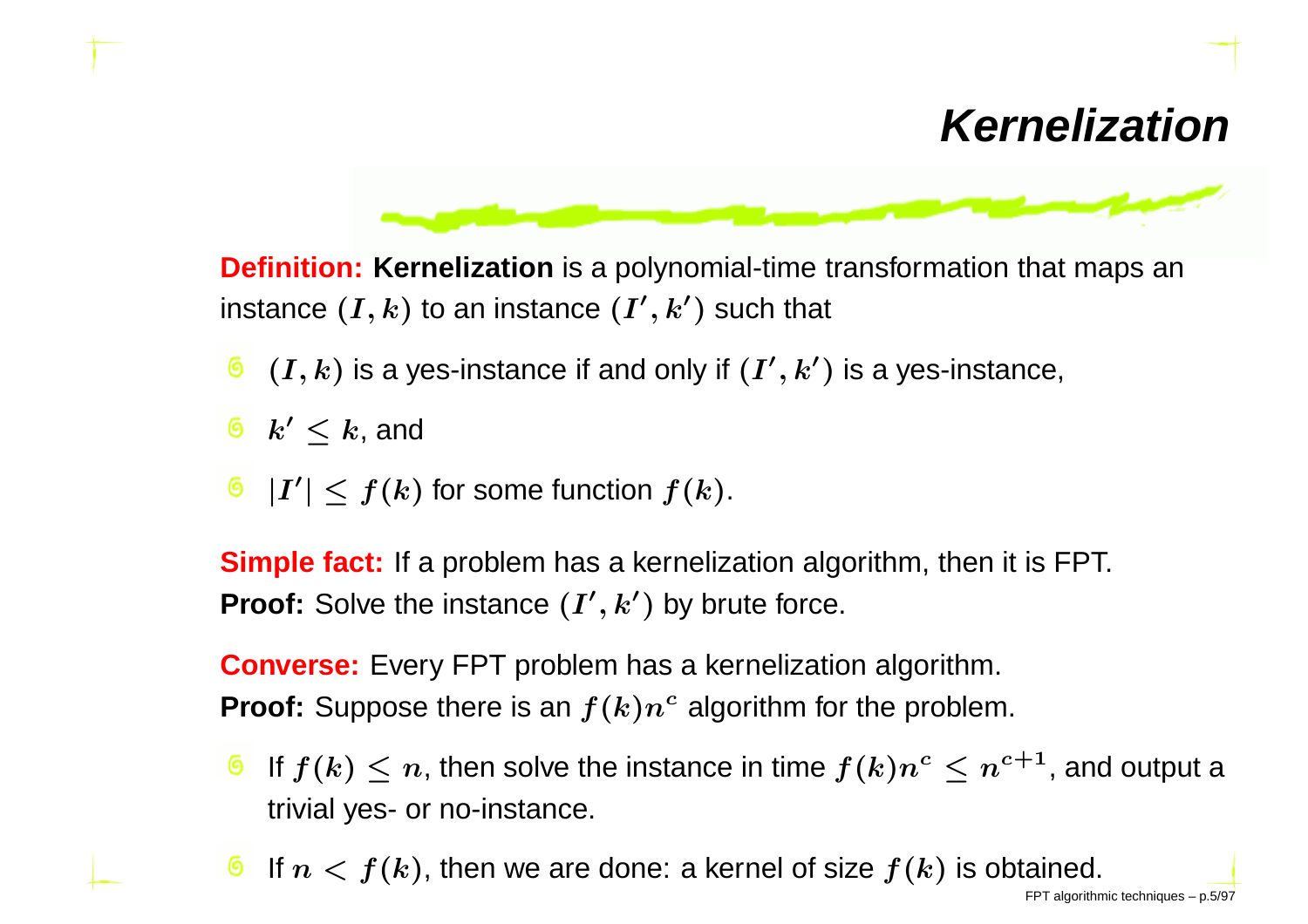## **Kernelization forVERTEXCOVER**

**General strategy:** We devise <sup>a</sup> list of reduction rules, and show that if none of the rules can be applied and the size of the instance is still larger than  $f(k),$ then the answer is trivial.

Reduction rules for VERTEX COVER instance  $(G, k)$ :

**Rule 1:** If  $v$  is an isolated vertex  $\Rightarrow$   $(G \setminus v, k)$  $\textsf{Rule 2: If } d(v) > k \Rightarrow (G \setminus v, k-1)$  $-1)$ 

If neither Rule <sup>1</sup> nor Rule <sup>2</sup> can be applied:

- If  $|V(G)| > k(k+1) \Rightarrow$  There is no solution (every vertex should be the neighbor of at least one vertex of the cover) neighbor of at least one vertex of the cover).
- Otherwise,  $|V(G)|\leq k(k+1)$  and we have a  $k(k+1)$  vertex kernel.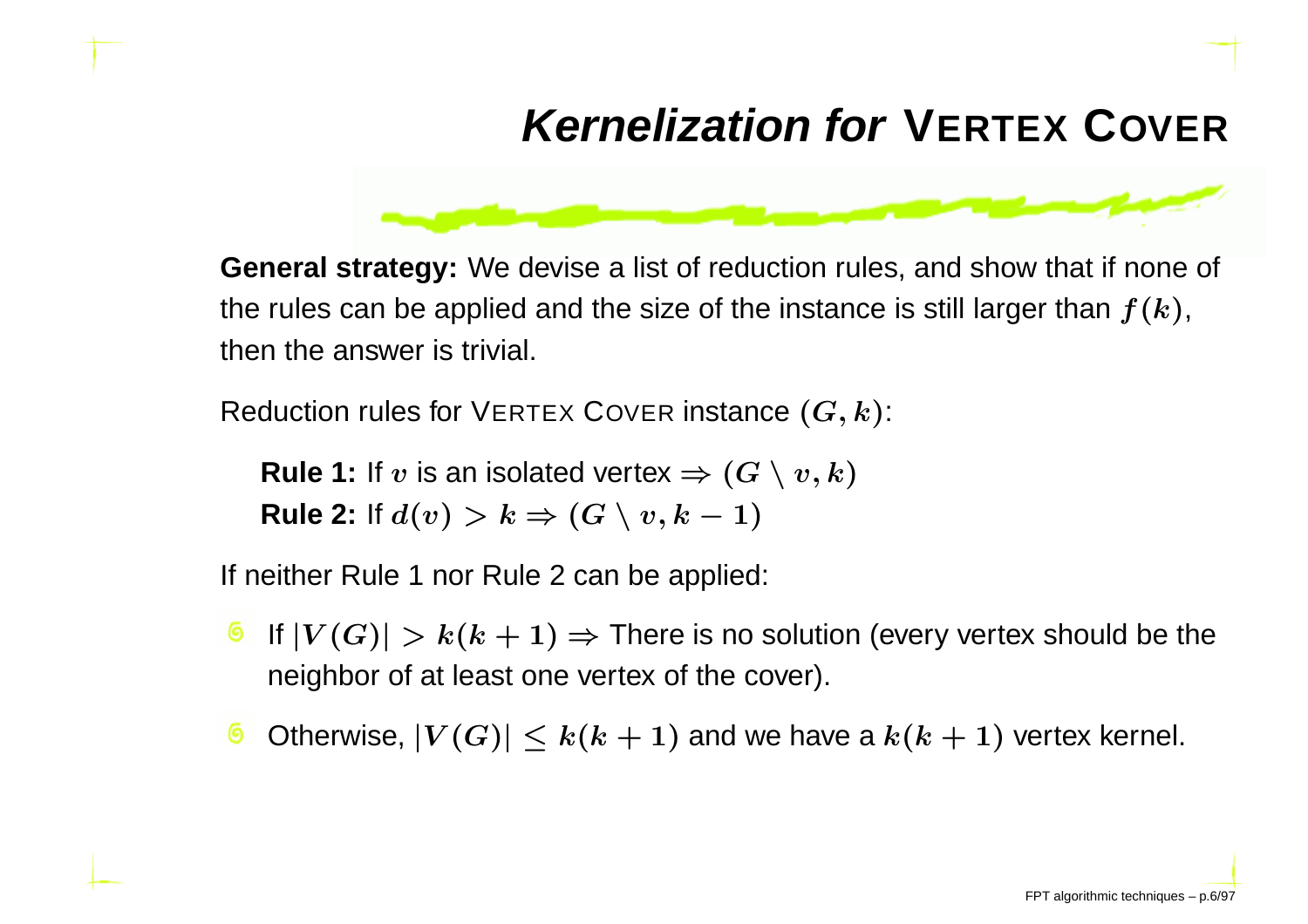## **Kernelization forVERTEXCOVER**



Let us add <sup>a</sup> third rule:

**Rule 1:** If  $v$  is an isolated vertex  $\Rightarrow$   $(G \setminus v, k)$  $\textsf{Rule 2: If } d(v) > k \Rightarrow (G \setminus v, k-1)$ **Rule 3:** If  $d(v) = 1$ , then we can assume that its neighbor  $u$  is in the  $-1)$ solution  $\Rightarrow(G\setminus(u\cup v), k)$  $-1).$ 

If none of the rules can be applied, then every vertex has degree at least  $\mathbf 2.$  $\Rightarrow |V(G)| \leq |E(G)|$ 

- If  $\left|E(G)\right| > k^2$ cover at most  $k$  edges).  $^2$  ⇒ There is no solution (each vertex of the solution can<br>k edges)
- Otherwise,  $|V(G)|\leq |E(G)|\leq k^2$  and we have a  $k^2$  vertex kernel.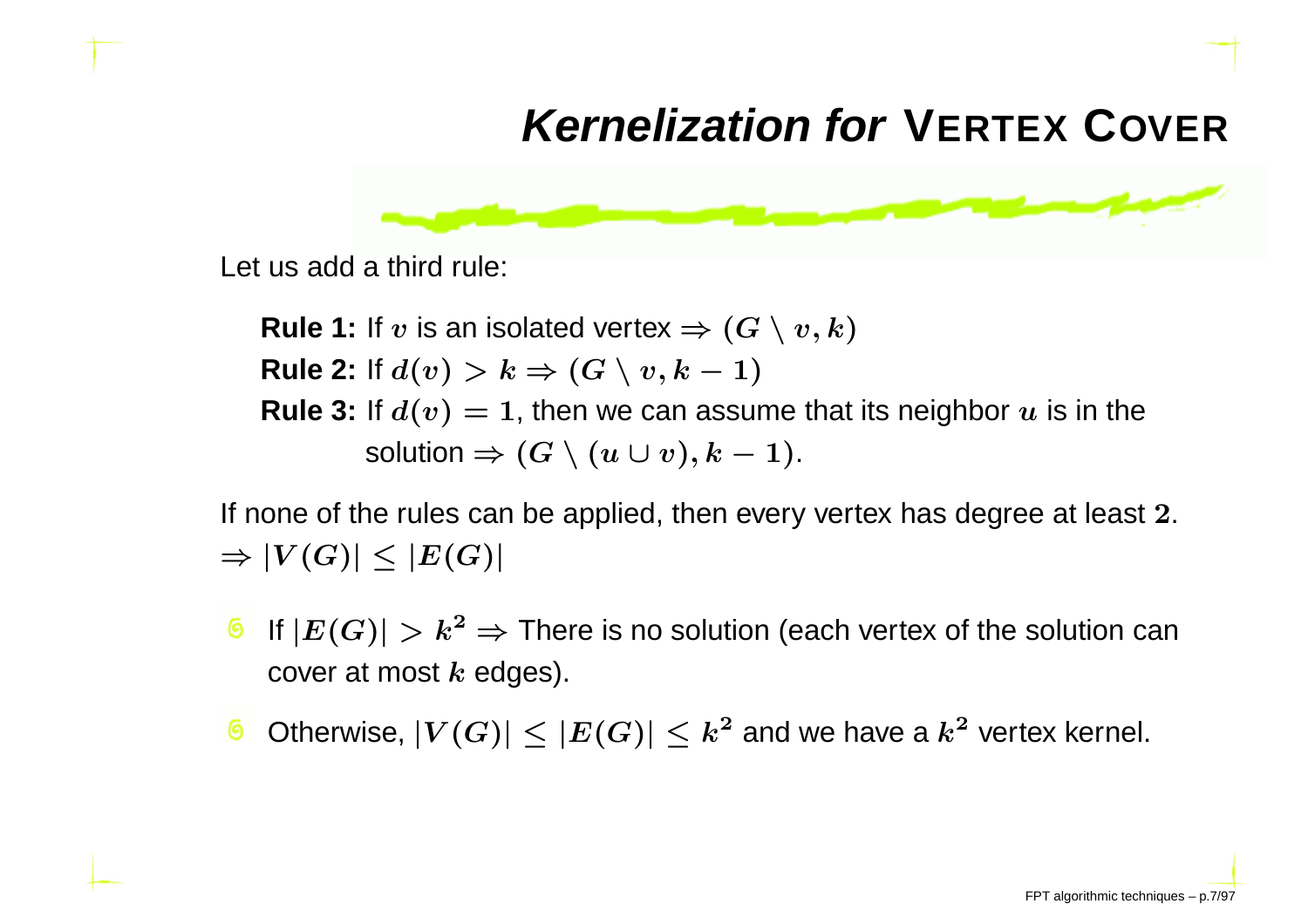# **COVERING <sup>P</sup>OINTS WITH <sup>L</sup>INES**



**Task:** Given a set  $P$  of  $n$  points in the plane and an integer  $k$ , find  $k$  lines that cover all the points.



**Note:** We can assume that every line of the solution covers at least <sup>2</sup> points, thus there are at most  $n^2$  candidate lines.

#### **Reduction Rule:**

If a candidate line covers a set  $S$  of more than  $k$  points  $\Rightarrow$   $(P \setminus S, k-1)$ .

If this rule cannot be applied and there are still more than  $k^2$  points, then there is no solution  $\Rightarrow$  Kernel with at most  $k^2$  points.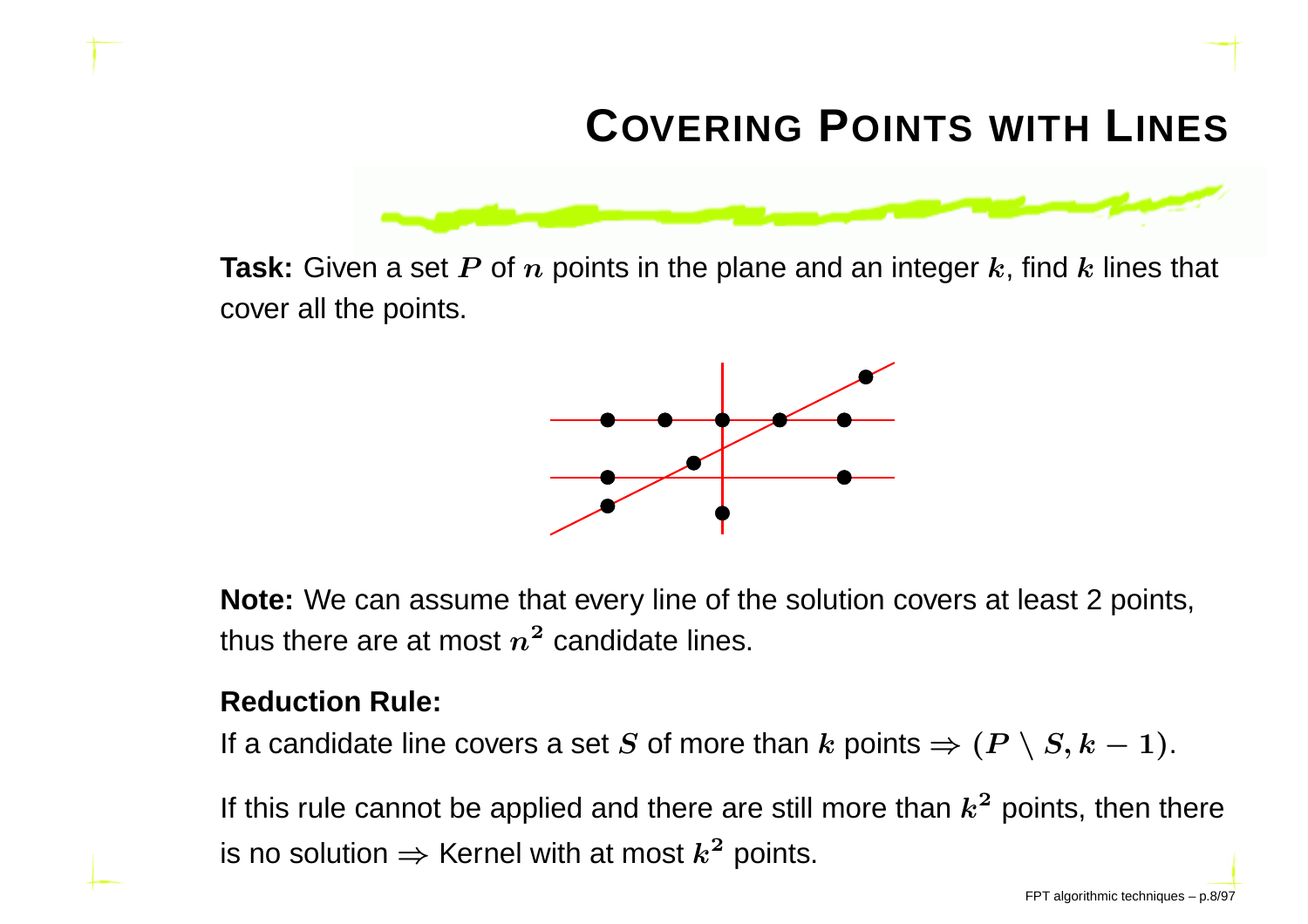#### **Kernelization**



- Kernelization can be thought of as <sup>a</sup> polynomial-time preprocessing before෧ attacking the problem with whatever method we have. "It does no harm" totry kernelization.
- Some kernelizations use lots of simple reduction rules and require <sup>a</sup>෧ complicated analysis to bound the kernel size. . .
- ෧ . . . while other kernelizations are based on surprising nice tricks (Next: Crown Reduction and the Sunflower Lemma).
- Possibility to prove lower bounds (S. Saurabh's lecture). ෧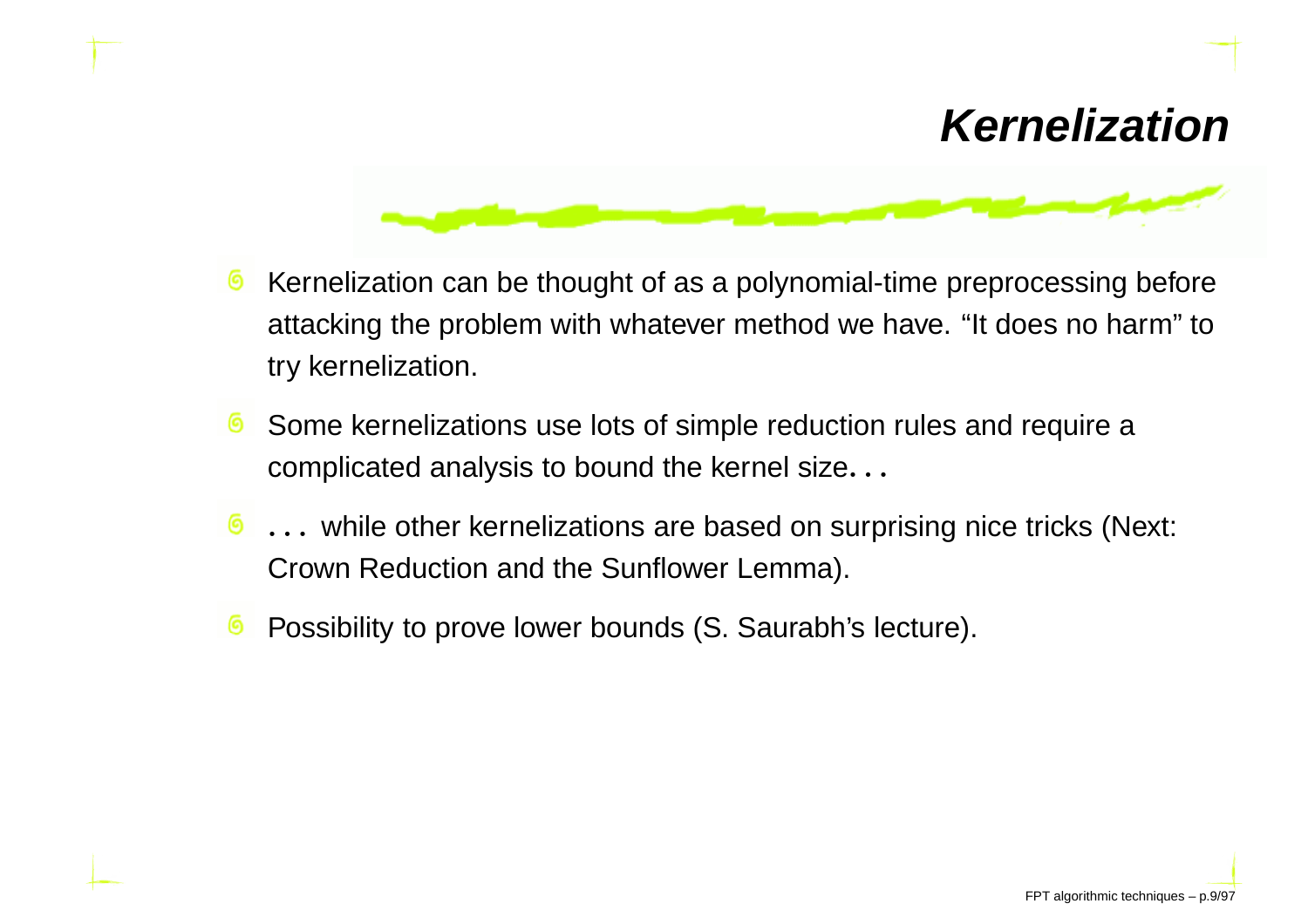#### **Crown Reduction**



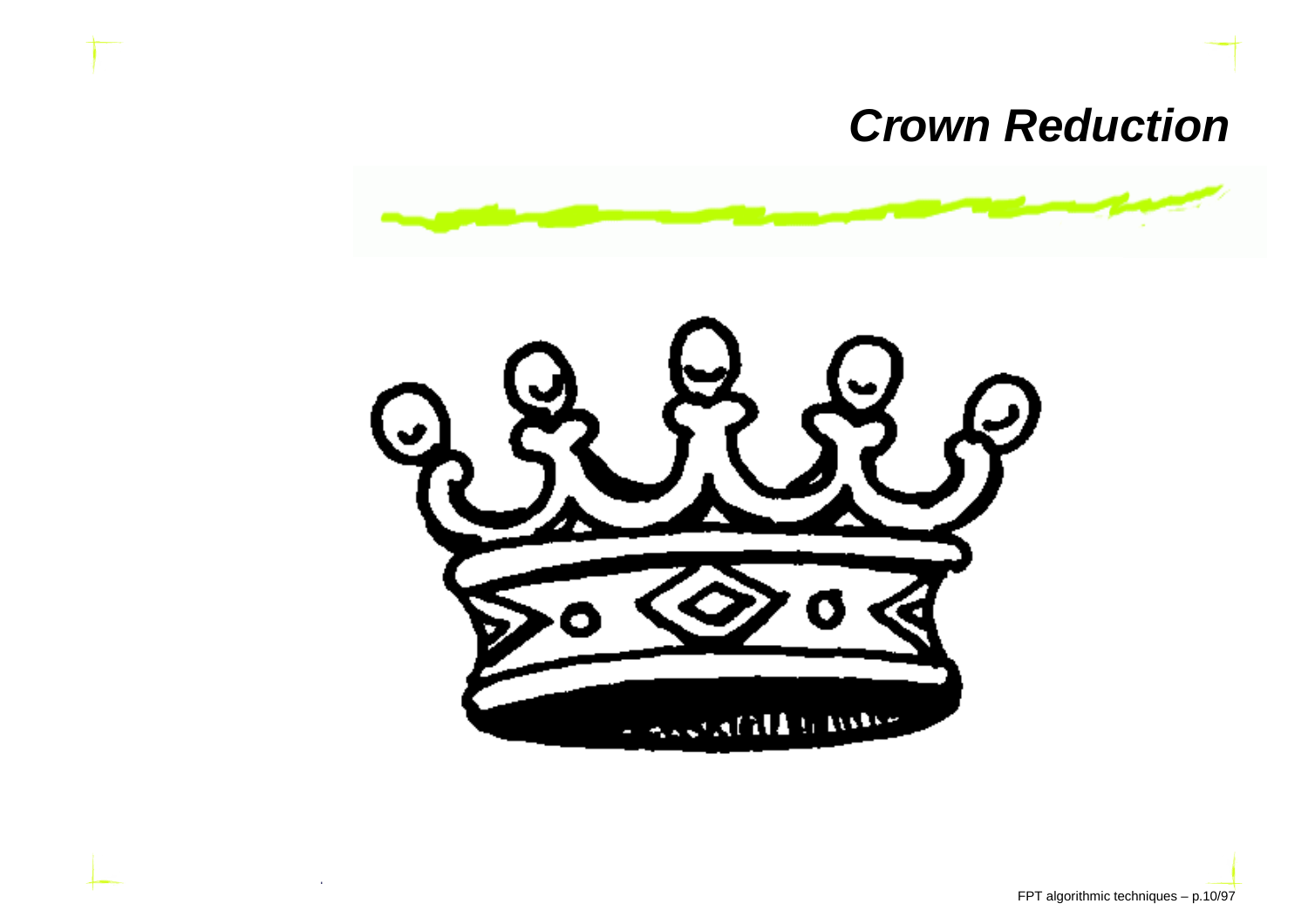#### **Crown Reduction**



**Definition:**A **crown decomposition** is <sup>a</sup> partition C∪H∪B of the vertices such that

- ෧  $\boldsymbol{C}$  is an independent set,
- ෧ there is no edge between  $\boldsymbol{C}$  and  $\boldsymbol{B},$
- ෧ there is a matching between  $C$  and  $H$ that covers  $H.$



#### **Crown rule for VERTEXCOVER:**

The matching needs to be covered and we can assume that it is covered by  $\boldsymbol{H}$ (makes no sense to use vertices of  $\boldsymbol{C})$ 

$$
\Rightarrow (G \setminus (H \cup C), k - |H|).
$$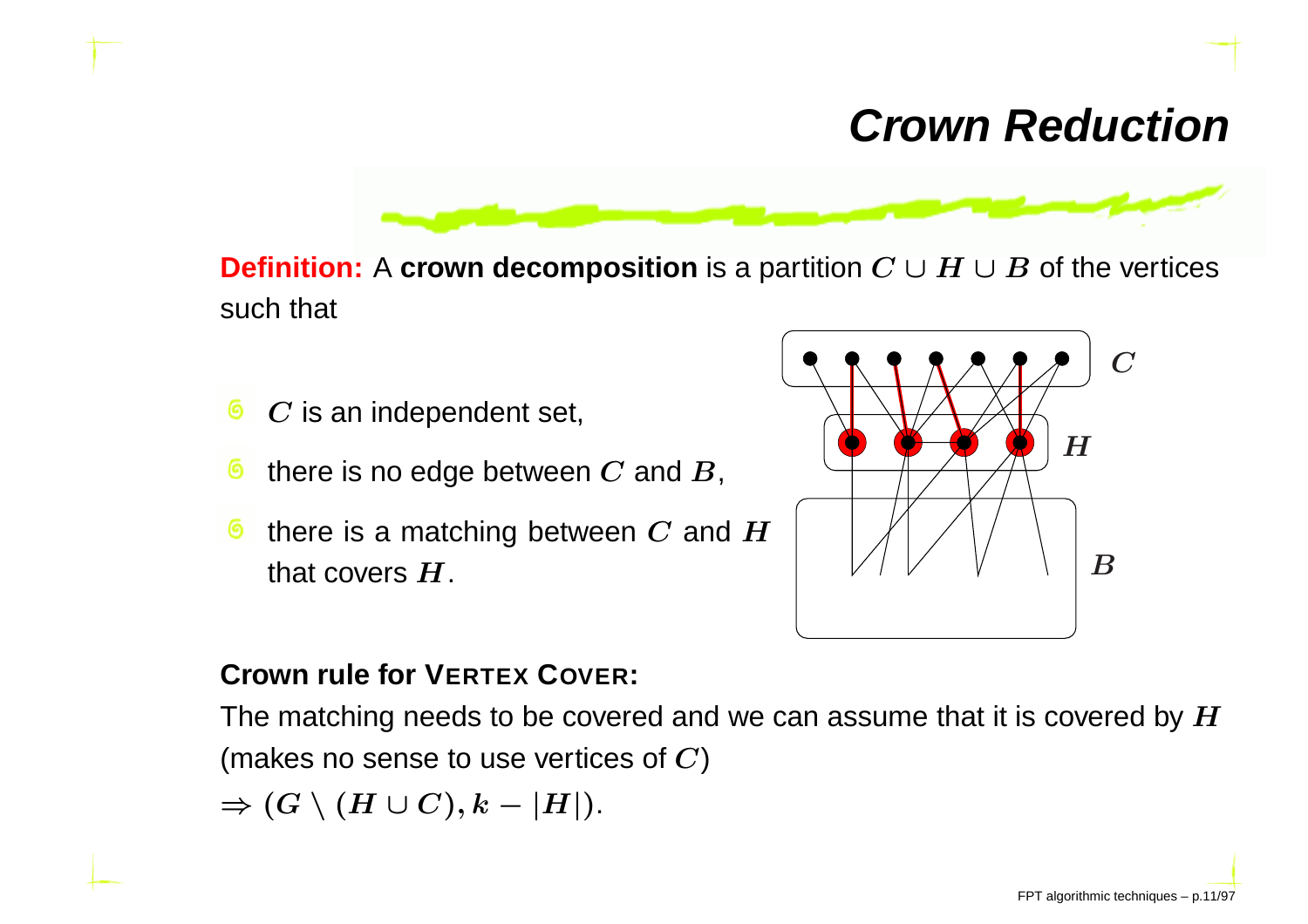#### **Crown Reduction**



Key lemma:

**Lemma:** Given a graph  $G$  without isolated vertices and an integer  $k$ , in polynomial time we can either

- ෧ find a matching of size  $k + 1$ ,  $\Rightarrow$  No solution!
- G find a crown decomposition, ⇒ Reduce!
- ෧ or conclude that the graph has at most  $3k$  vertices.  $\Rightarrow 3k$  vertex kernel!

This gives a 3k vertex kernel for VERTEX COVER.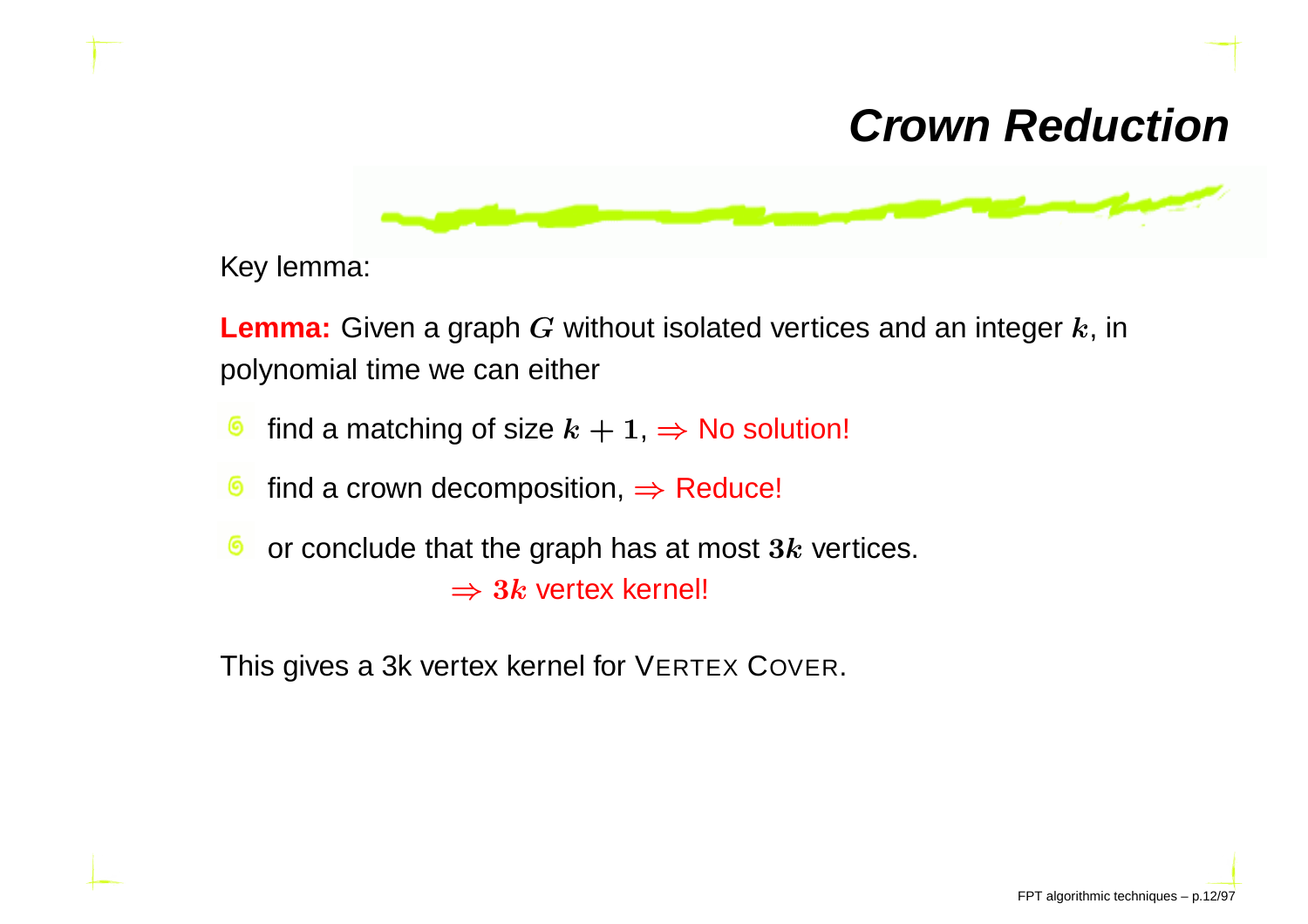



**Lemma:** Given a graph *G* without isolated vertices and an integer *k*, in polynomial time we can either

- find a matching of size  $k+1$ , ౷
- find <sup>a</sup> crown decomposition, ෧
- ෧ or conclude that the graph has at most  $3k$  vertices.

For the proof, we need the classical Konig's Theorem.

 $\tau(G)$  : size of the minimum vertex cover

 $\nu(G)$ : size of the maximum matching (independent set of edges)

**Theorem:** [Kőnig, 1931] If  $G$  is **bipartite,** then

$$
\tau(G)=\nu(G)
$$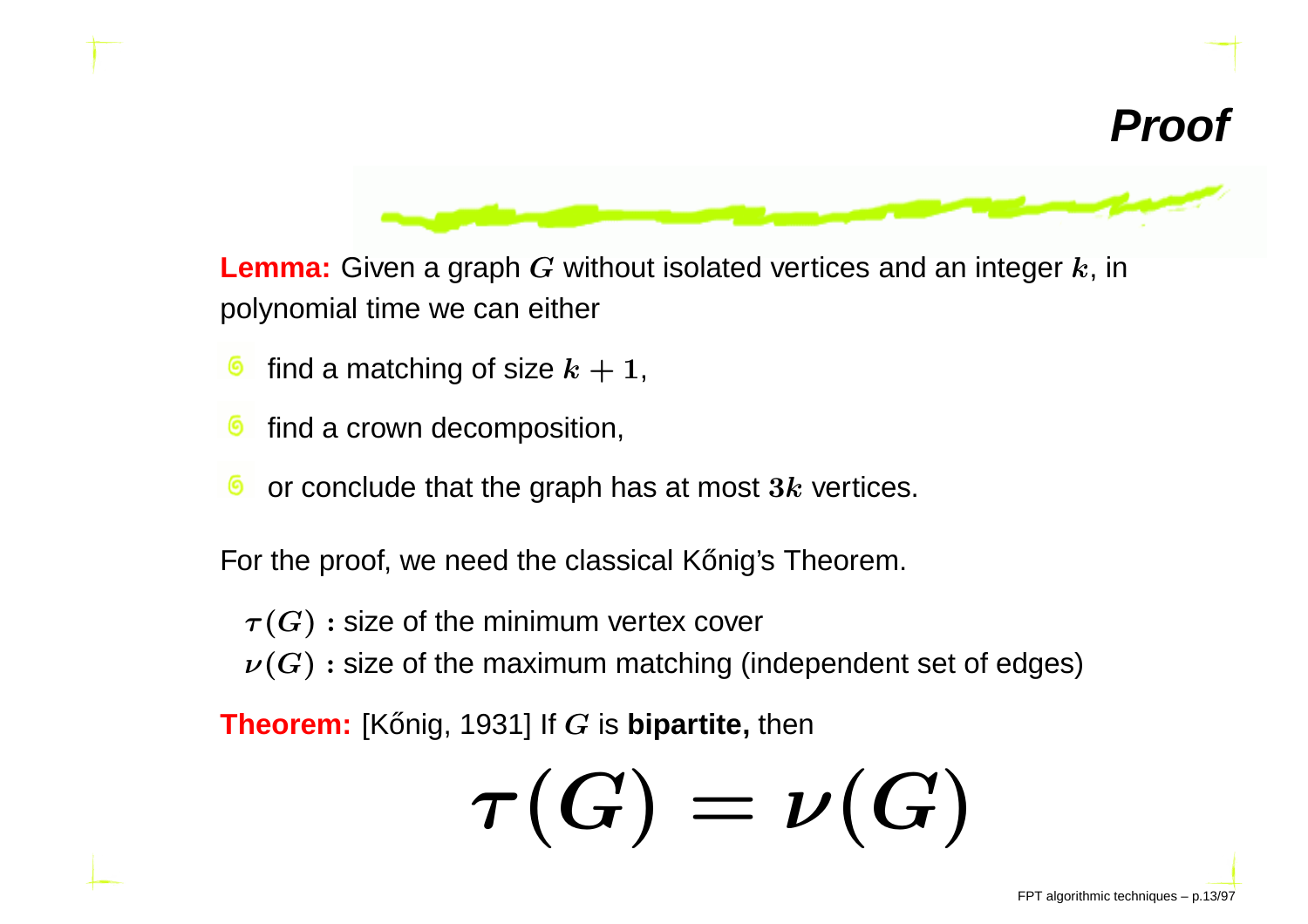



**Lemma:** Given a graph *G* without isolated vertices and an integer *k*, in polynomial time we can either

- find a matching of size  $k+1$ , ౷
- find <sup>a</sup> crown decomposition, ෧
- or conclude that the graph has at most  $3k$  vertices.

**Proof:** Find (greedily) <sup>a</sup> maximal matching; if itssize is at least  $k+1$ , then we are done. The rest of the graph is an independent set  $I$ .

Find <sup>a</sup> maximum matching/minimum vertex coverin the bipartite graph between  $\boldsymbol{X}$  and  $\boldsymbol{I}.$ 

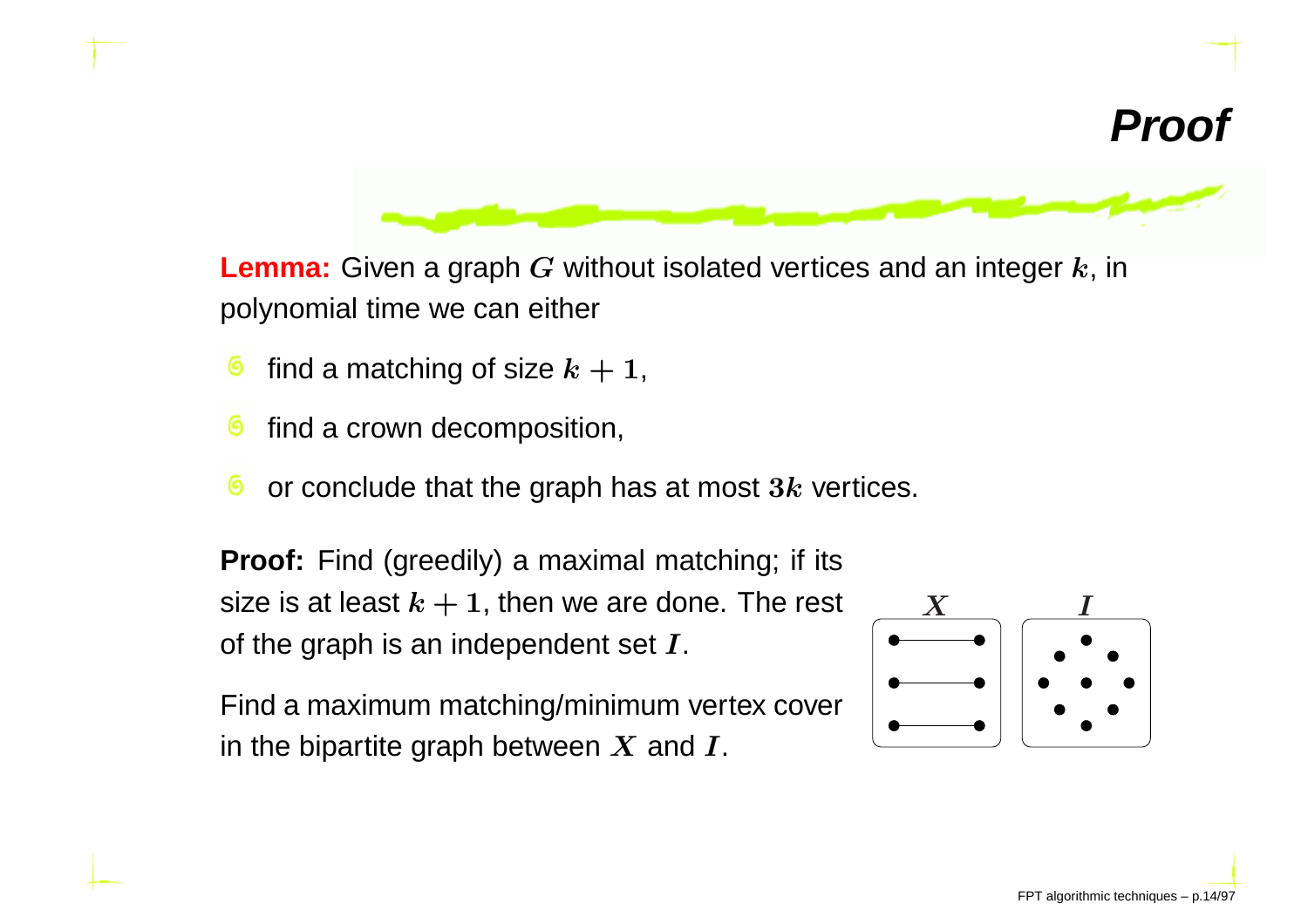



**Lemma:** Given a graph *G* without isolated vertices and an integer *k*, in polynomial time we can either

- find a matching of size  $k+1$ , ౷
- find <sup>a</sup> crown decomposition, ෧
- or conclude that the graph has at most  $3k$  vertices.

**Proof:** Case 1: The minimum vertex cover contains at least one vertex of <sup>X</sup> $\Rightarrow$  There is a crown decomposition.

Case 2: The minimum vertex cover contains onlyvertices of  $I \Rightarrow$  It contains every vertex of  $I \Rightarrow$  There are at most  $2h + h$  vertices.  $\Rightarrow$  There are at most  $2k+k$  vertices.

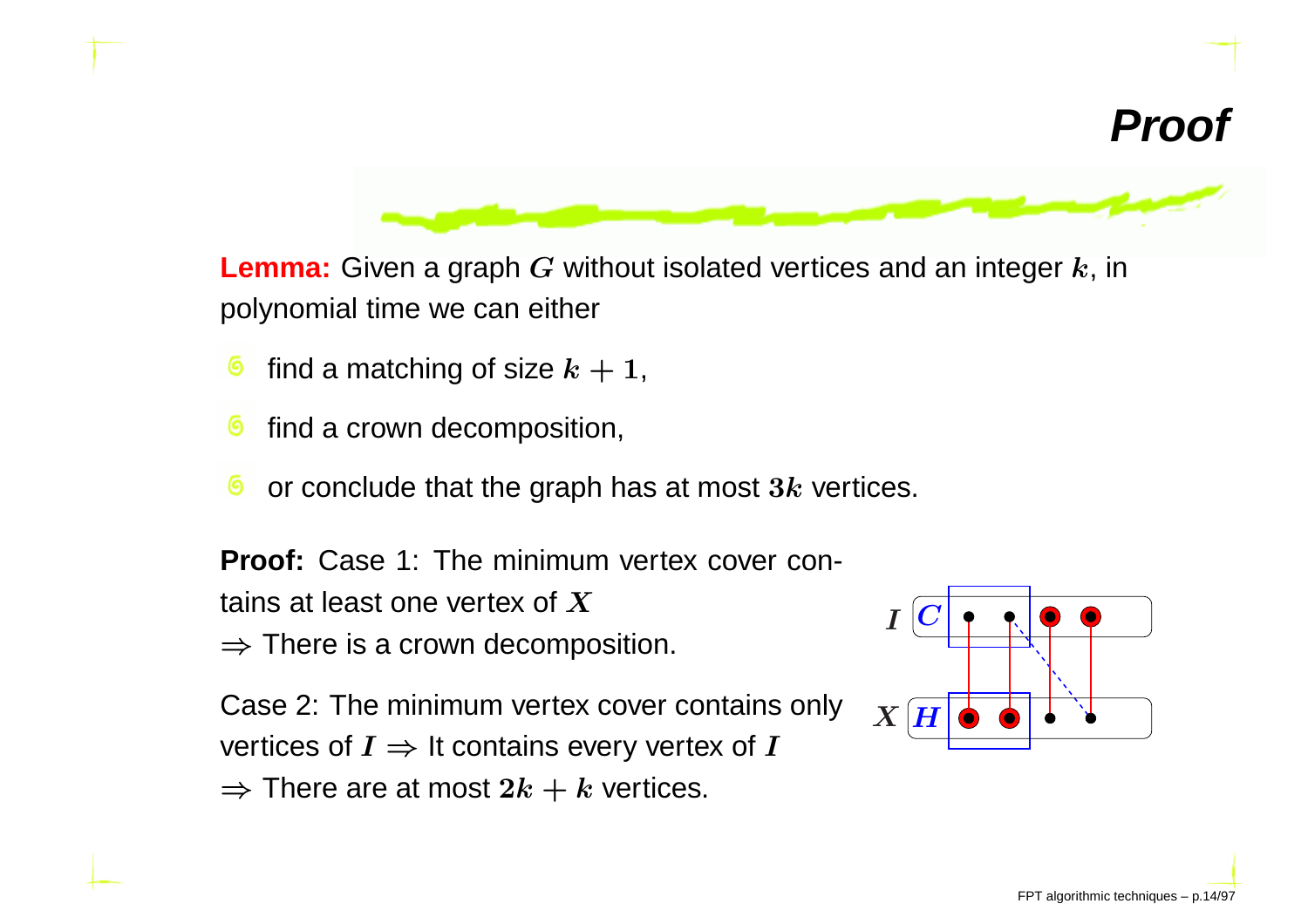## **DUAL OF <sup>V</sup>ERTEX <sup>C</sup>OLORING**



**Task:** Given a graph *G* and an integer *k*, find a vertex coloring with<br>ITCCN  $|V(G)|-k$  colors.

#### **Crown rule for DUAL OF <sup>V</sup>ERTEX <sup>C</sup>OLORING:**

Suppose there is <sup>a</sup> crown decomposition for the **complement graph** <sup>G</sup>.

- $C$  is a clique in  $G$ : each vertex needs a distinct color.
- Because of the matching,  $H$  can be colored<br>weight and these LGL select using only these  $\left|C\right|$  colors.
- These colors cannot be used for  $\bm{B}.$
- $(G \setminus (H \cup C), k |H|)$

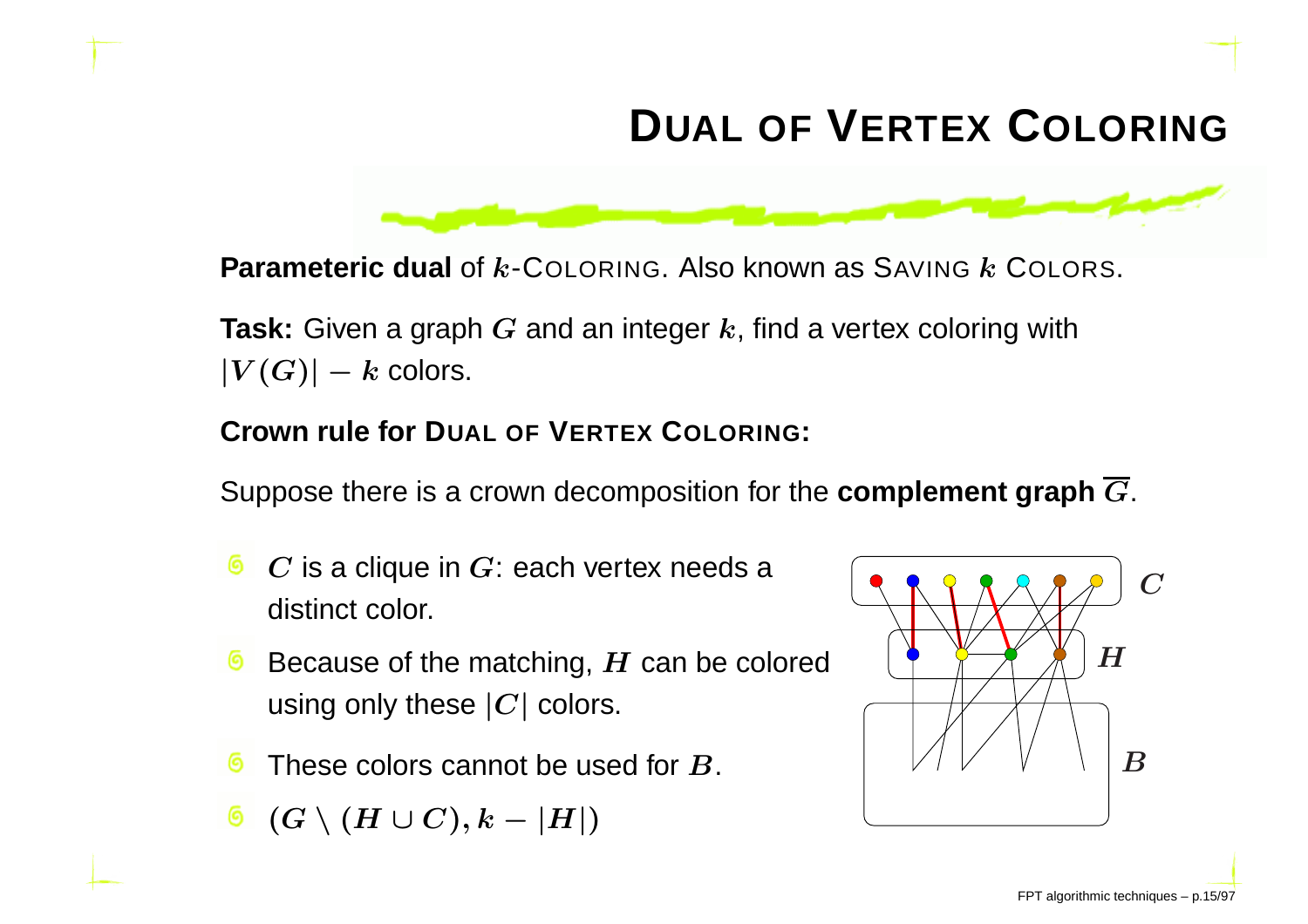#### **Crown Reduction forDUAL OFVERTEX**———————————— **COLORING**

Use the key lemma for the complement  $\boldsymbol{G}$  of  $\boldsymbol{G}$ :

**Lemma:** Given a graph  $G$  without isolated vertices and an integer  $k$ , in polynomial time we can either

- find a matching of size  $k+1, \Rightarrow$  YES: we can save  $k$  colors!
- find a crown decomposition, ⇒ Reduce!
- ෧ or conclude that the graph has at most  $3k$  vertices.  $\Rightarrow 3k$  vertex kernel!

This gives a 3k vertex kernel for DuaL OF VERTEX COLORING.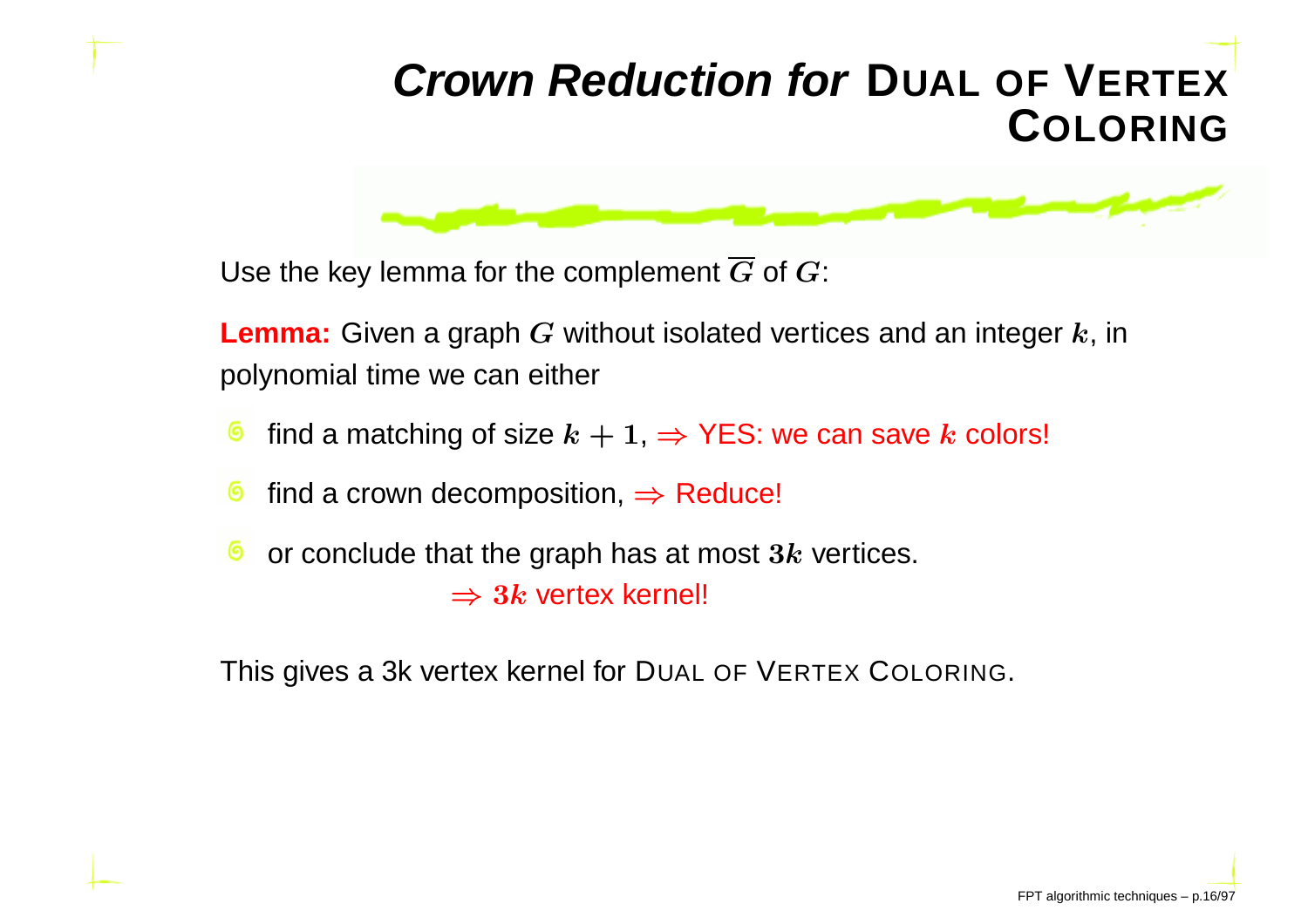#### **Sunflower Lemma**



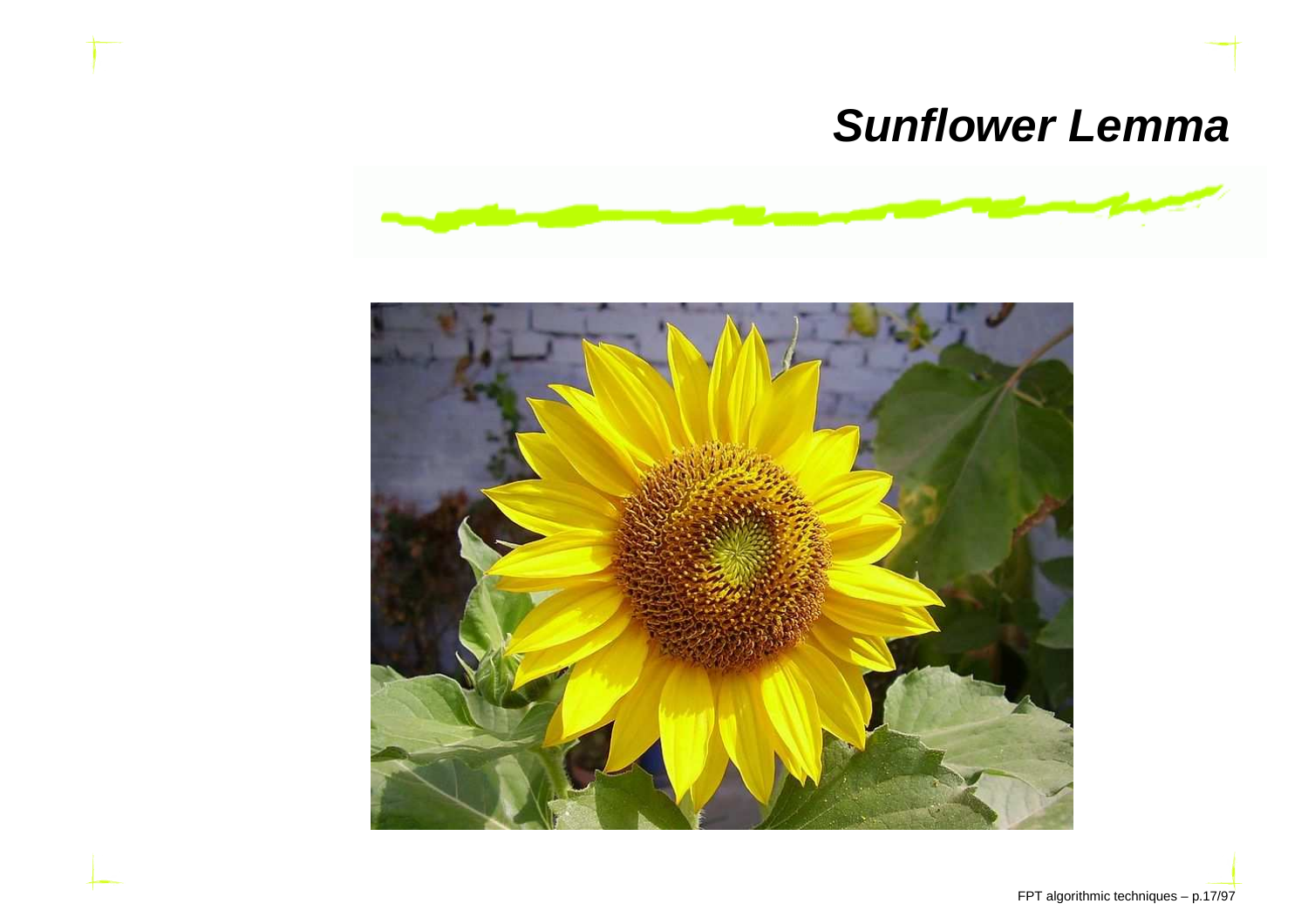#### **Sunflower lemma**



**Definition:** Sets  $S_1, S_2, \ldots, S_k$  form a **sunflower** if the sets  $S_i\setminus (S_1\cap S_2\cap \cdots \cap S_k)$  are disjoint.



**Lemma:** [Erdős and Rado, 1960] If the size of a set system is greater than  $(p-\,$  $(-1)^d$  $\ ^{a}\cdot d!$  and it contains only sets of size at most  $d$ , then the system contains a sunflower with  $\boldsymbol{p}$  petals. Furthermore, in this case such a sunflower can be found in polynomial time.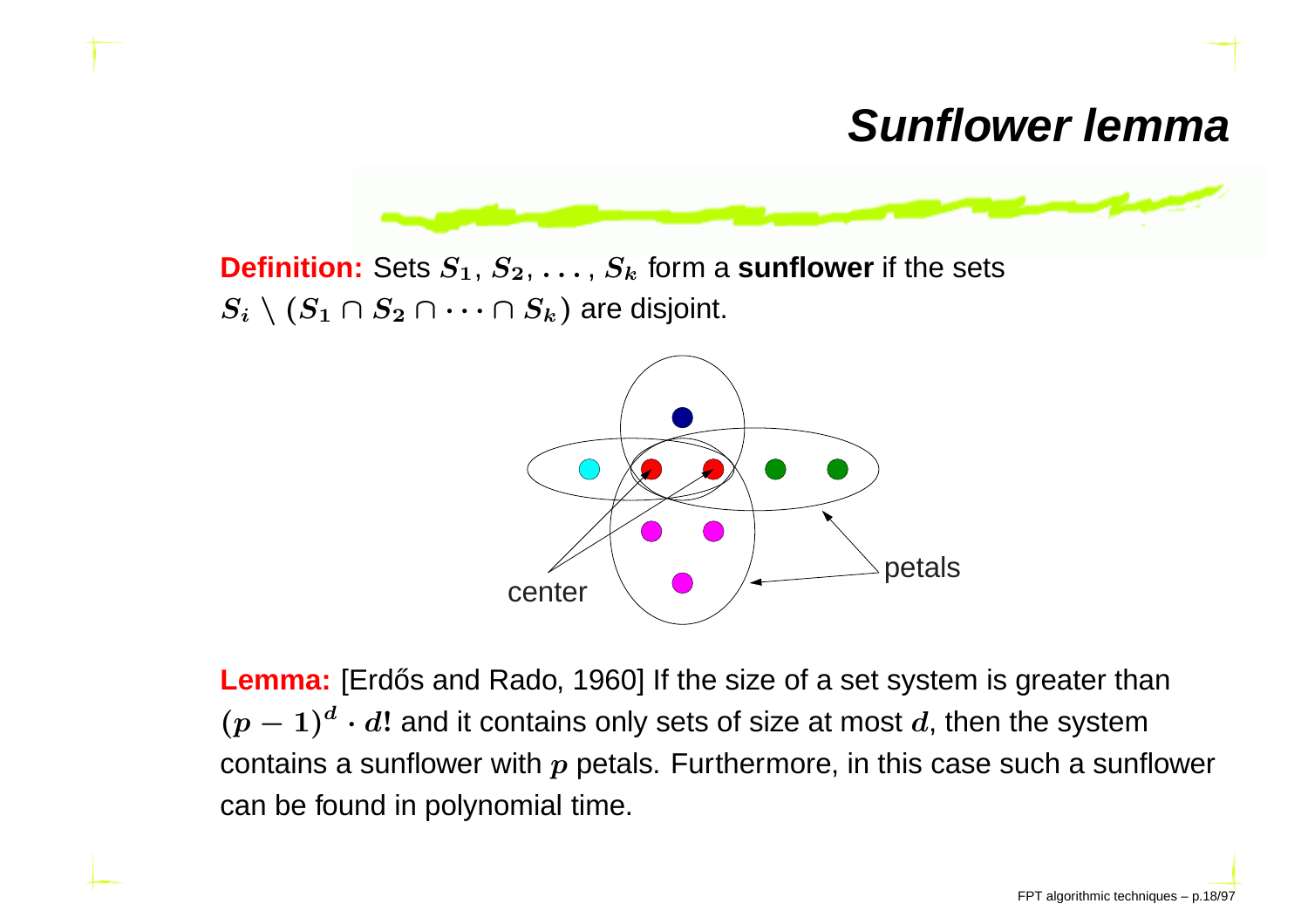# **Sunflowers and** <sup>d</sup>**-HITTING <sup>S</sup>ET**



 $d$ -HITTING SET: Given a collection  $\mathcal S$  of sets of size at most  $d$  and an integer  $k$ , find a set  $S$  of  $k$  elements that intersects every set of  $\cal S.$ 



**Reduction Rule:** If  $k + 1$  sets form a sunflower, then remove these sets from  $\cal S$  and add the center  $C$  to  $\cal S$  ( $S$  does not hit one of the petals, thus it has to hit the center).

If the rule cannot be applied, then there are at most  $O(k^d)$  sets.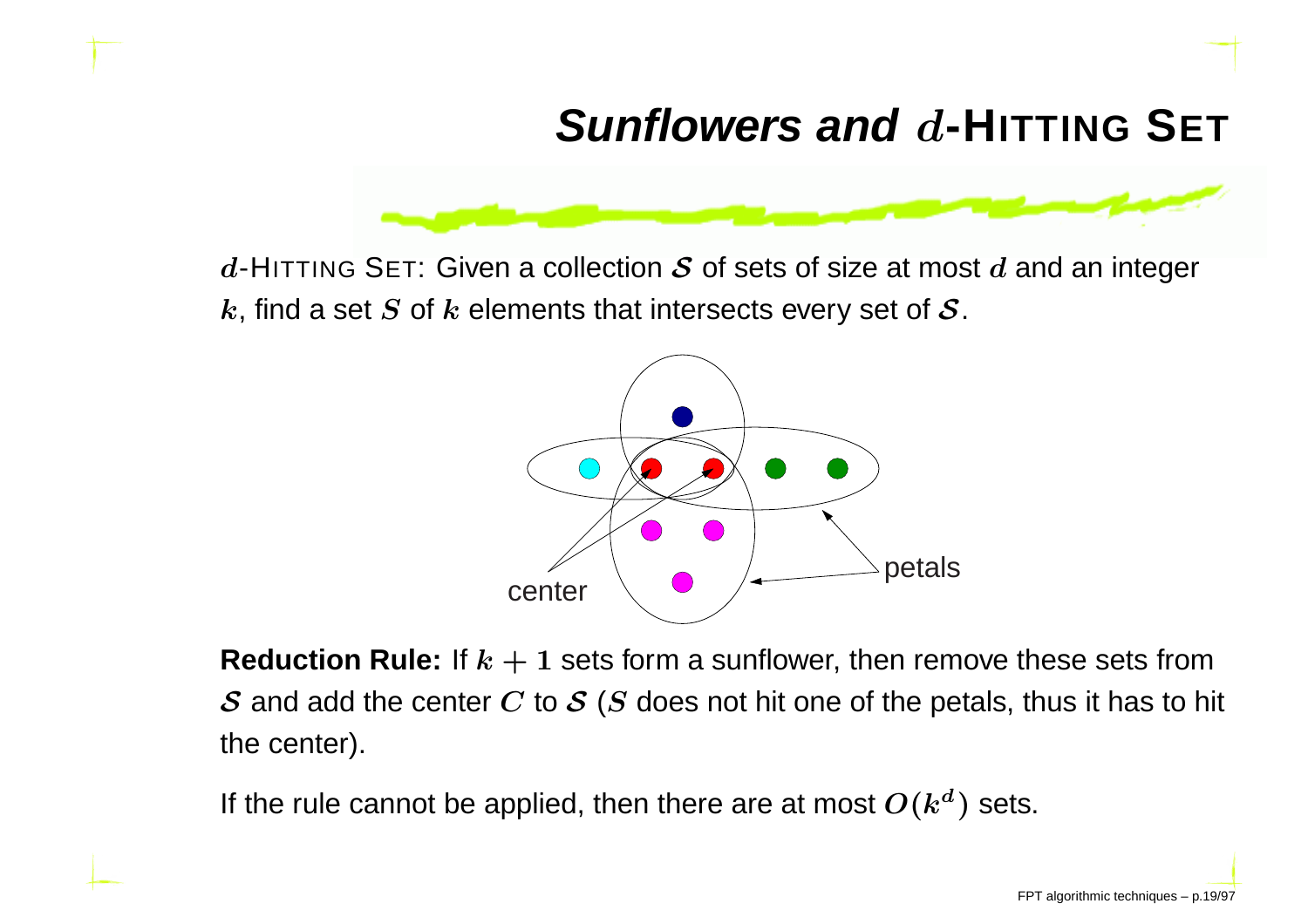# **Sunflowers and** <sup>d</sup>**-HITTING <sup>S</sup>ET**



 $d$ -HITTING SET: Given a collection  $\mathcal S$  of sets of size at most  $d$  and an integer  $k$ , find a set  $S$  of  $k$  elements that intersects every set of  $\cal S.$ 



 $\textbf{Reduction Rule (variant):}$  Suppose more than  $k+1$  sets form a sunflower.

- If the sets are disjoint  $\Rightarrow$  No solution. Θ
- Otherwise, keep only  $k+1$  of the sets.

If the rule cannot be applied, then there are at most  $O(k^d)$  sets.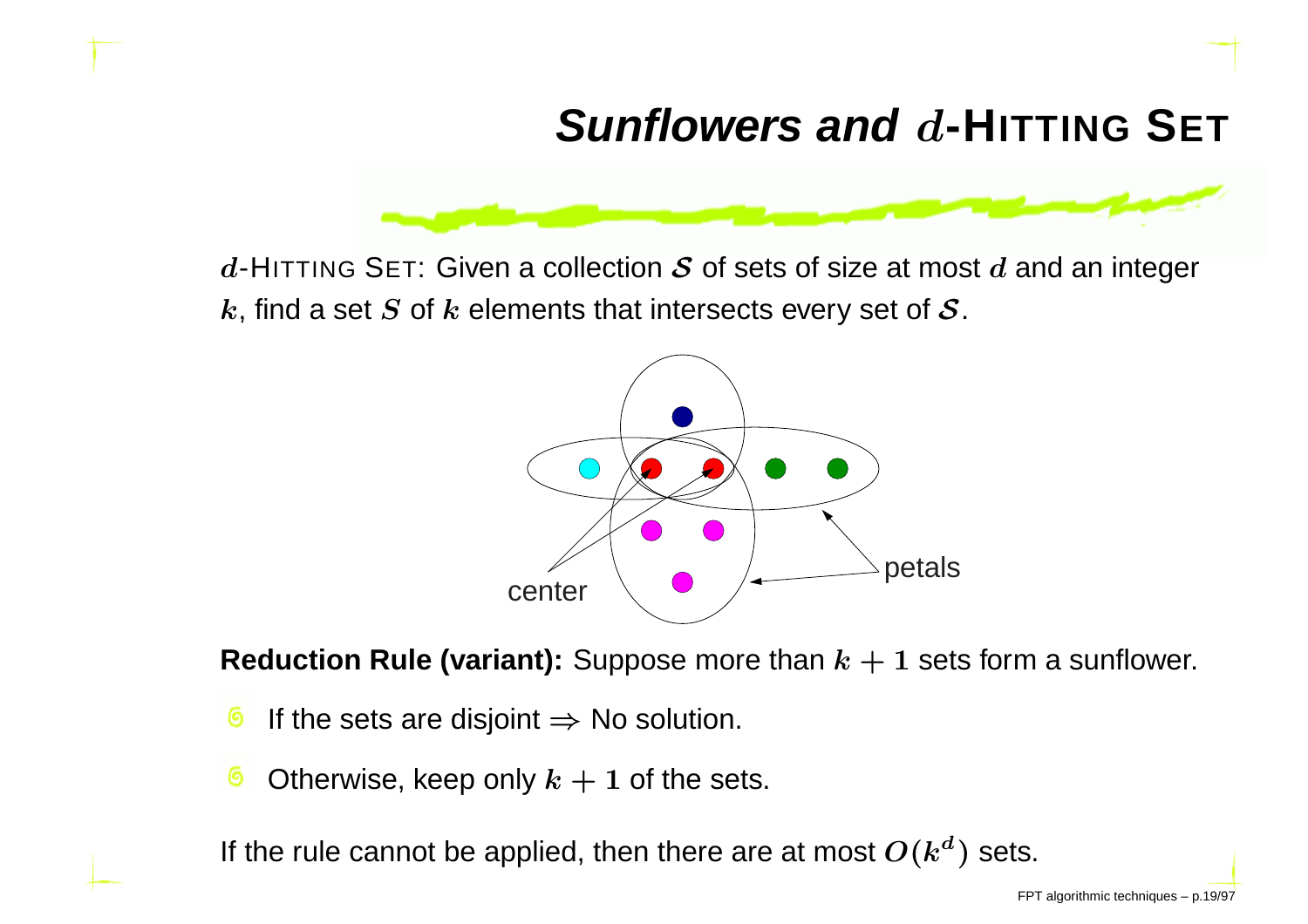## **Graph Minors**





Neil Robertson **Paul Seymour** 

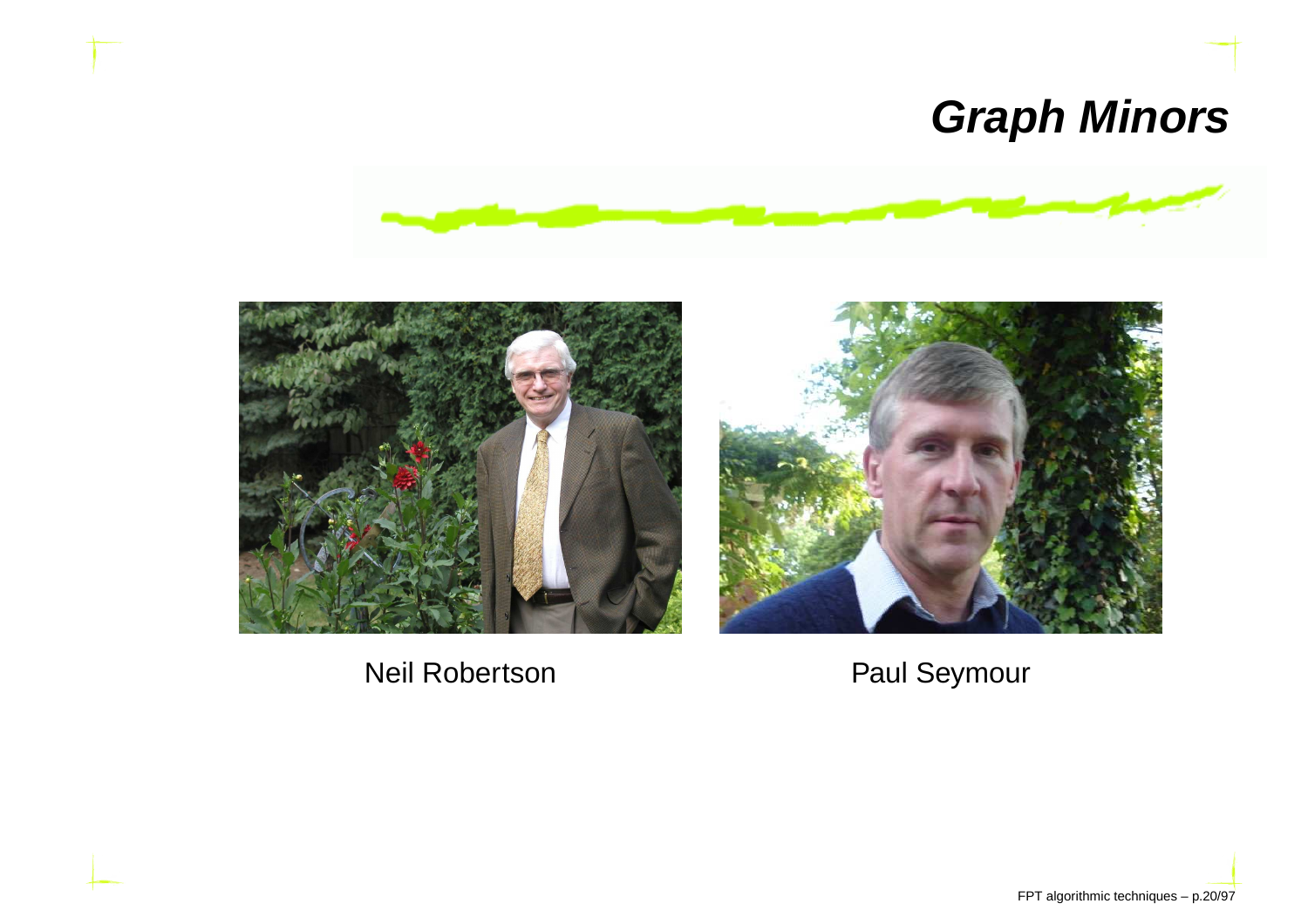#### **Graph Minors**



- Some consequences of the Graph Minors Theorem give <sup>a</sup> quick way of ෧ showing that certain problems are FPT.
- ౷ However, the function  $f(k)$  in the resulting FPT algorithms can be HUGE, completely impractical.
- History: motivation for FPT.
- Parts and ingredients of the theory are useful for algorithm design. (ඉ
- New algorithmic results are still being developed.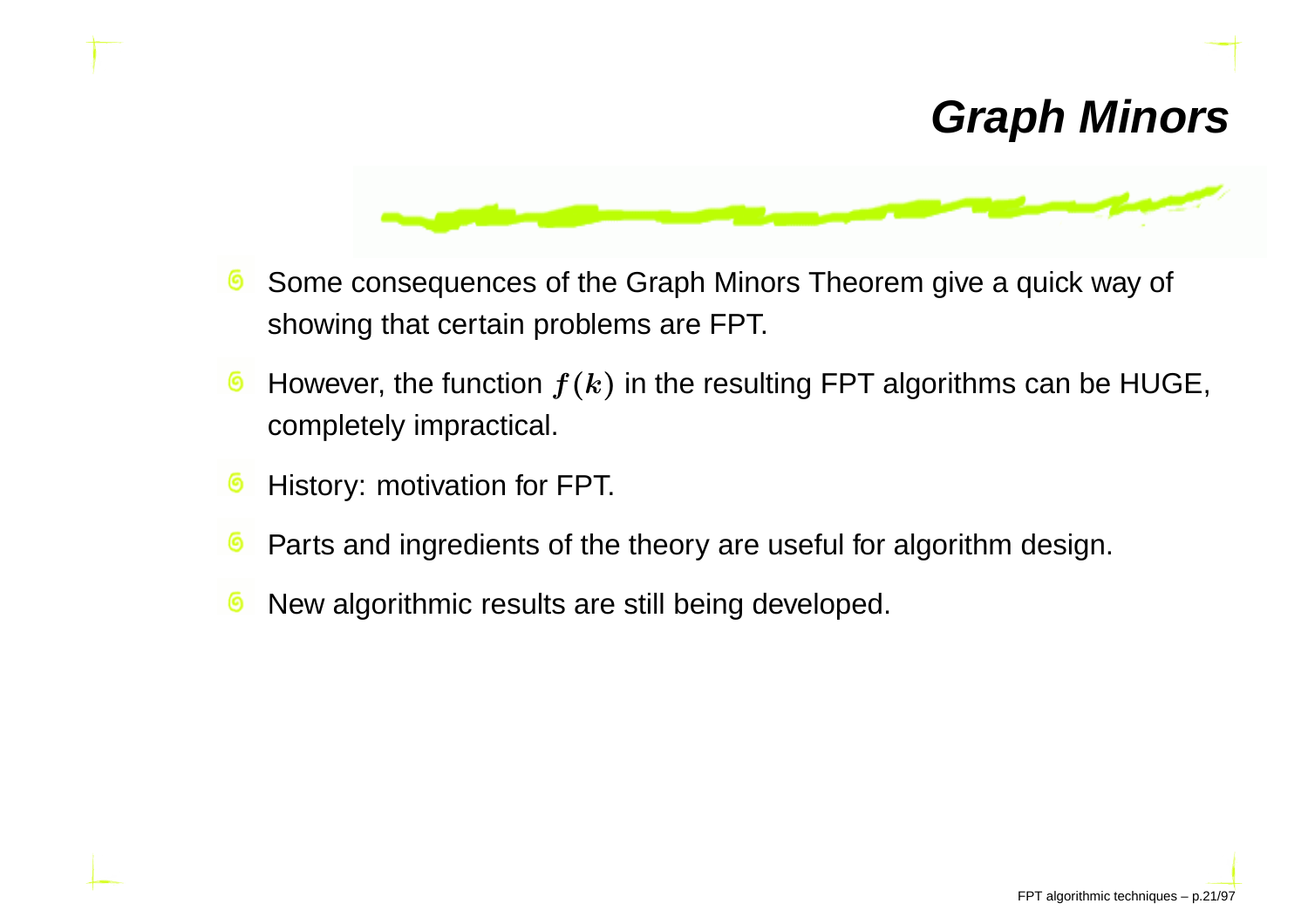

**Definition:** Graph  $H$  is a **minor**  $G$  ( $H \leq G$ ) if  $H$  can be obtained from  $G$  by deleting edges, deleting vertices, and contracting edges.



**Example:** <sup>A</sup> triangle is <sup>a</sup> minor of <sup>a</sup> graph <sup>G</sup> if and only if <sup>G</sup> has <sup>a</sup> cycle (i.e., it is not <sup>a</sup> forest).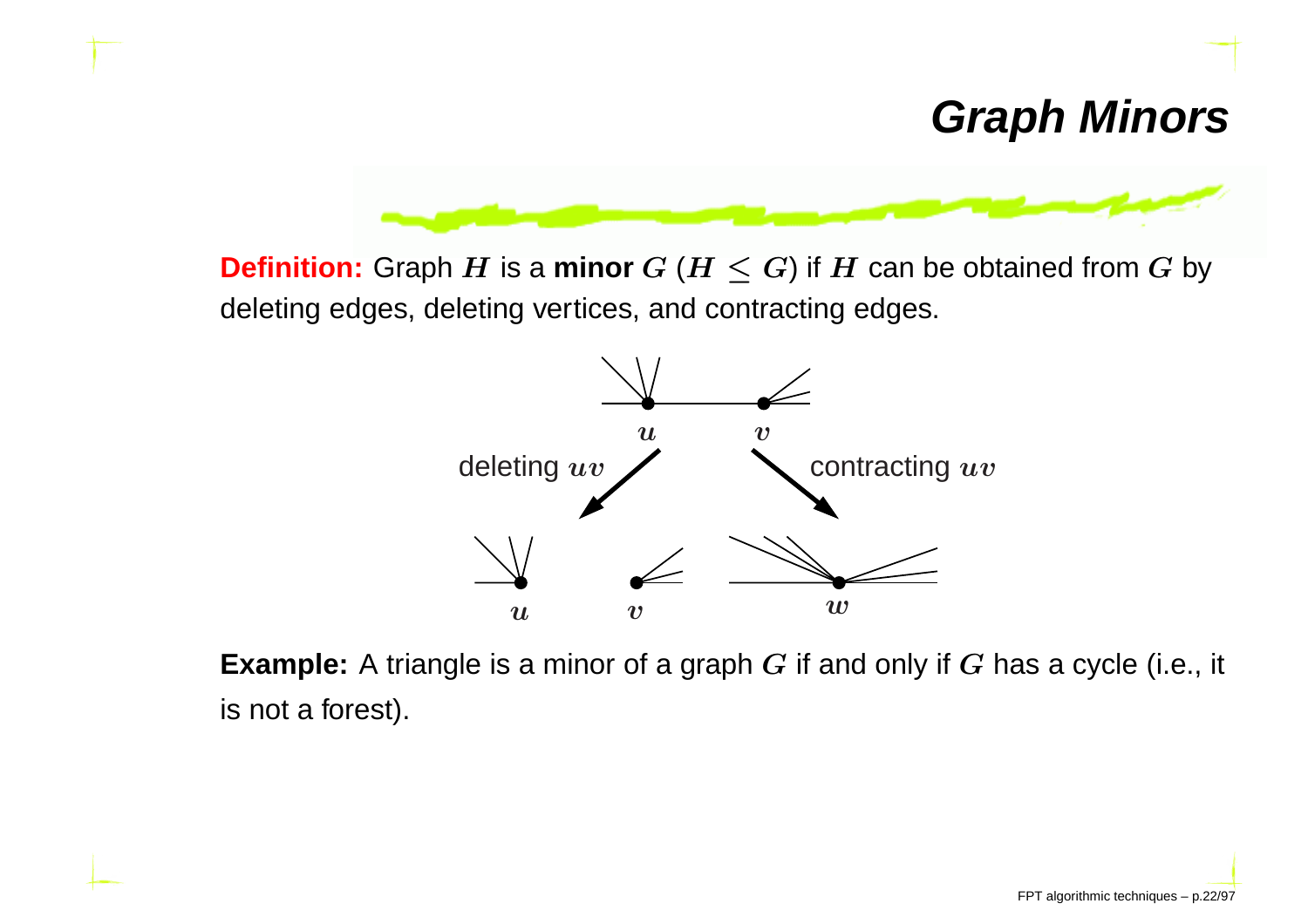#### **Graph minors**



**Equivalent definition:** Graph  $H$  is a **minor** of  $G$  if there is a mapping  $\phi$  that maps each vertex of  $H$  to a connected subset of  $G$  such that

- ෧  $\phi(u)$  and  $\phi(v)$  are disjoint if  $u\neq v$ , and
- ෧ if  $uv \in E(G)$ , then there is an edge between  $\phi(u)$  and  $\phi(v).$

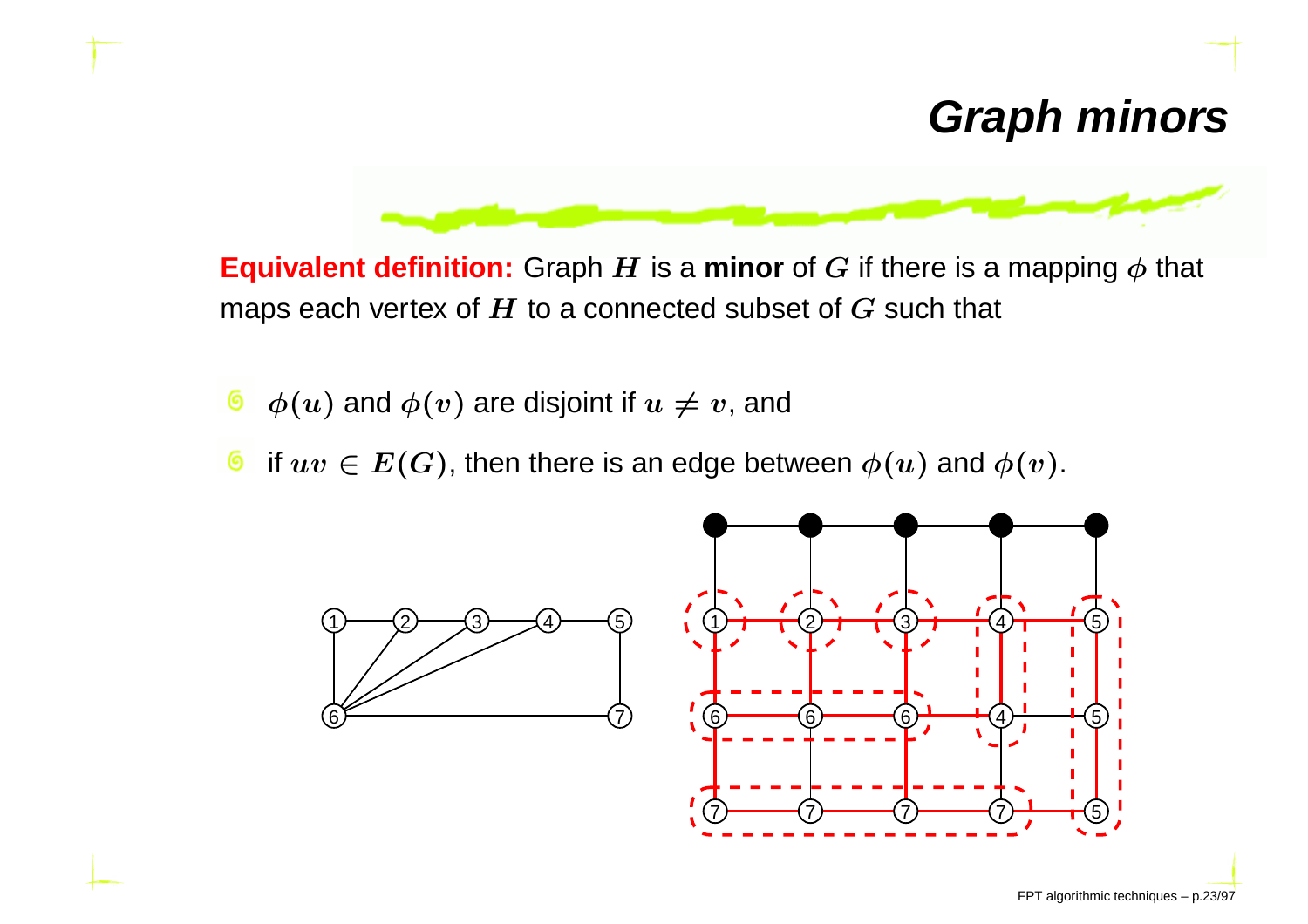#### **Minor closed properties**



**Definition:** <sup>A</sup> set G of graphs is **minor closed** if whenever G <sup>∈</sup> <sup>G</sup> and  $H\leq G,$  then  $H\in\mathcal{G}$  as well.

#### **Examples of minor closed properties:**

planar graphsacyclic graphs (forests)graphs having no cycle longer than  $\bm{k}$ empty graphs

#### **Examples of not minor closed properties:**

complete graphsregular graphsbipartite graphs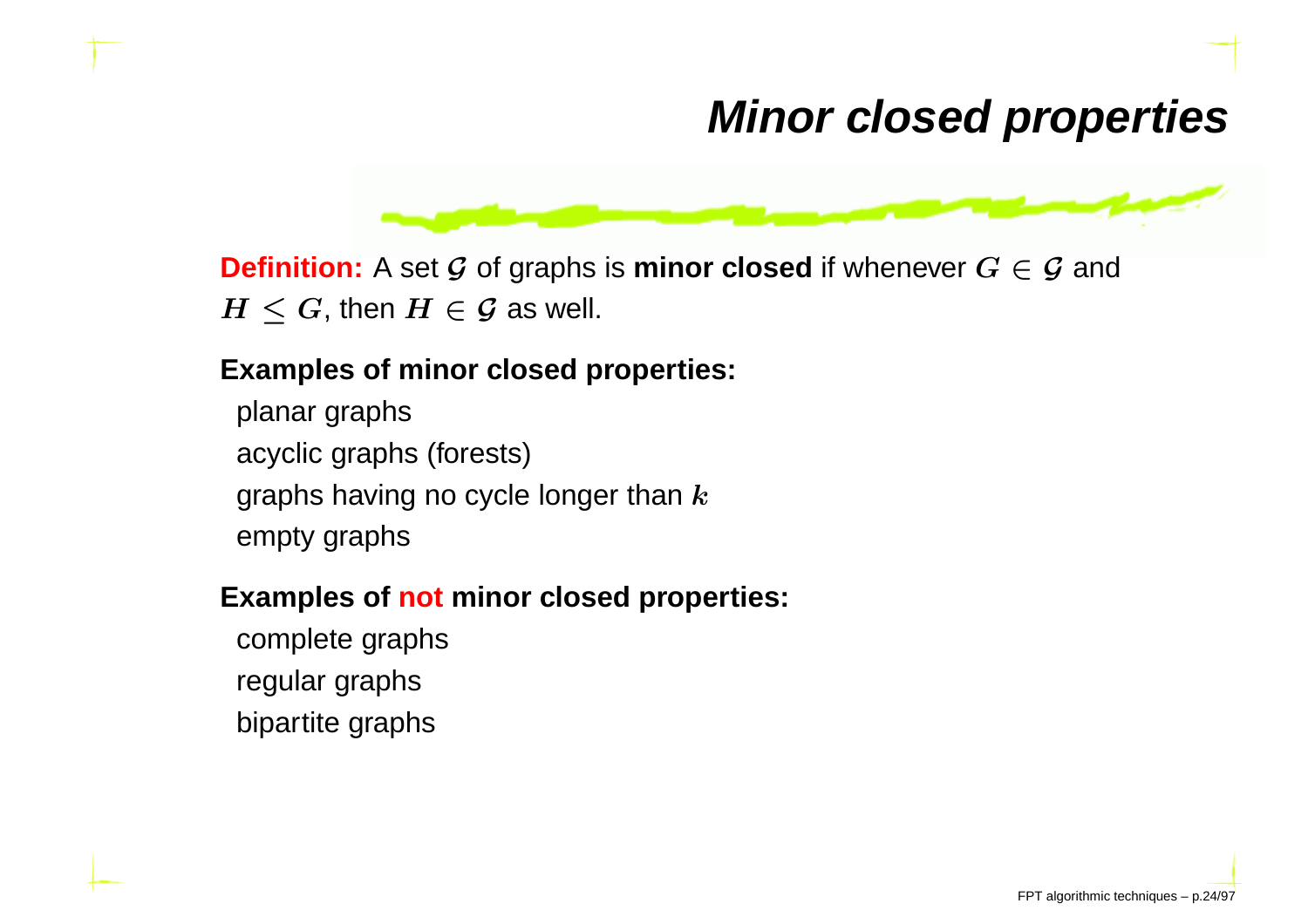#### **Forbidden minors**



Let  $\cal G$  be a minor closed set and let  $\cal F$  be the set of "minimal bad graphs":  $H \in \mathcal{F}$  if  $H \not\in \mathcal{G}$ , but every proper minor of  $H$  is in  $\mathcal{G}$ .

**Characterization by forbidden minors:**

$$
G\in\mathcal{G}\iff\forall H\in\mathcal{F},H\not\leq G
$$

The set  $\mathcal F$  is the **obstruction set** of property  $\mathcal G$ .

**Theorem:** [Wagner] A graph is planar if and only if it does not have a  $K_5$  or  $K_{3,3}$  minor.

In other words: the obstruction set of planarity is  $\mathcal{F}=\{K_{5}, K_{3,3}\}.$ 

Does every minor closed property have such <sup>a</sup> finite characterization?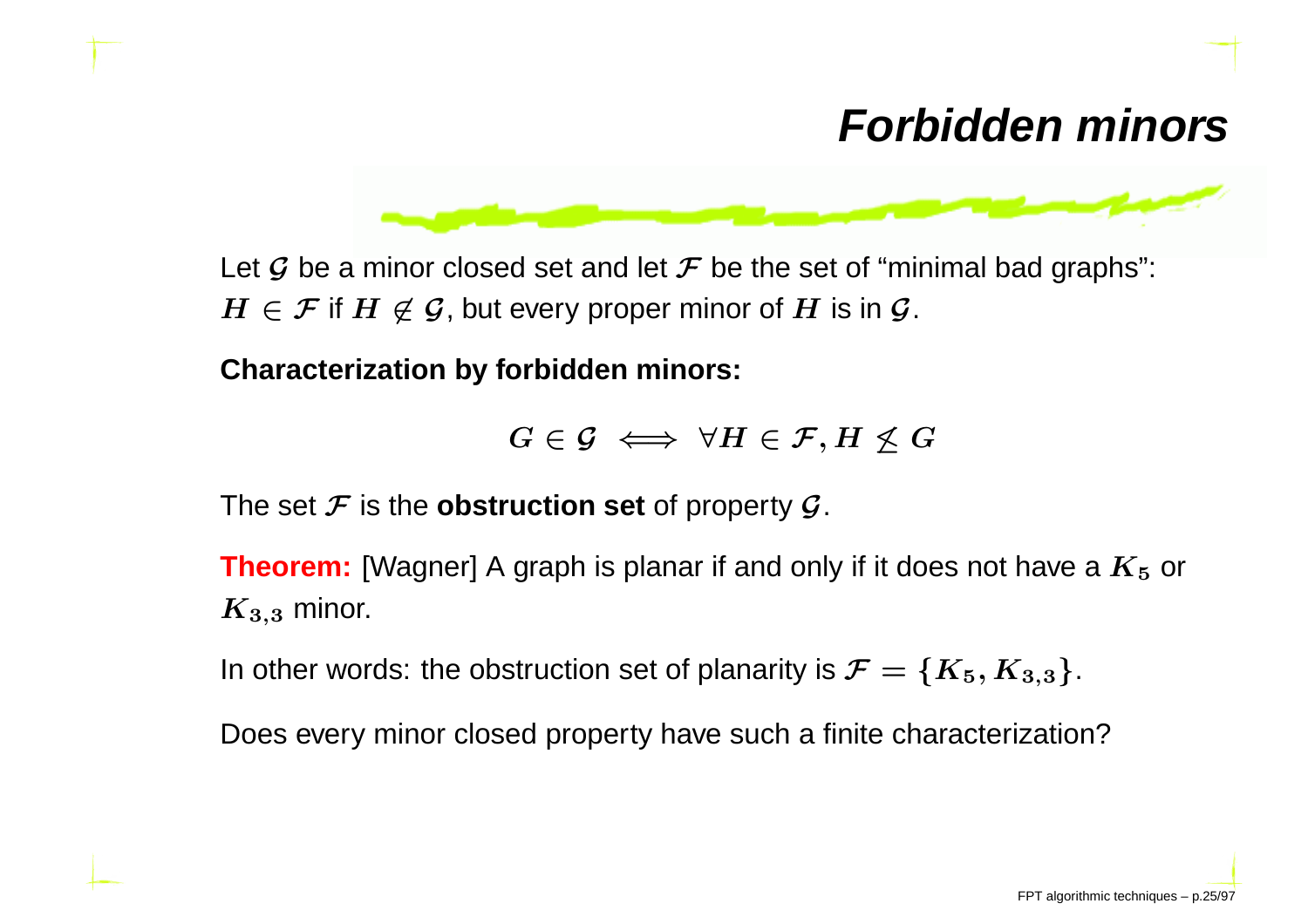#### **Graph Minors Theorem**



**Theorem:** [Robertson and Seymour] Every minor closed property  $\mathcal G$  has a finite obstruction set.

**Note:** The proof is contained in the paper series "Graph Minors I–XX". **Note:** The size of the obstruction set can be astronomical even for simpleproperties.

**Theorem:** [Robertson and Seymour] For every fixed graph  $H$ , there is an  $O(n^3)$  time algorithm for testing whether  $H$  is a minor of the given graph  $^3$ ) time algorithm for testing whether  $H$  is a minor of the given graph  $G$ .

**Corollary:** For every minor closed property  $\mathcal G$ , there is an  $O(n^3)$  $^3)$  time algorithm for testing whether a given graph  $G$  is in  $\mathcal G$ .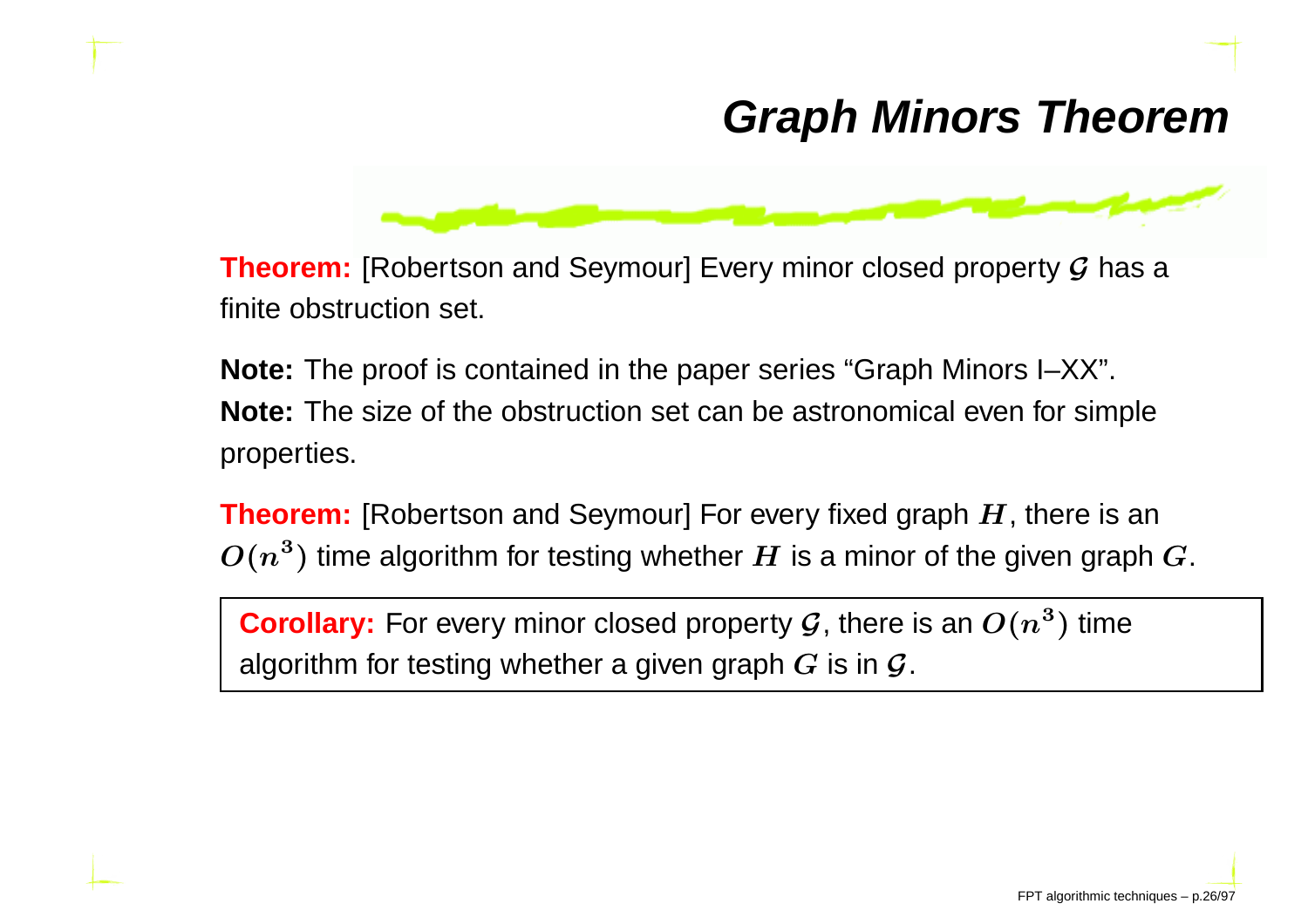# **Applications**

PLANAR FACE COVER: Given a graph  $G$  and an integer  $k$ , find an embedding of planar graph  $G$  such that there are  $k$  faces that cover all the vertices.



#### **One line argument:**

For every fixed  $k$ , the class  ${\cal G}_k$  of graphs of yes-instances is minor closed.

For every fixed  $k$ , there is a  $O(n^3)$  time algorithm for <code>PLANAR</code> FACE COVER.

⇓

**Note:** non-uniform FPT.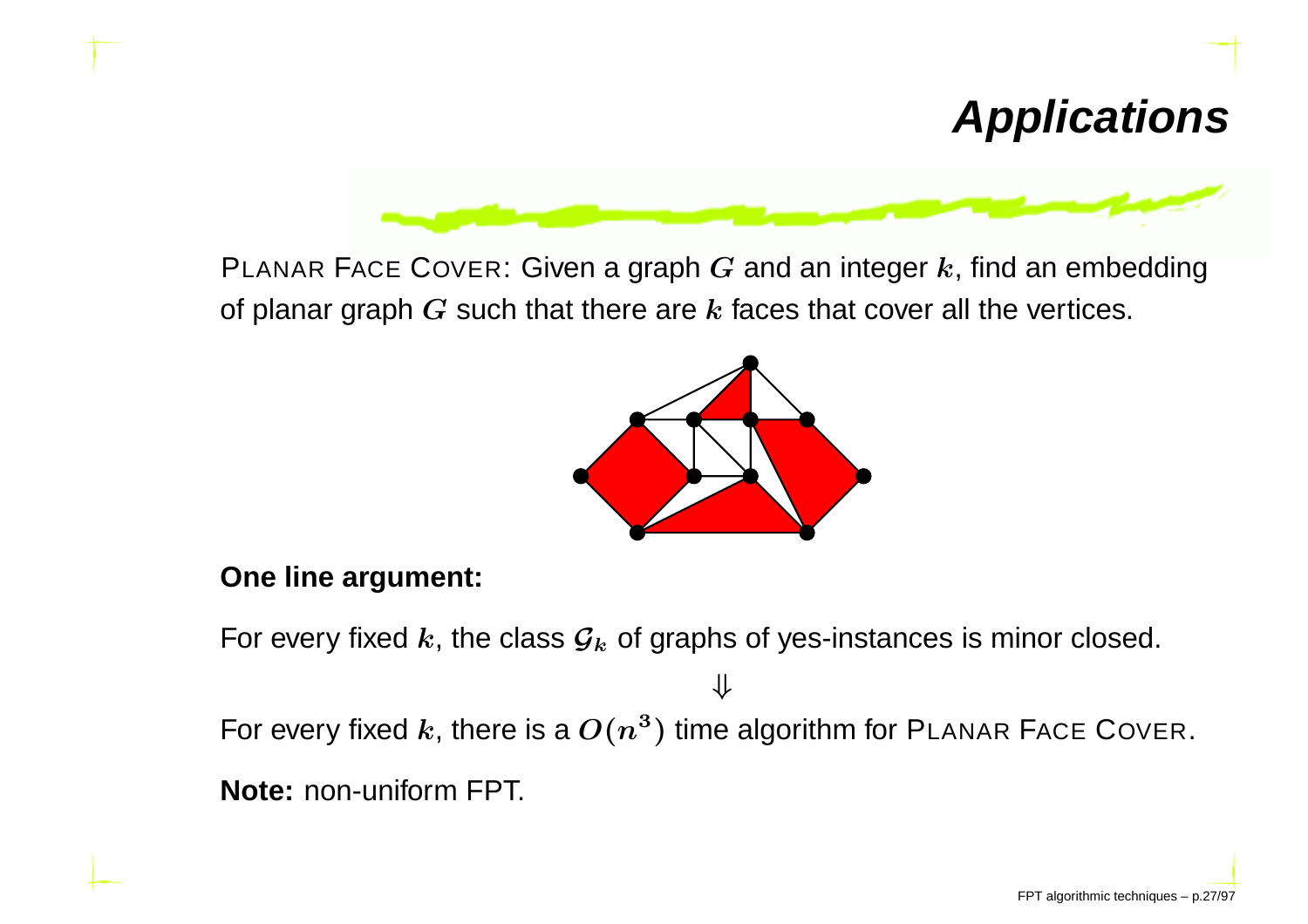## **Applications**



 $k$ -L<code>EAF</code> S<code>PANNING</code> T<code>REE: Given a graph  $G$  and an integer  $k$ , find a spanning</code> tree with  $\mathsf{at}$  **least**  $k$  leaves.



Technical modification: Is there such <sup>a</sup> spanning tree for at least onecomponent of G?

#### **One line argument:**

For every fixed  $k$ , the class  ${\cal G}_k$  of no-instances is minor closed.

For every fixed  $k$ ,  $k$ -L<code>EAF</code> S<code>PANNING</code> TREE can be solved in time  $O(n^3).$ 

⇓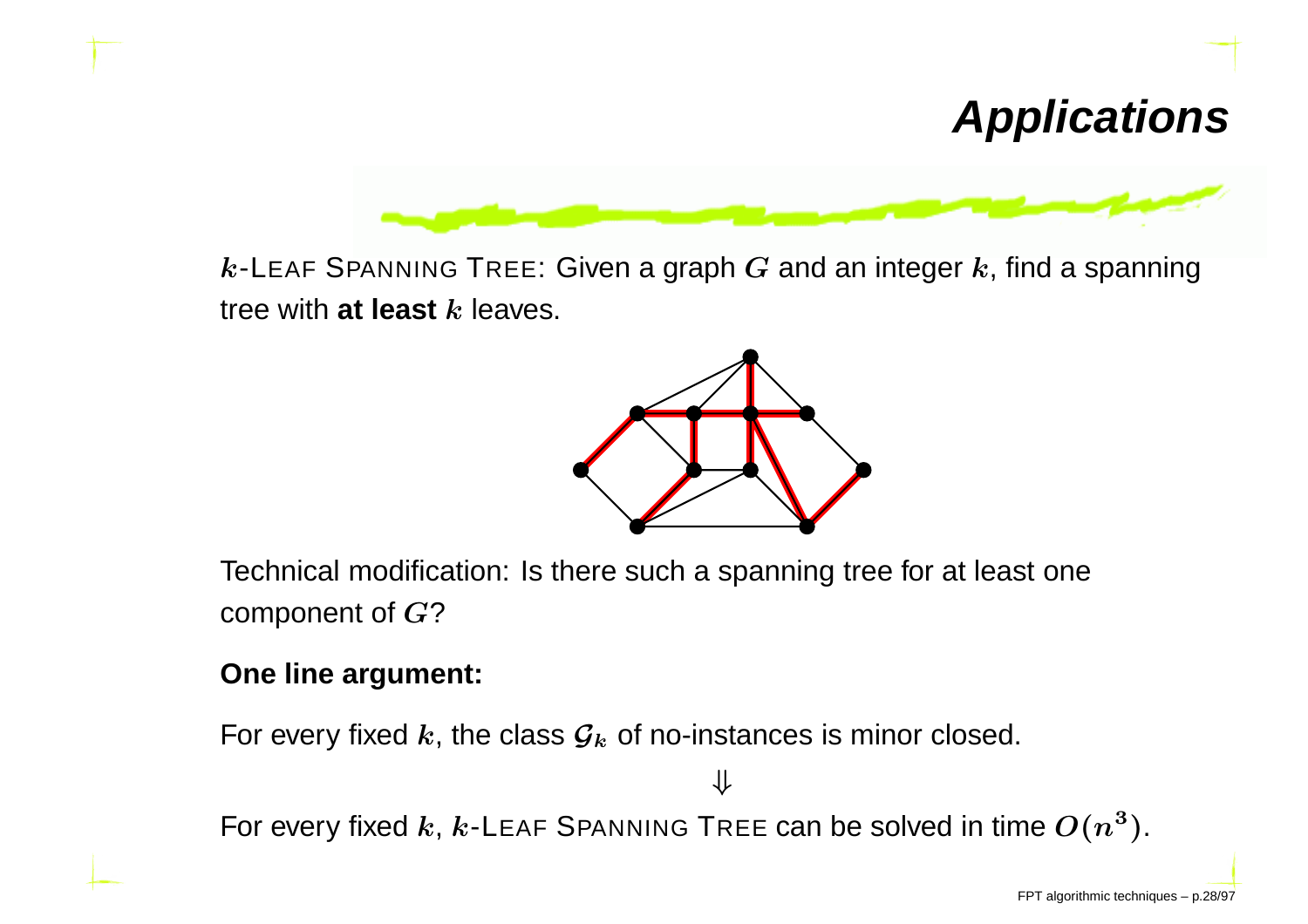# $G + k$  **vertices**



Let  $\mathcal G$  be a graph property, and let  $\mathcal G + kv$  contain graph  $G$  if there is a set  $S \subseteq V(G)$  of  $k$  vertices such that  $G \setminus S \in \mathcal{G}$ .



**Lemma:** If G is minor closed, then  $G + kv$  is minor closed for every fixed k.  $\Rightarrow$  Finding the smallest  $k$  such that a given graph is in  $\mathcal{G}+kv$  is FPT.

- If  $\mathcal{G} =$  forests  $\Rightarrow \mathcal{G} + kv =$  graphs that can be made acyclic by the deletion of  $k$  vertices  $\Rightarrow$  FEEDBACK VERTEX SET is FPT.
- If  $\mathcal{G} =$  planar graphs  $\Rightarrow \mathcal{G} + kv =$  graphs that can be made planar by the deletion of  $k$  vertices ( $k$ -apex graphs)  $\Rightarrow k$ -A<code>PEX</code> G<code>RAPH</code> is FPT.
- If  $\mathcal{G} =$  empty graphs  $\Rightarrow \mathcal{G} + kv =$  graphs with vertex cover number at most  $k \Rightarrow$  VERTEX  $\textsf{Cover}$  is FPT.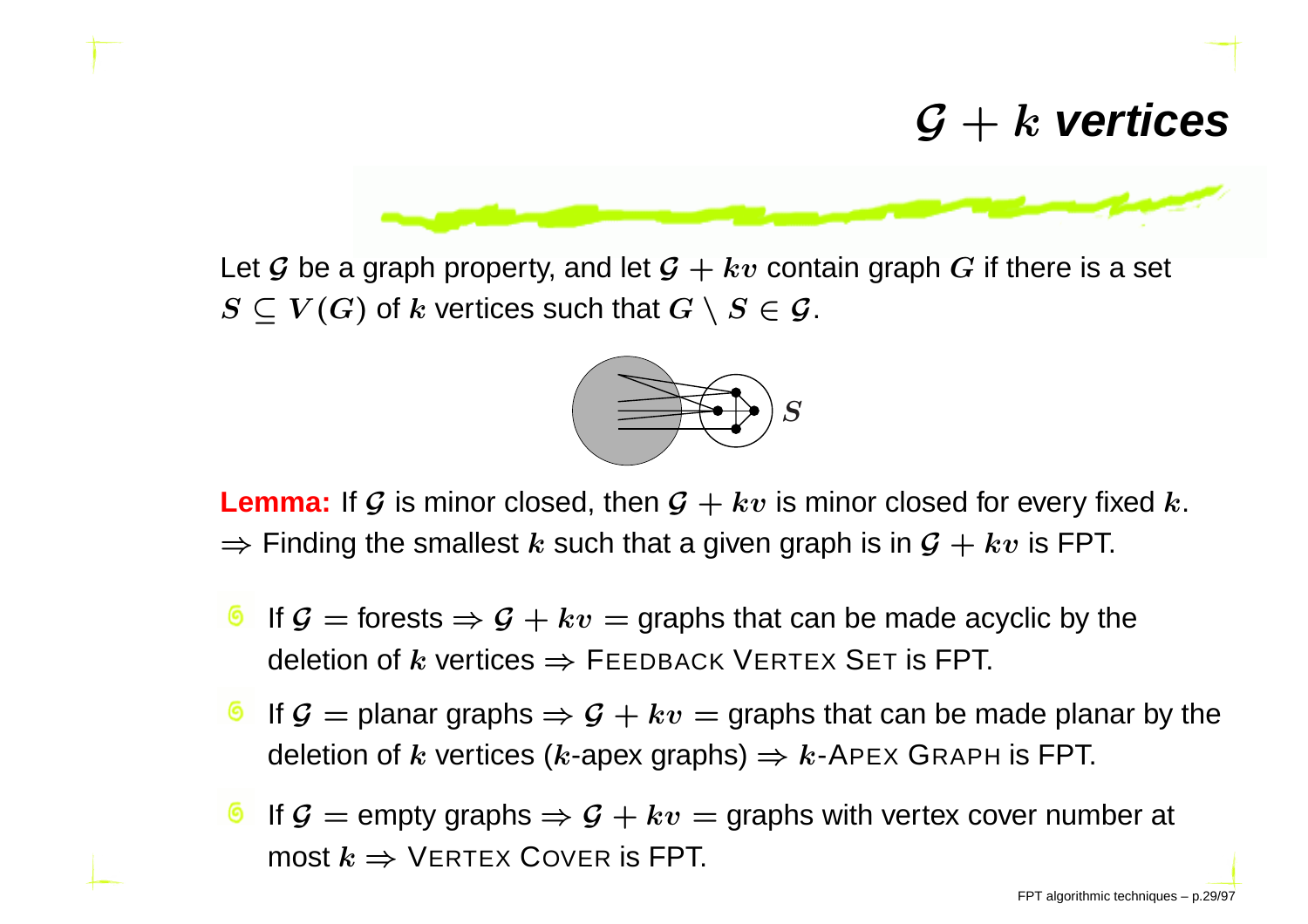## **Two types of problems**





**We have to solve some problems.**

Typically **minimization** problems: <sup>V</sup>ERTEX COVER,HITTING SET, DOMINATING SET, covering/stabbing problems, graph modification problems, . . .

Bounded search trees, iterative compression



#### **We have to find something nice hidden somewhere.**

Typically **maximization** problems: k-PATH, DISJOINTTRIANGLES,  $k$ -LEAF SPANNING TREE,  $\ldots$ 

Color coding, matroids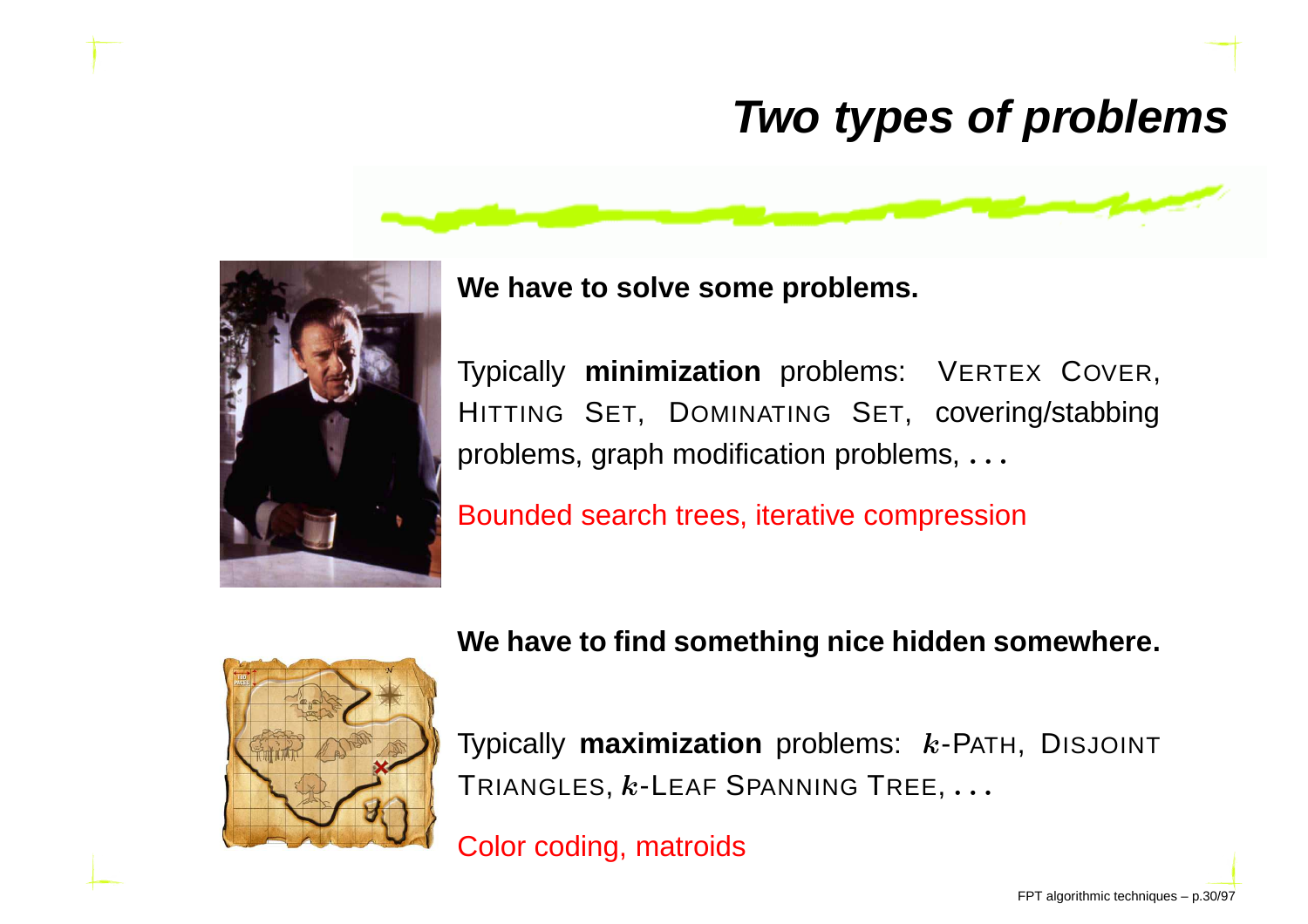## **Forbidden subgraphs**

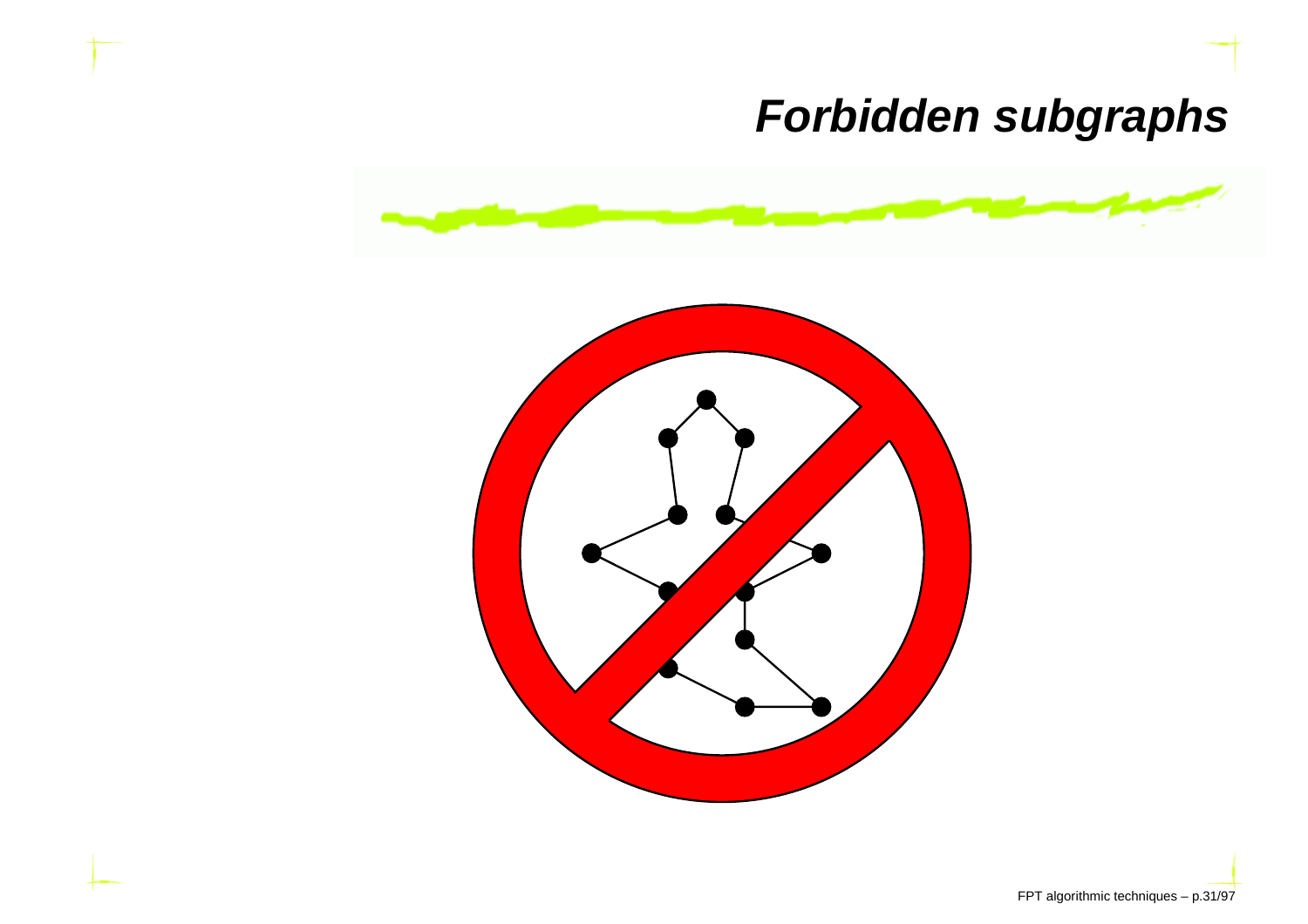## **Forbidden subgraphs**



**General problem class:** Given a graph  $G$  and an integer  $k$ , transform  $G$  with at most  $k$  modifications (add/remove vertices/edges) into a graph having property  ${\cal P}.$ 

#### **Example:**

TRIANGLE DELETION: make the graph triangle-free by deleting at most  $\boldsymbol{k}$ vertices.

Branching algorithm:

- If the graph is triangle-free, then we are done.
- If there is a triangle  $v_1v_2v_3$ , then at least one of  $v_1,\,v_2,\,v_3$  has to be ၜ deleted  $\Rightarrow$  We branch into 3 directions.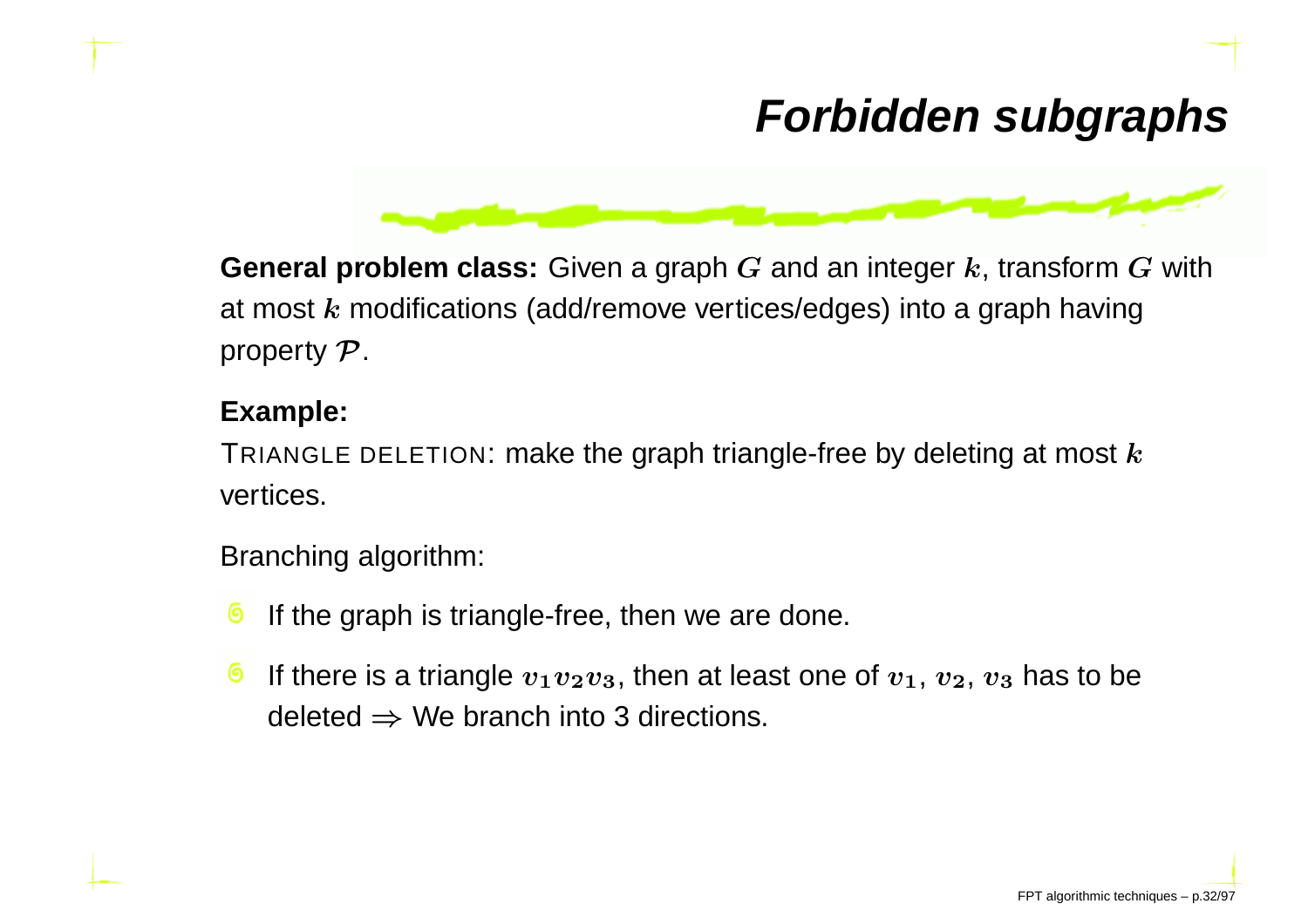

The search tree has at most  $3<sup>k</sup>$  leaves and the work to be done is polynomial at each step  $\Rightarrow O^*(3^k)$  time algorithm.

**Note:** If the answer is "NO", then the search tree has  $\boldsymbol{\mathsf{exactly}}\ 3^k$  leaves.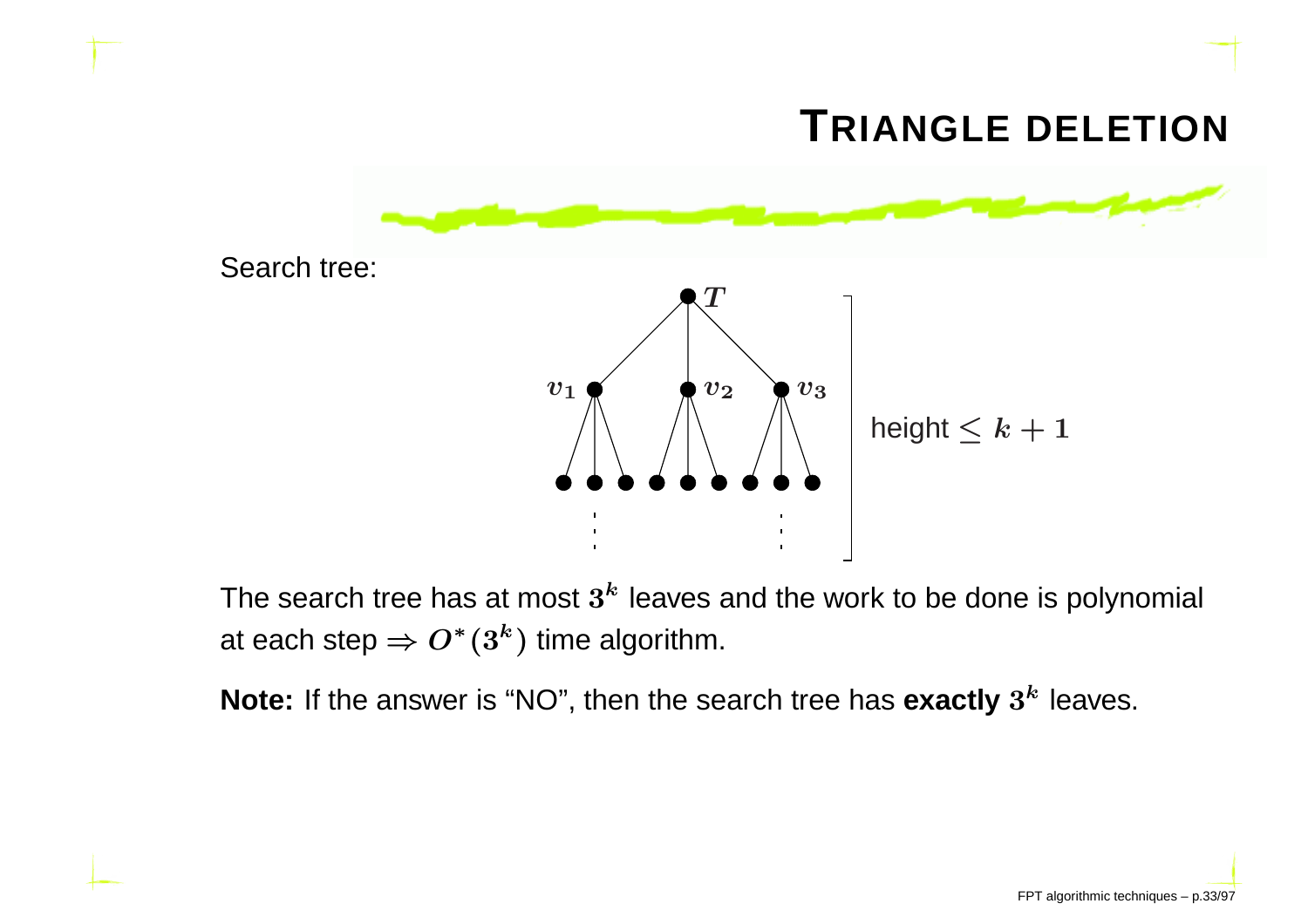#### **Hereditary properties**



**Definition:** A graph property  $\mathcal P$  is **hereditary** if for every  $G \in \mathcal P$  and induced subgraph  $G'$  of  $G,$  we have  $G' \in \mathcal{P}$  as well.

**Examples:** triangle-free, bipartite, interval graph, planar

**Observation:** Every hereditary property  $\mathcal P$  can be characterized by a (finite or infinite) set  ${\mathcal F}$  of forbidden induced subgraphs:

 $G \in \mathcal{P} \Leftrightarrow \forall H \in \mathcal{F}, H \not\subseteq_{\mathsf{ind}} G$ 

**Theorem:** If  $\mathcal P$  is hereditary and can be characterized by a **finite** set  $\mathcal F$  of forbidden induced subgraphs, then the graph modification problems correspondingto  $\cal P$  are FPT.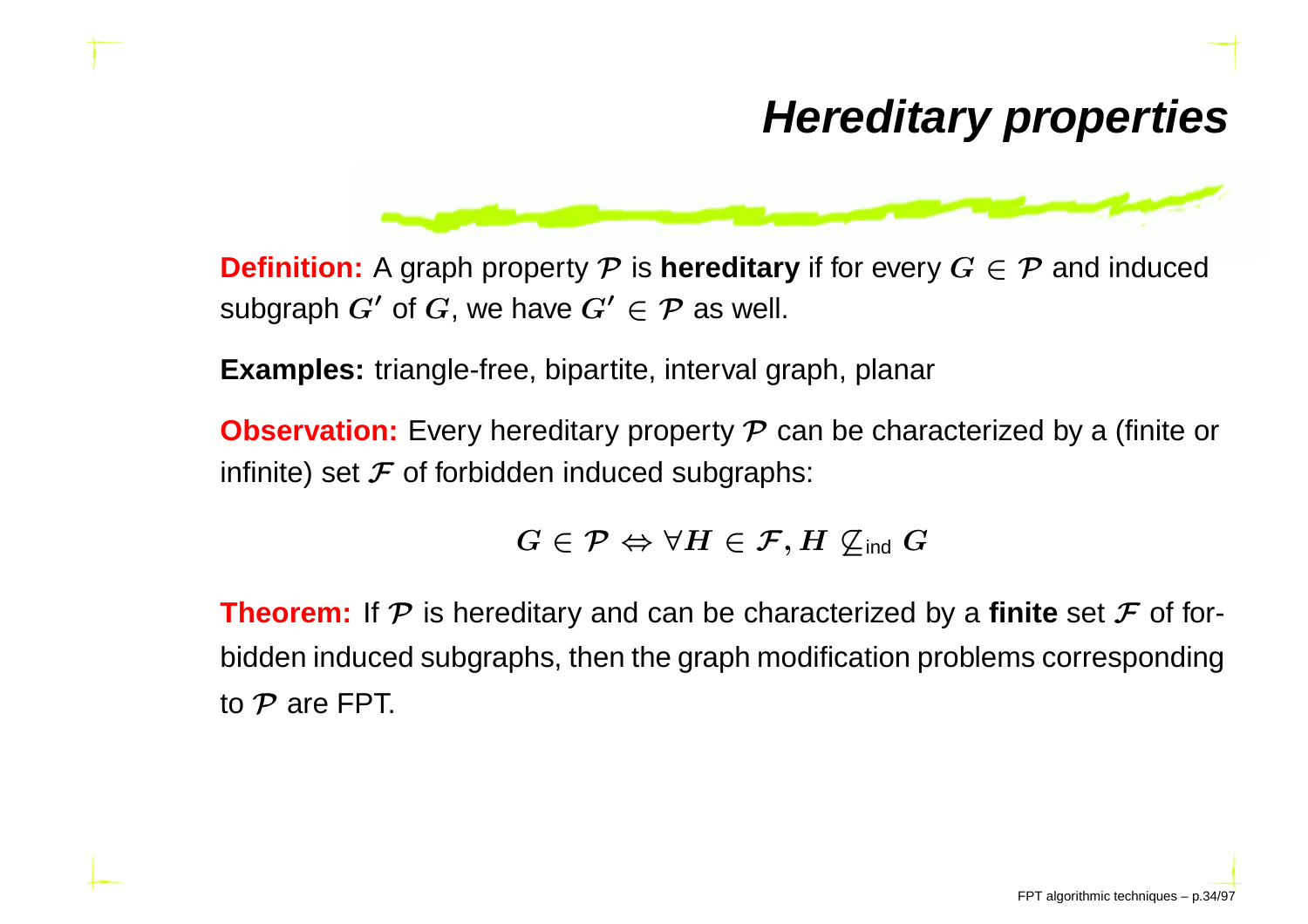### **Hereditary properties**



**Theorem:** If  $\mathcal P$  is hereditary and can be characterized by a **finite** set  $\mathcal F$  of forbidden induced subgraphs, then the graph modification problemscorresponding to  $\cal P$  are FPT.

#### **Proof:**

- Suppose that every graph in  ${\mathcal F}$  has at most  $r$  vertices. Using brute force, we can find in time  $O(n^r)$  $\hspace{0.1mm} r$  ) a forbidden subgraph (if exists).
- If a forbidden subgraph exists, then we have to delete one of the at most  $\bm{r}$ vertices or add/delete one of the at most  $\binom{r}{2}$  $\binom{r}{2}$  edges  $\Rightarrow$  Branching factor is a constant  $c$  depending on  ${\cal F}.$
- The search tree has at most  $c^{\bm{k}}$  leaves and the work to be done at each node is  $O(n^r$  $^r$  ) .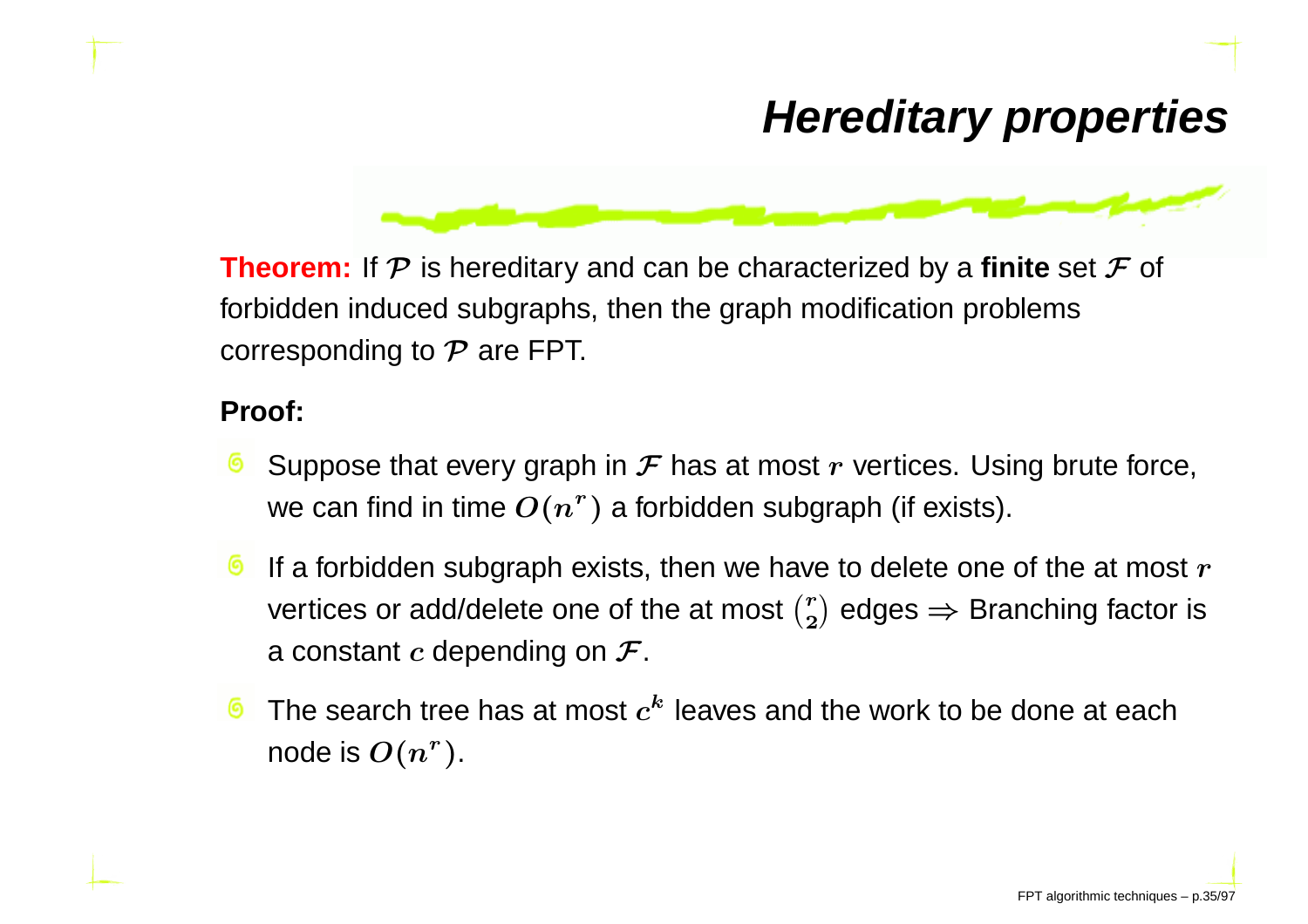# **CLUSTER <sup>E</sup>DITING**

**Task:** Given a graph  $G$  and an integer  $k$ , add/remove at most  $k$  edges such that every component is <sup>a</sup> clique in the resulting graph.



Property  $\mathcal P$ : every component is a clique.

Forbidden induced subgraph:



 $O^*(3^k)$  time algorithm.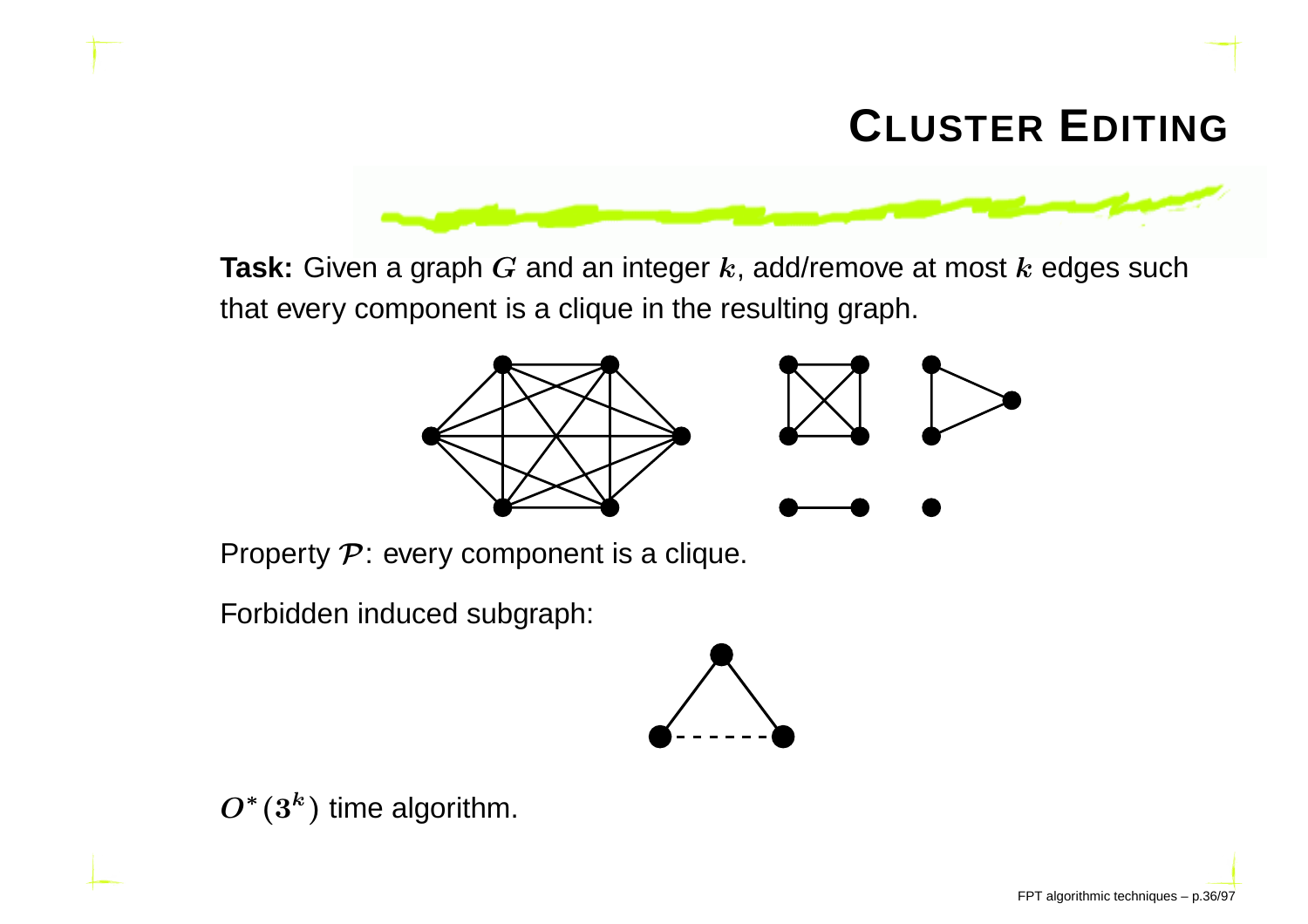# **CHORDAL <sup>C</sup>OMPLETION**



**Definition:** <sup>A</sup> graph is **chordal** if it does not contain an induced cycle of lengthgreater than 3.

CHORDAL COMPLETION: Given a graph  $G$  and an integer  $k$ , add at most  $k$ edges to  $\boldsymbol{G}$  to make it a chordal graph.

The forbidden induced subgraphs are the cycles of length greater <sup>3</sup> $\Rightarrow$  Not a finite set!

**Lemma:** At least  $k-3$  edges are needed to make a  $k$ -cycle chordal.<br>■ **Proof:** By induction.  $k = 3$  is trivial.



$$
\begin{array}{c}\nC_x: x - 3 \text{ edges} \\
C_{k-x+2}: k - x - 1 \text{ edges} \\
C_k: (x-3) + (k-x-1) + 1 = k - 3 \text{ edges}\n\end{array}
$$

FPT algorithmic techniques – p.37/97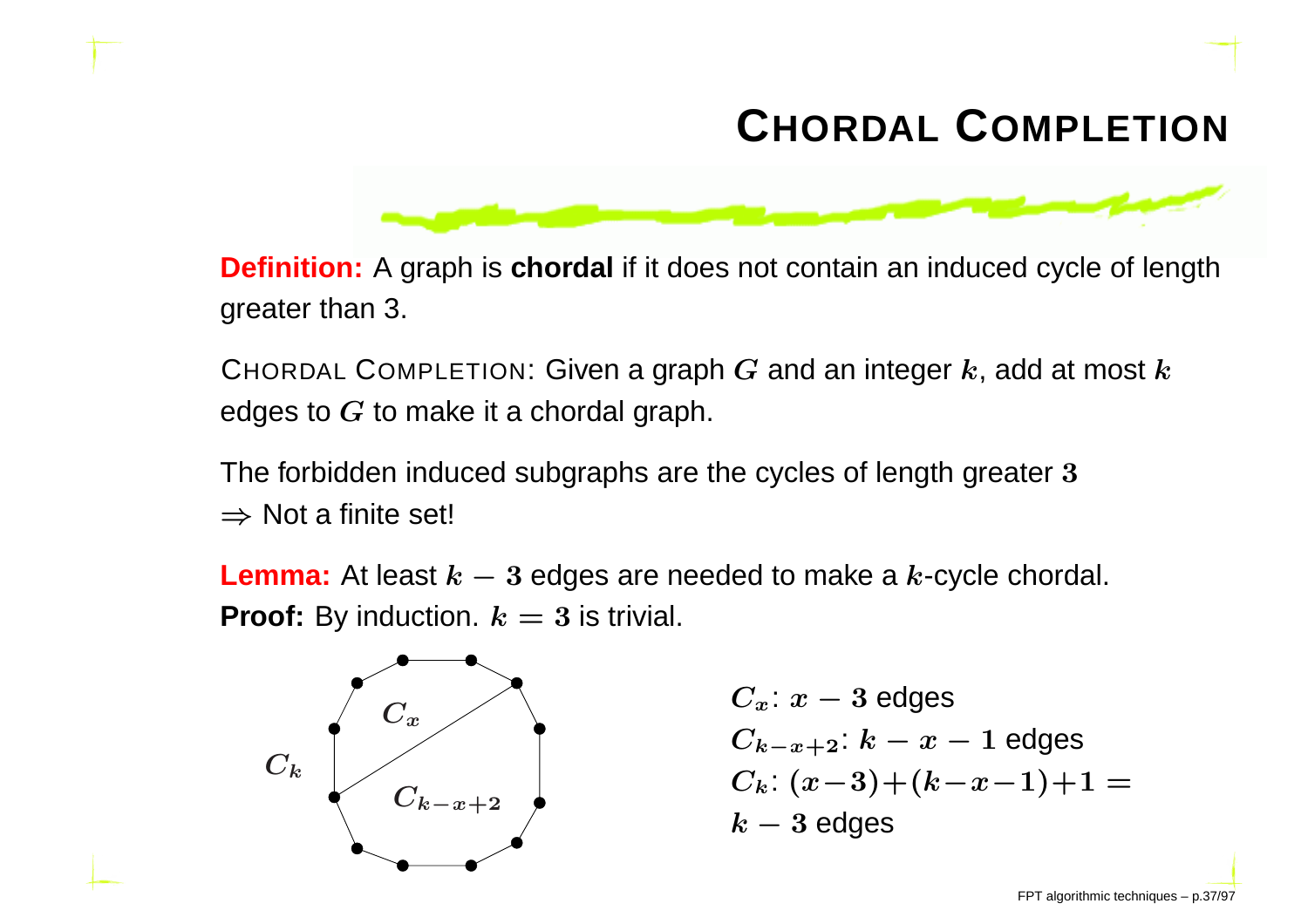# **CHORDAL <sup>C</sup>OMPLETION**



Algorithm:

- ෧ Find an induced cycle  $\boldsymbol{C}$  of length at least 4 (can be done in polynomial time).
- ෧ If no such cycle exists  $\Rightarrow$  Done!
- ෧ If  $C$  has more than  $k+3$  vertices  $\Rightarrow$  No solution!
- Otherwise, one of the෧

$$
\binom{|C|}{2}-|C| \le (k+3)(k+2)/2-k = O(k^2)
$$

missing edges has to be added  $\Rightarrow$  Branch!

Size of the search tree is  $k^{O(k)}.$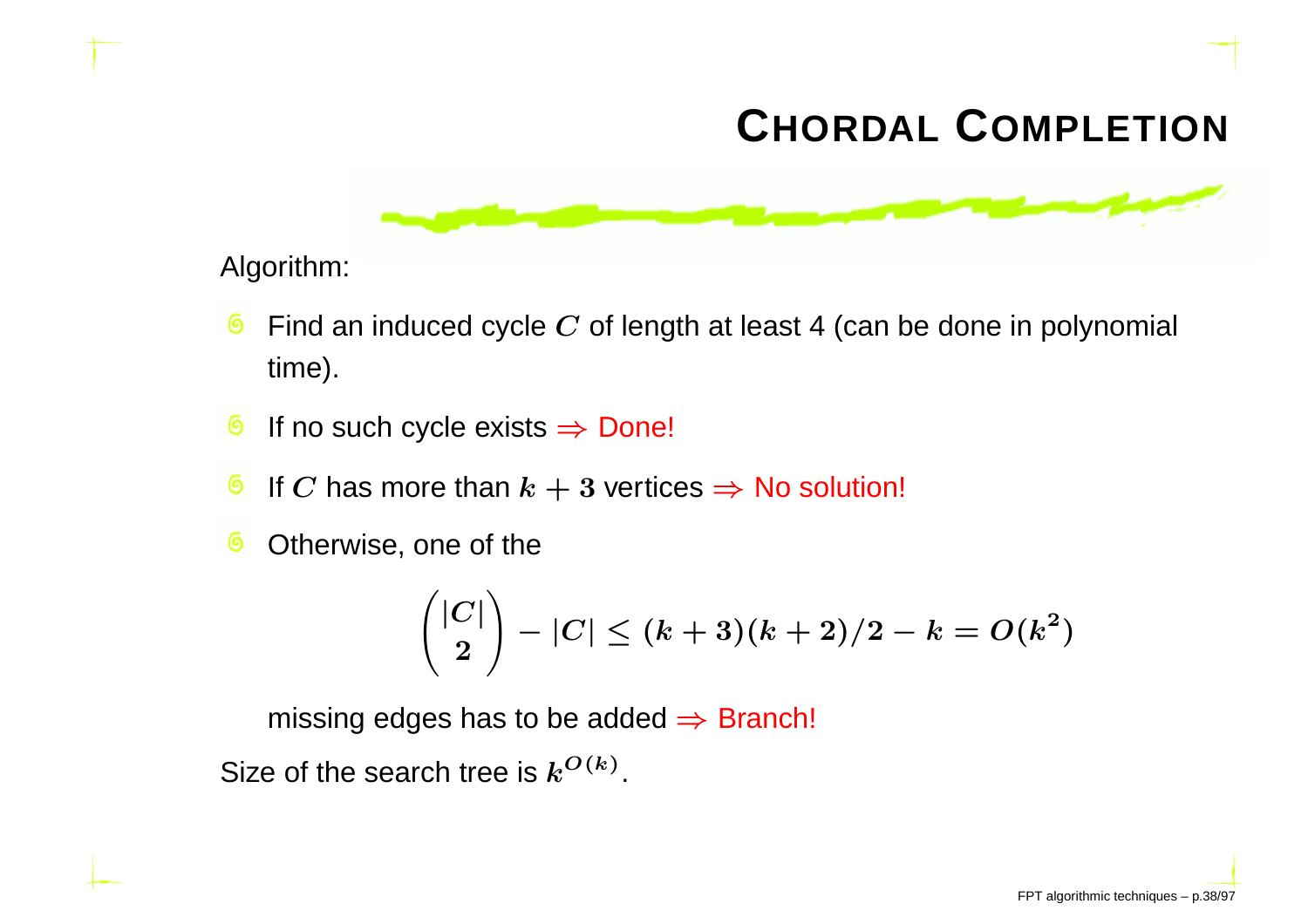# **CHORDAL <sup>C</sup>OMPLETION – more efficiently**

**Definition:** Triangulation of <sup>a</sup> cycle.



**Lemma:** Every chordal supergraph of <sup>a</sup> cycle <sup>C</sup> contains <sup>a</sup> triangulation of the cycle  $\boldsymbol{C}.$ 

**Lemma:** The number of ways a cycle of length  $k$  can be triangulated is exactly the  $(k-2)$ th Catalan number

$$
C_{k-2} = \frac{1}{k-1}\binom{2(k-2)}{k-2} \le 4^{k-3}.
$$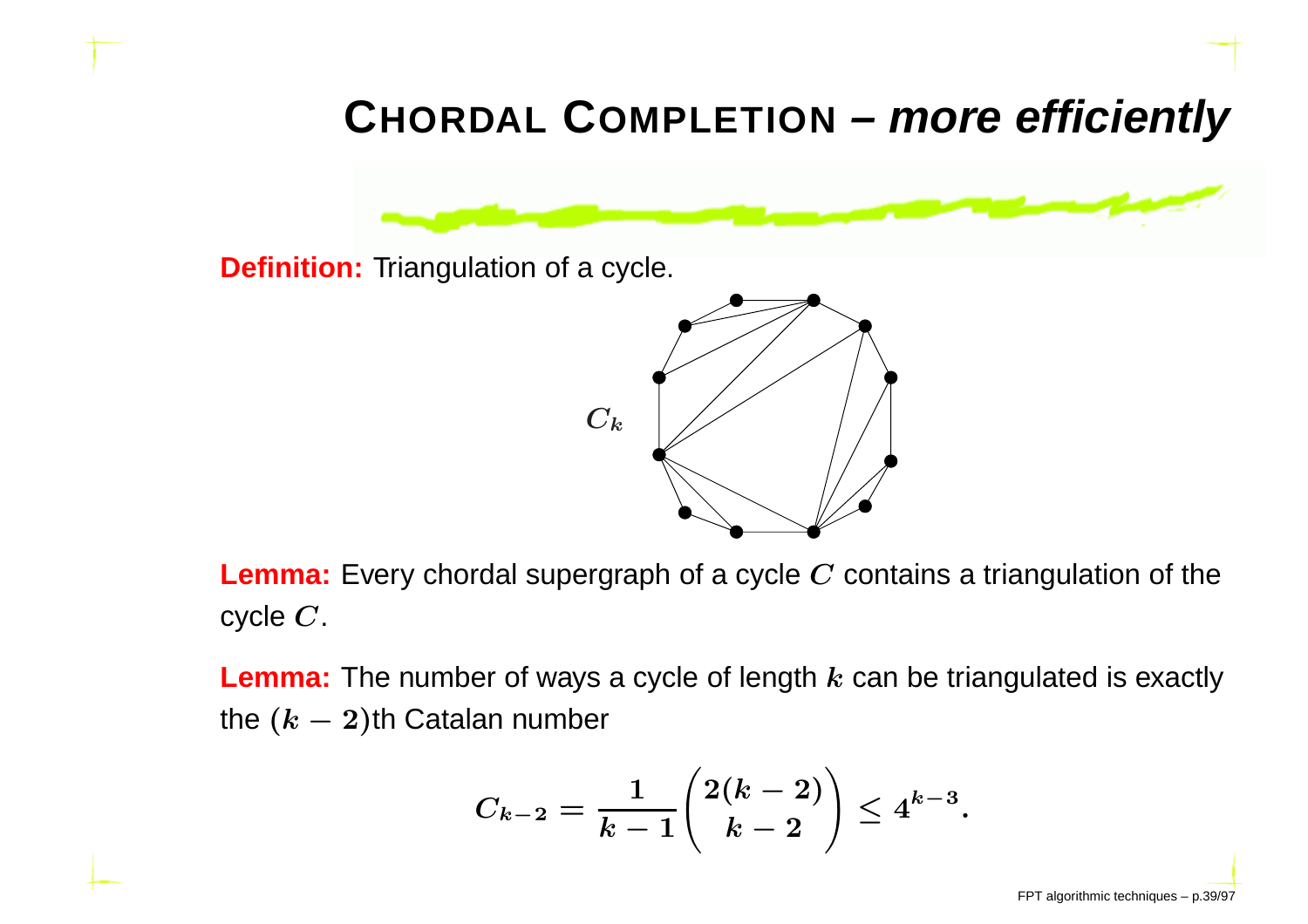# **CHORDAL <sup>C</sup>OMPLETION – more efficiently**



Algorithm:

- Find an induced cycle  $\boldsymbol{C}$  of length at least 4 (can be done in polynomial time).
- ෧ If no such cycle exists  $\Rightarrow$  Done!
- If  $C$  has more than  $k+3$  vertices  $\Rightarrow$  No solution!
- Otherwise, one of the  $\leq 4^{|C|-3}$  triangulations has to be in the solution  $\Rightarrow$ Branch!

**Claim:** Search tree has at most  $T_k = 4^k$  leaves.

**Proof:** By induction. Number of leaves is at most

$$
T_k \leq 4^{|C|-3} \cdot T_{k-(|C|-3)} \leq 4^{|C|-3} \cdot 4^{k-(|C|-3)} = 4^k.
$$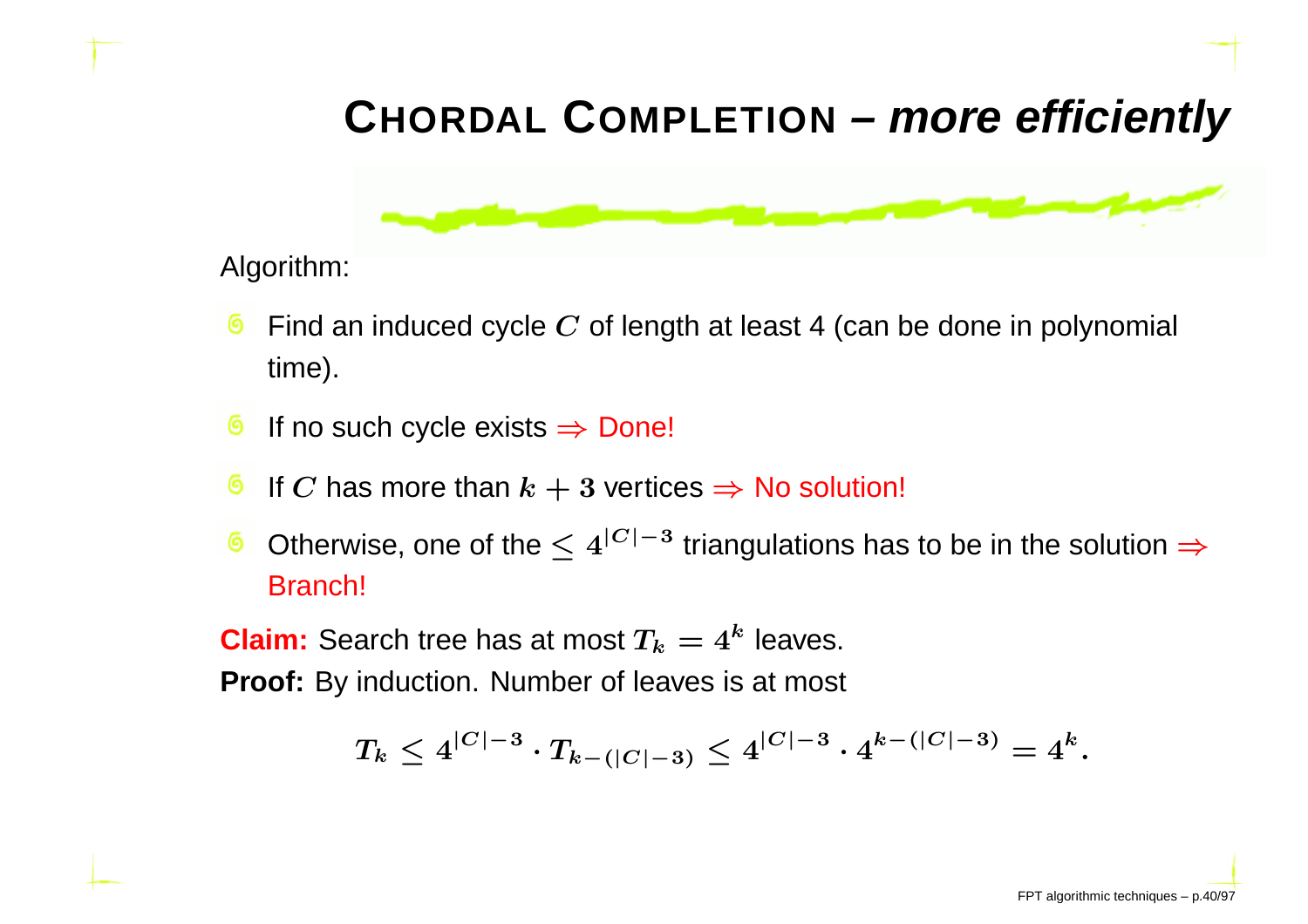## **Iterative compression**



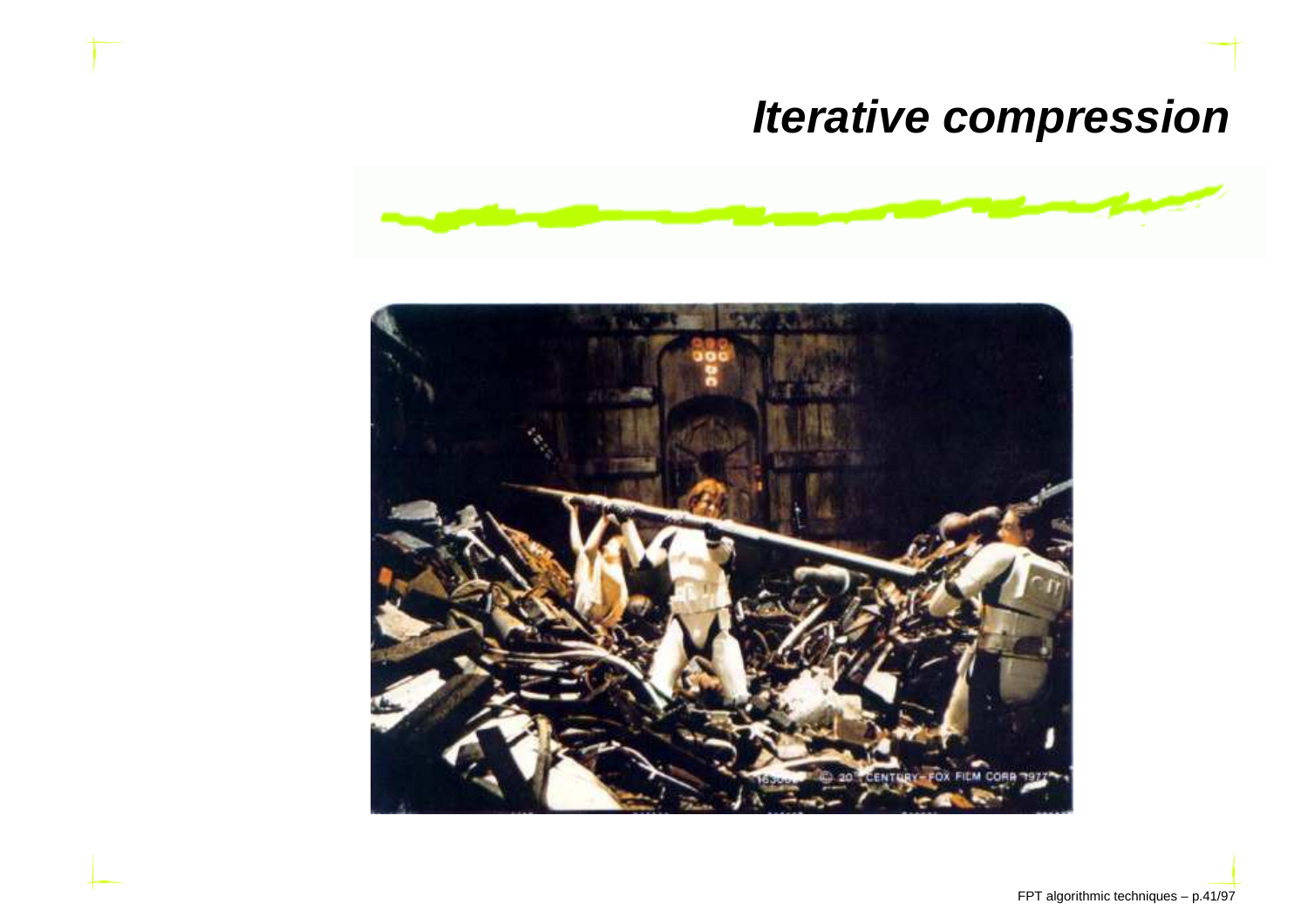#### **Iterative compression**



- A surprising small, but very powerful trick. ෧
- ෧ Most useful for deletion problems: delete  $\bm{k}$  things to achieve some property.
- ෧ Demonstration: ODD CYCLE TRANSVERSAL aka BIPARTITE DELETION aka GRAPH BIPARTIZATION: Given a graph  $G$  and an integer  $k$ , delete  $k$ vertices to make the graph bipartite.
- Forbidden induced subgraphs: odd cycles. There is no bound on the size෧ of odd cycles.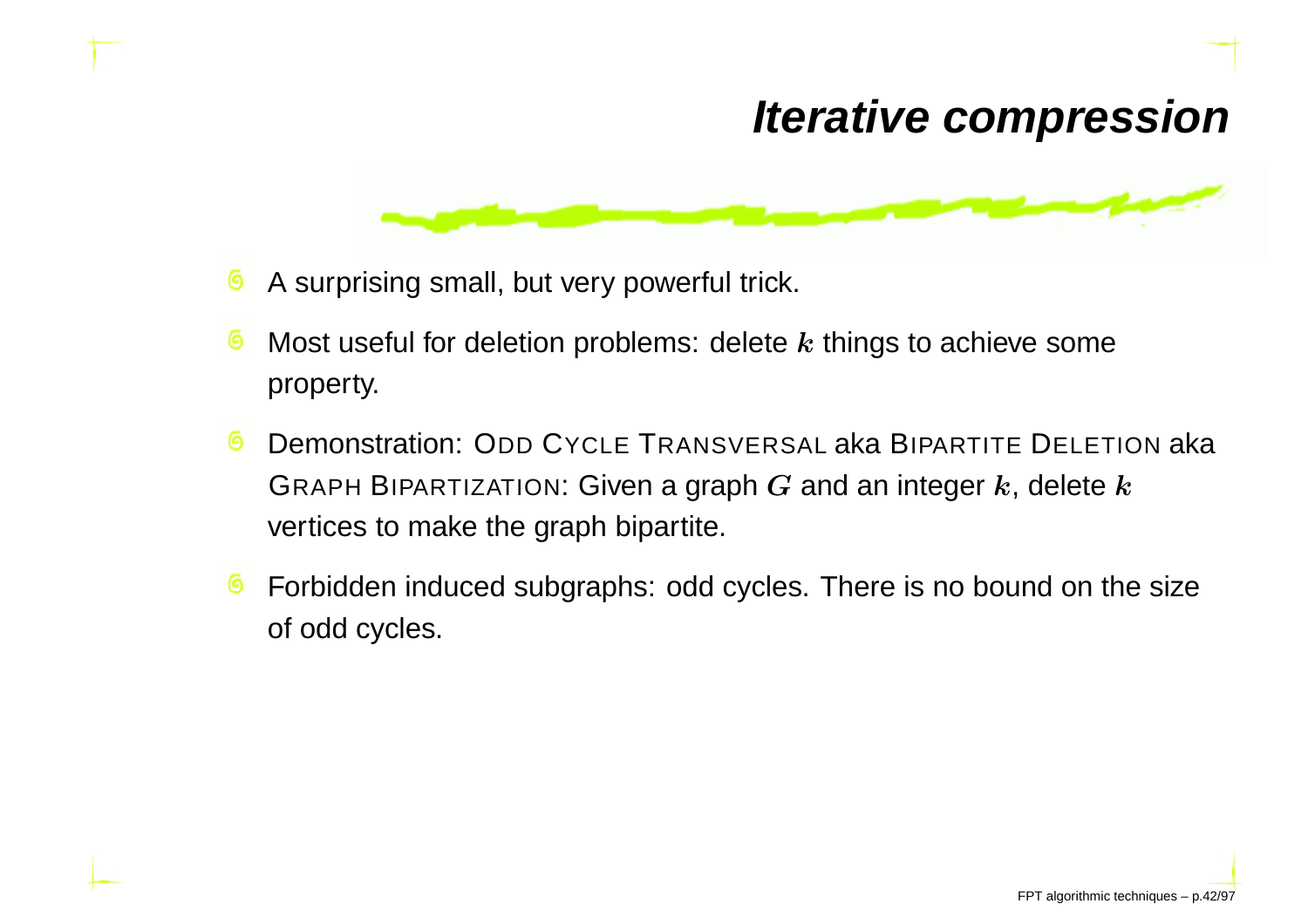# **BIPARTITE <sup>D</sup>ELETION**

Solution based on iterative compression:

#### **Step 1:**

Solve the **annotated problem** for bipartite graphs:

Given a bipartite graph G, two sets  $B,W\subseteq V(G)$ , and an integer<br>Le find a set S of at most Levertiess such that  $G\setminus S$  has a 2 solarin  $k$ , find a set  $S$  of at most  $k$  vertices such that  $G \setminus S$  has a 2-coloring where  $B\setminus S$  is black and  $W\setminus S$  is white.

#### **Step 2:**෧

Solve the **compression problem** for general graphs:

Given a graph  $G$ , an integer  $k$ , and a set  $S^{\prime}$  of  $k+1$  vertices such that  $G \setminus S'$  is bipartite, find a set  $S$  of  $k$  vertices such that  $G \setminus S$  is bipartite.

#### ෧ **Step 3:**

Apply the magic of iterative compression. . .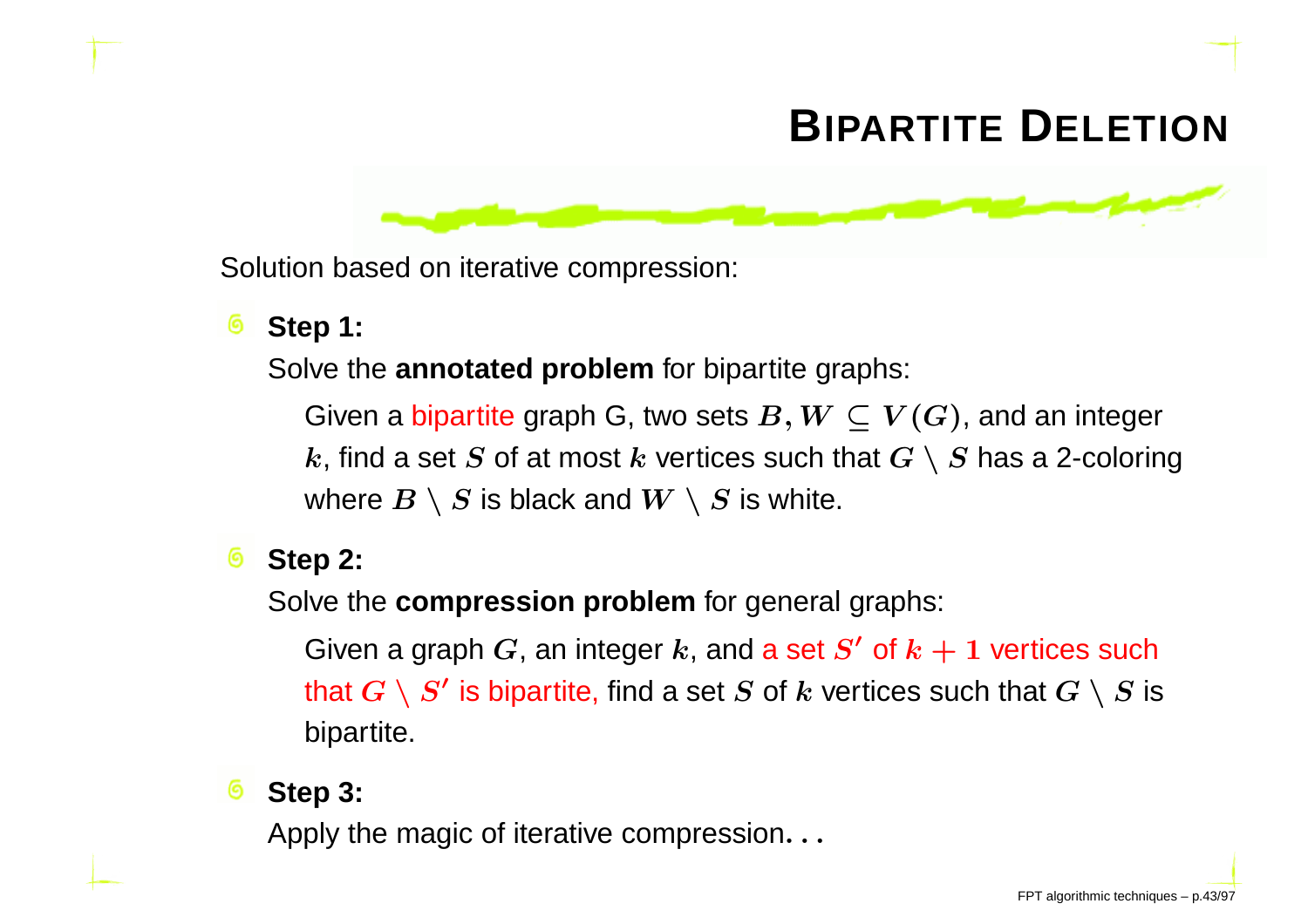#### **Step 1: The annotated problem**



Given a bipartite graph G, two sets  $B,W\subseteq V(G)$ , and an integer  $k$ , find a set  $S$  of at most  $k$  vertices such that  $G\setminus S$  has a 2-coloring where  $B\setminus S$  is black and  $W\setminus S$  is white.



Find an arbitrary 2-coloring  $(B_{0}, W_{0})$  of  $G_{\cdot}$ 

 $C := (B_0 \cap W) \cup (W_0 \cap B)$  should change color, while

 $R := (B_0 \cap B) \cup (W_0 \cap W)$  should remain the same color.

**Lemma:**  $G \setminus S$  has the required 2-coloring if and only if  $S$  separates  $C$  and  $R$ , i.e., no component of  $G\setminus S$  contains vertices from both  $C\setminus S$  and  $R\setminus S.$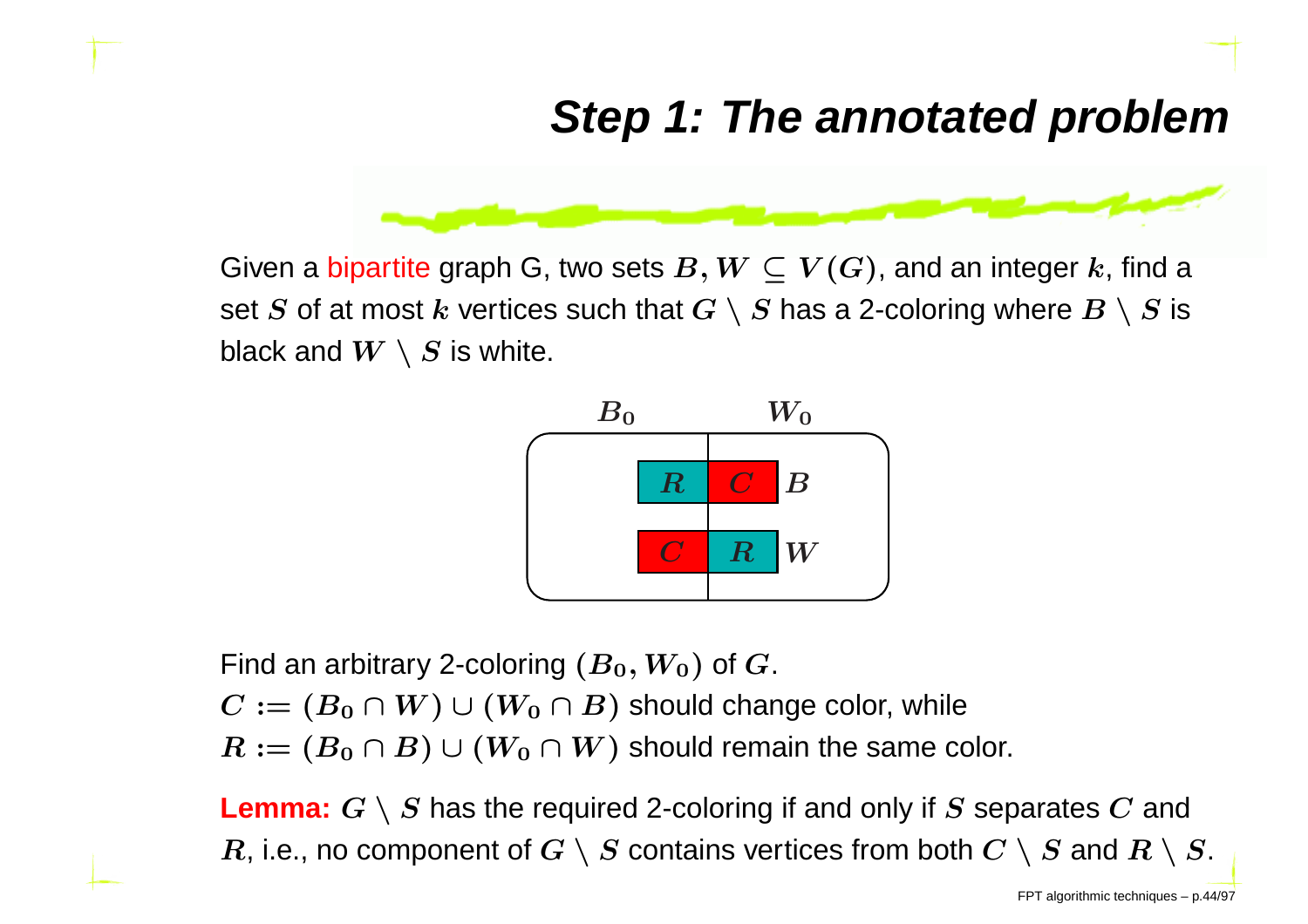## **Step 1: The annotated problem**



**Lemma:**  $G \setminus S$  has the required 2-coloring if and only if  $S$  separates  $C$  and  $R$ , i.e., no component of  $G\setminus S$  contains vertices from both  $C\setminus S$  and  $R\setminus S.$ 

#### **Proof:**

⇒ In a 2-coloring of  $G \setminus S$ , each vertex either remained the same color or<br>changed color. Adiacent vertices do the same, thus every component eithe changed color. Adjacent vertices do the same, thus every component eitherchanged or remained.

 $\Leftarrow$  Flip the coloring of those components of  $G\setminus S$  that contain vertices from<br> $G\setminus S$ . No vertex of  $B$  is flipped  $C\setminus S.$  No vertex of  $R$  is flipped.

**Algorithm:** Using max-flow min-cut techniques, we can check if there is <sup>a</sup> set  $S$  that separates  $C$  and  $R$ . It can be done in time  $O(k|E(G)|)$  using  $k$ iterations of the Ford-Fulkerson algorithm.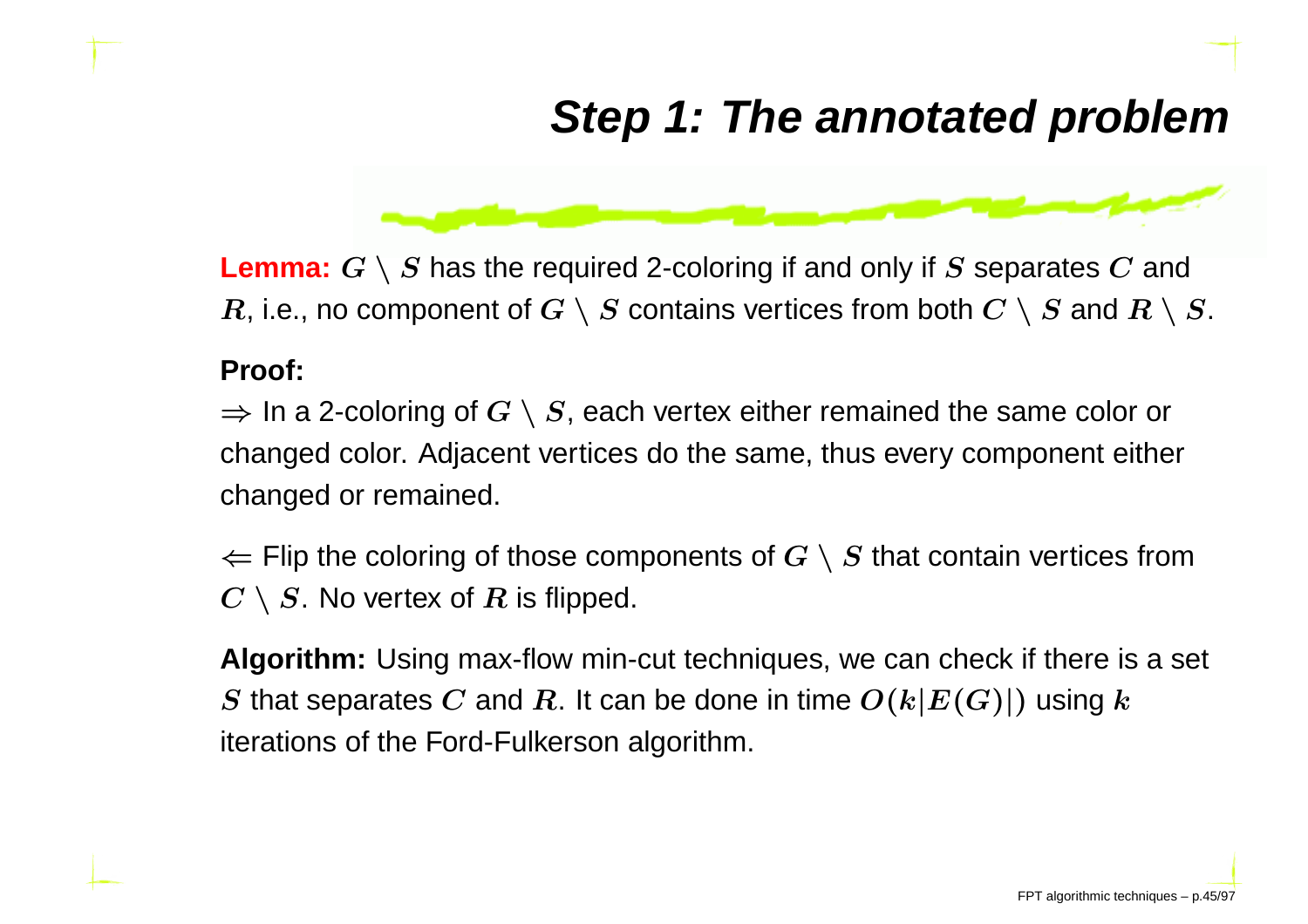#### **Step 2: The compression problem**



Given a graph  $G$ , an integer  $k$ , and a set  $S'$  of  $k+1$  vertices such that  $G\setminus S'$ is bipartite, find a set  $S$  of  $k$  vertices such that  $G\setminus S$  is bipartite.

![](_page_47_Figure_3.jpeg)

Branch into  $3^{k+1}$  cases: each vertex of  $S^{\prime}$  is either black, white, or deleted.

Trivial check: no edge between two black or two white vertices.

Neighbors of the black vertices in  $S^{\prime}$  should be white and the neighbors of the white vertices in  $S^{\prime}$  should be black.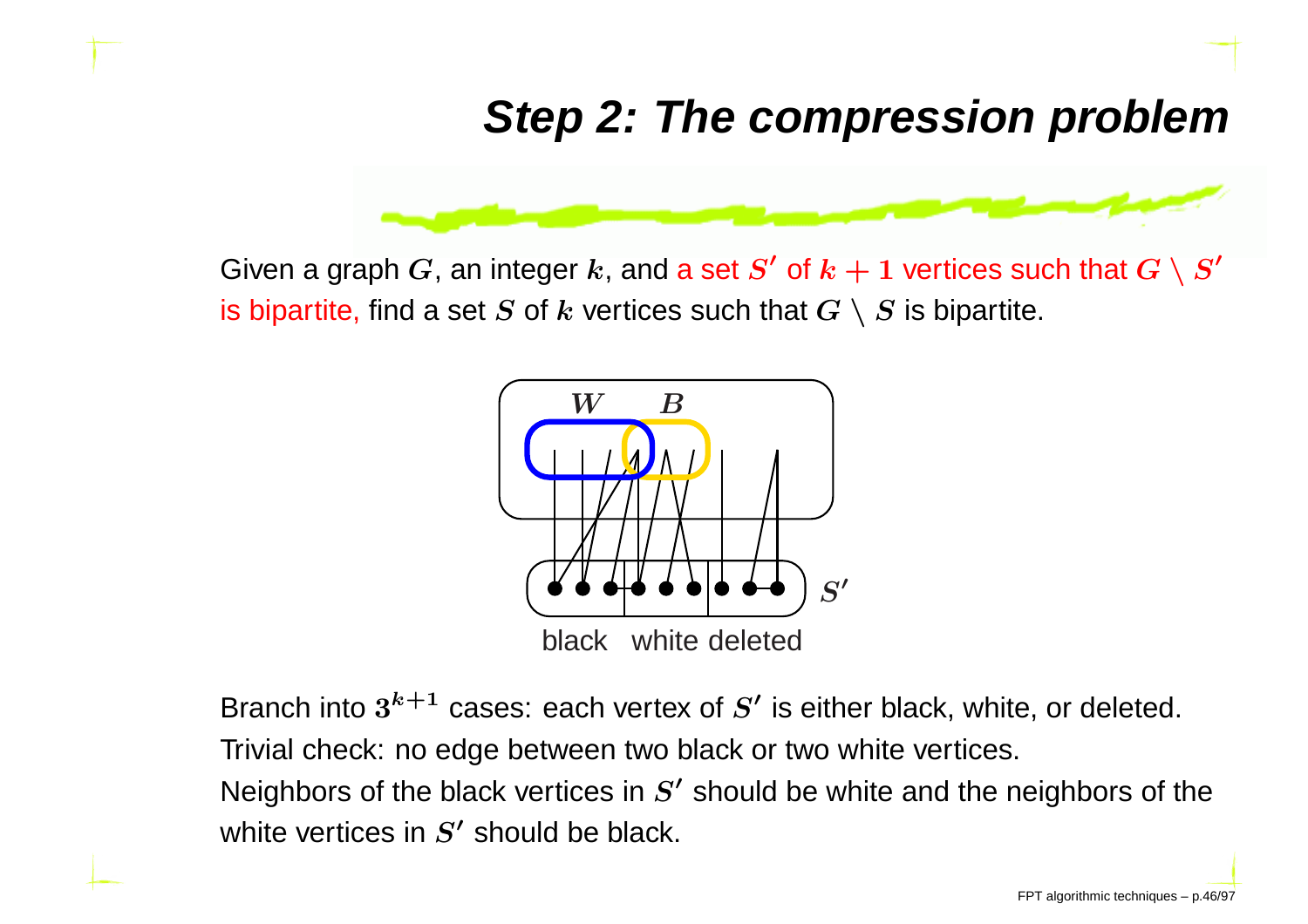#### **Step 3: Iterative compression**

![](_page_48_Figure_1.jpeg)

How do we get a solution of size  $k+1$ ?

#### We get it for free!

Let  $V(G)=\{v_1,\ldots,v_n\}$  and let  $G_i$  be the graph induced by  $\{v_1,\ldots,v_i\}.$ 

For every  $i$ , we find a set  $S_i$  of size  $k$  such that  $G_i\setminus S_i$  is bipartite.

- For  $G_k$ , the set  $S_k = \{v_1, \ldots, v_k\}$  is a trivial solution.
- If  $S_{i-1}$  is known, then  $S_{i-1}\cup\{v_i\}$  is a set of size  $k+1$  whose deletion makes  $G_i$  bipartite  $\Rightarrow$  We can use the compression algorithm to find a nuitable  $S_i$  in time  $O(3^k - k \cdot F(C_i))$ suitable  $S_i$  in time  $O(3^k$  $^k\cdot k|E(G_i)|).$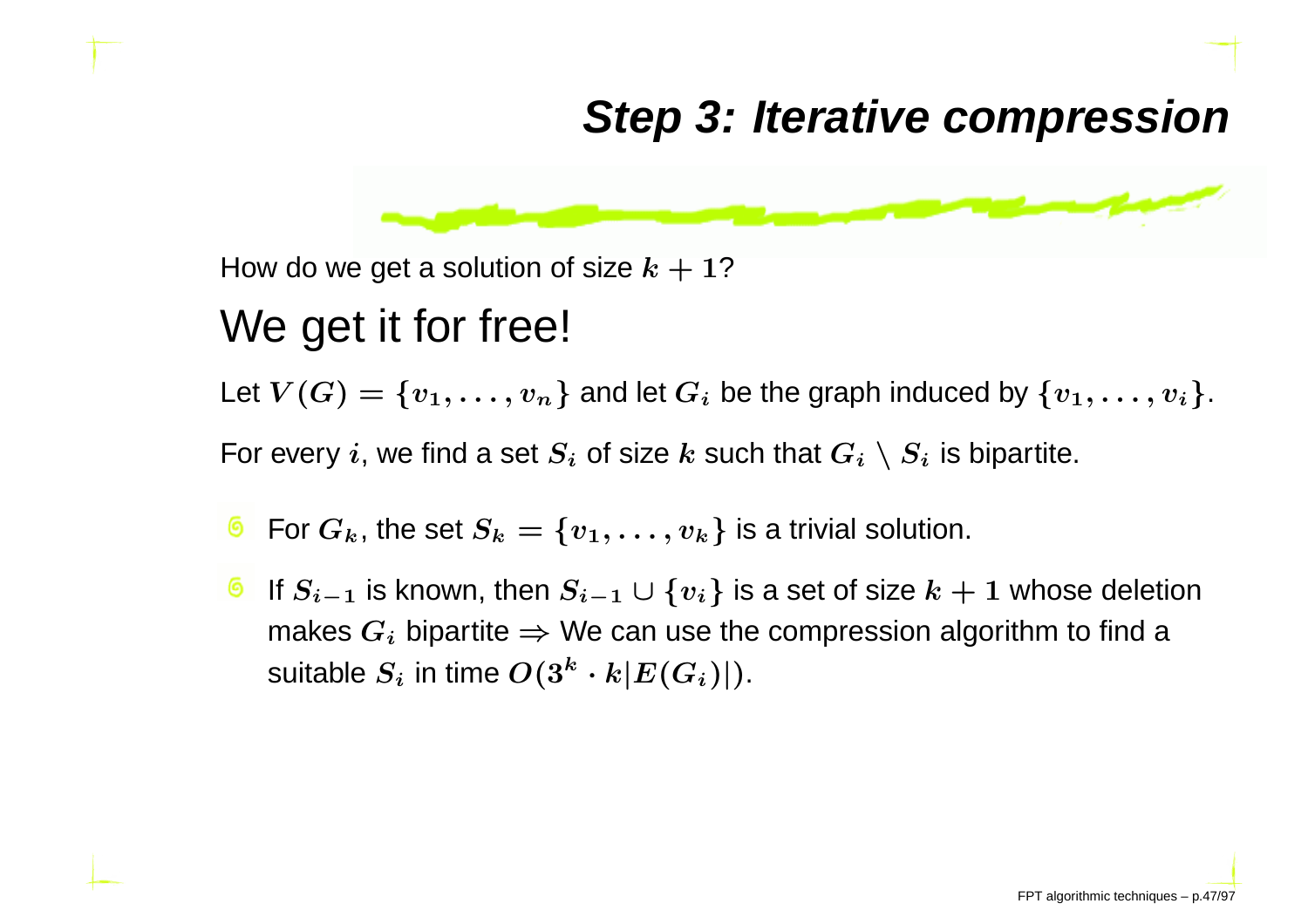#### **Step 3: Iterative Compression**

![](_page_49_Figure_1.jpeg)

Bipartite-Deletion $(G, k)$ 

- 1.  $S_k=\{v_1, \ldots, v_k\}$
- 2. for  $i := k + 1$  to  $n$
- 3. Invariant:  $G_{i-1}\setminus S_{i-1}$  is bipartite.
- 4.. Call Compression $(G_i, S_{i-1} \cup \{v_i\})$
- 5.. If the answer is "NO"  $\Rightarrow$  return "NO"
- 6.. If the answer is a set  $X \Rightarrow S_i := X$
- 7. Return the set  $\boldsymbol{S_n}$

**Running time:** the compression algorithm is called  $n$  times and everything else can be done in linear time

 $\Rightarrow O(3^k$  $\lvert k \cdot k \rvert V(G) \rvert \cdot \lvert E(G) \rvert)$  time algorithm.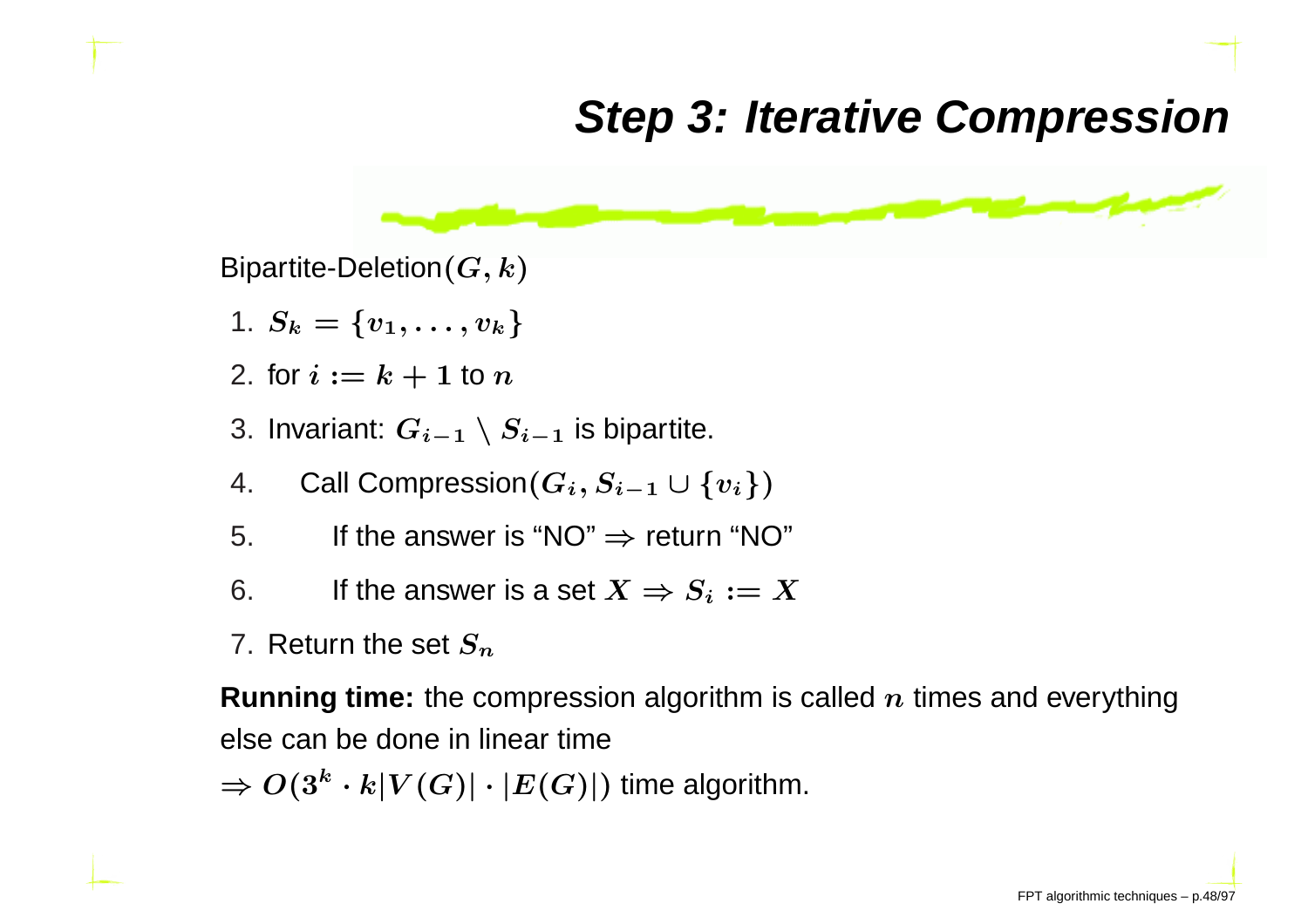## **Color coding**

![](_page_50_Picture_1.jpeg)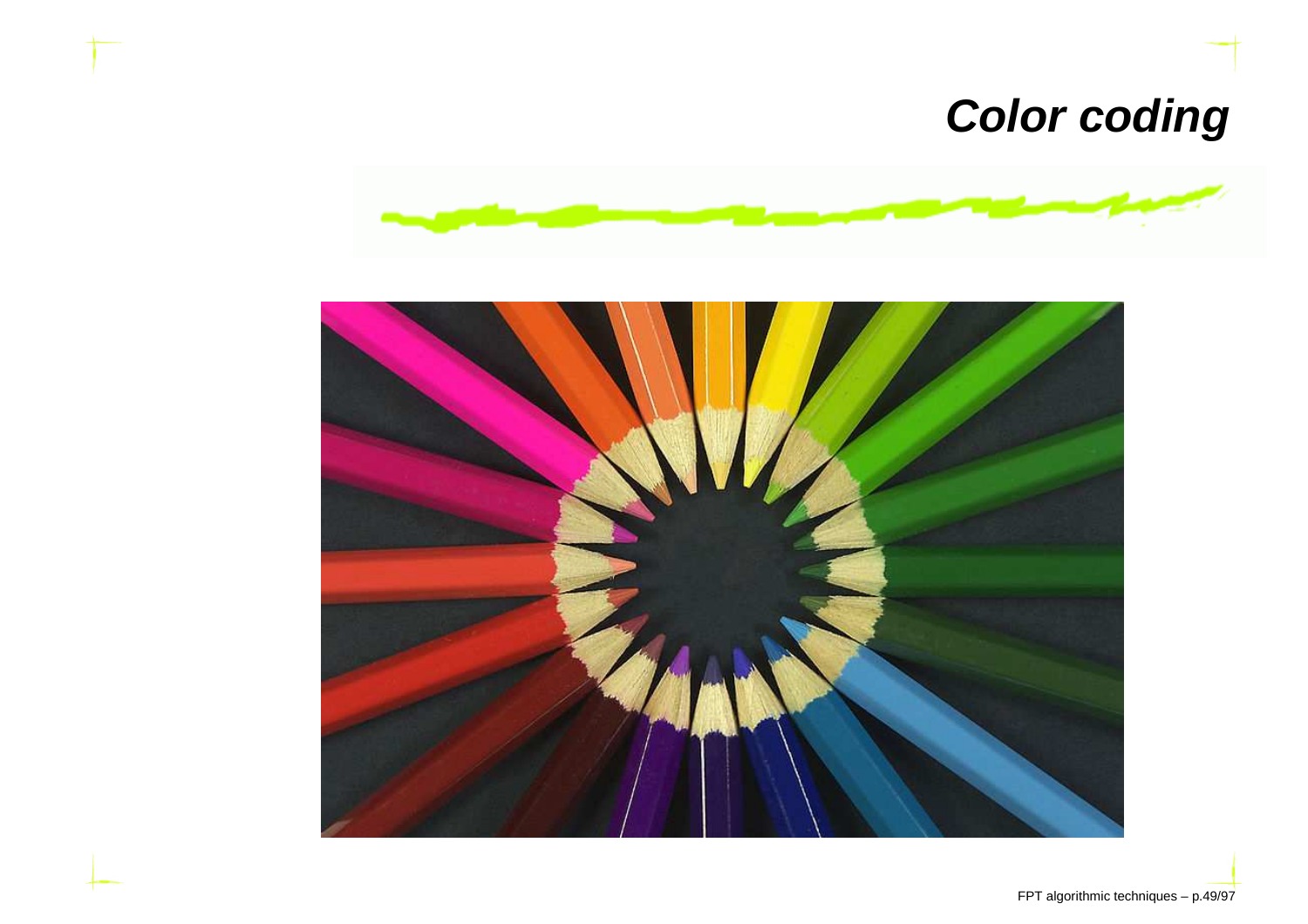## **Color coding**

![](_page_51_Figure_1.jpeg)

- Works best when we need to ensure that <sup>a</sup> small number of "things" are෧ disjoint.
- We demonstrate it on two problems: ෧
	- Find an  $s\text{-}t$  path of length exactly  $k.$  $\Delta$
	- Find  $\bm{k}$  vertex-disjoint triangles in a graph.
- Randomized algorithm, but can be derandomized using <sup>a</sup> standard෧ technique.
- Very robust technique, we can use it as an "opening step" when౷ investigating <sup>a</sup> new problem.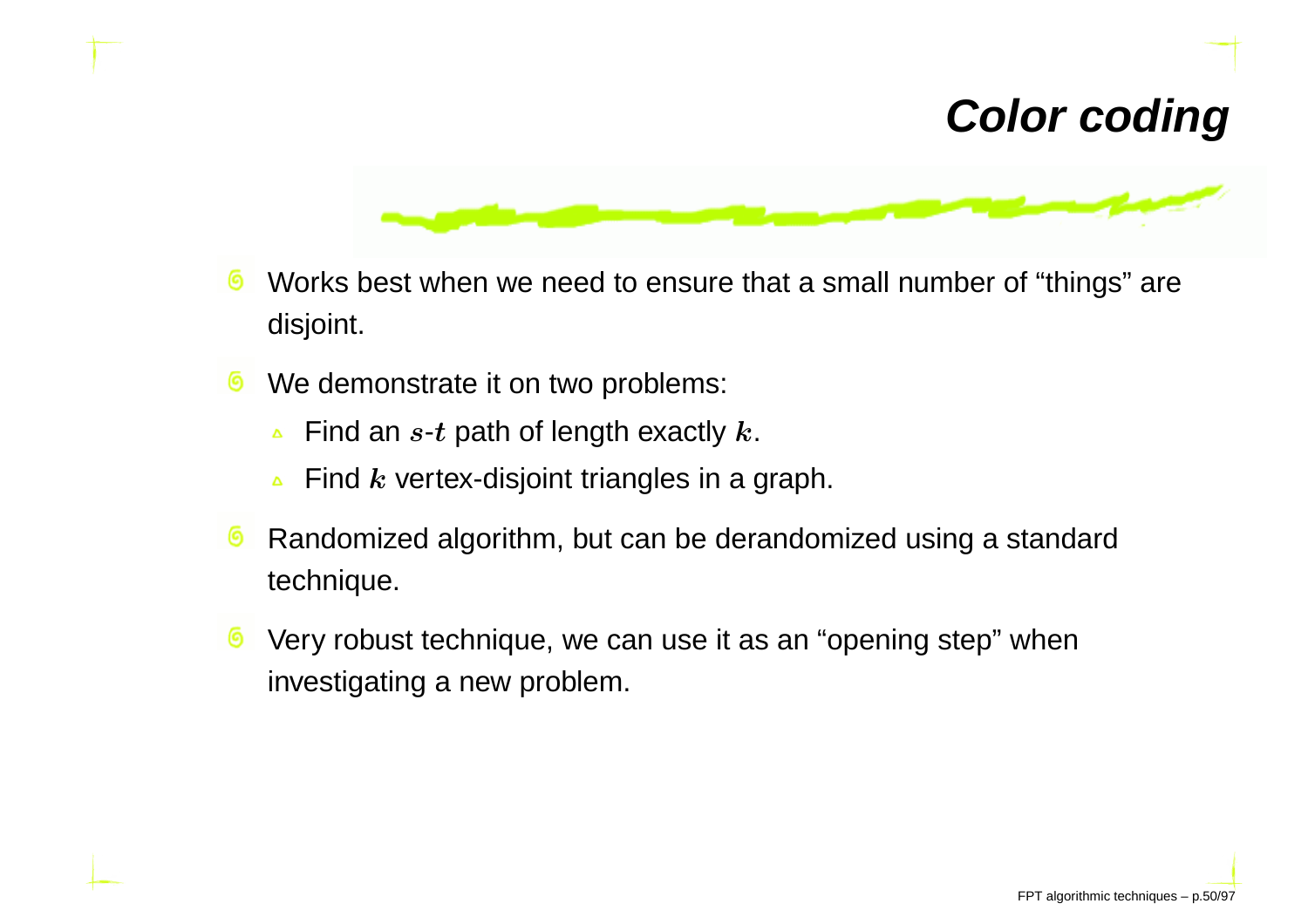![](_page_52_Picture_0.jpeg)

![](_page_52_Picture_1.jpeg)

**Task:** Given a graph  $G$ , an integer  $k$ , two vertices  $s$ ,  $t$ , find a  $\textbf{simple } s\text{-}t$  path with exactly  $\bm{k}$  internal vertices.

**Note:** Finding such <sup>a</sup> **walk** can be done easily in polynomial time.

**Note:** The problem is clearly NP-hard, as it contains the <sup>s</sup>-<sup>t</sup> <sup>H</sup>AMILTONIANPATH problem.

The  $\boldsymbol{k}$ -P<code>ATH</code> algorithm can be used to check if there is a cycle of length exactly  $\bm{k}$  in the graph.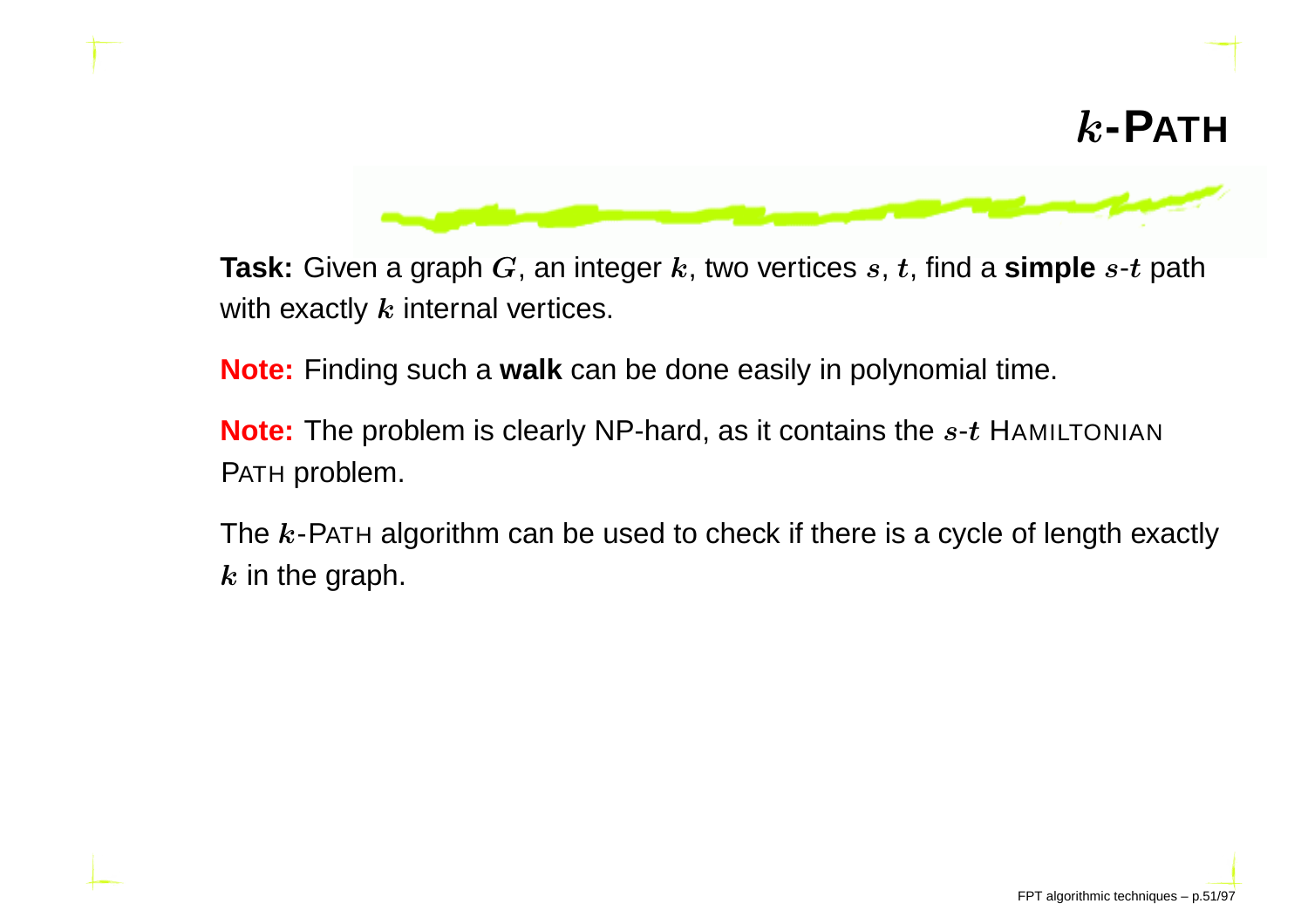![](_page_53_Figure_0.jpeg)

෧ Assign colors from  $[k]$  to vertices  $V(G) \setminus \{s,t\}$  uniformly and independently at random.

![](_page_53_Figure_2.jpeg)

- ෧ Check if there is <sup>a</sup> **colorful** <sup>s</sup>-<sup>t</sup> path: <sup>a</sup> path where each color appears exactly once on the internal vertices; output "YES" or "NO".
	- If there is no  $s$ - $t$   $k$ -path: no such colorful path exists  $\Rightarrow$  "NO".  $\Delta$
	- If there is an  $s\text{-}t$   $k\text{-}$ path: the probability that such a path is colorful is  $\Delta$

$$
\frac{k!}{k^k} > \frac{(\frac{k}{e})^k}{k^k} = e^{-k},
$$

thus the algorithm outputs "YES" with at least that probability.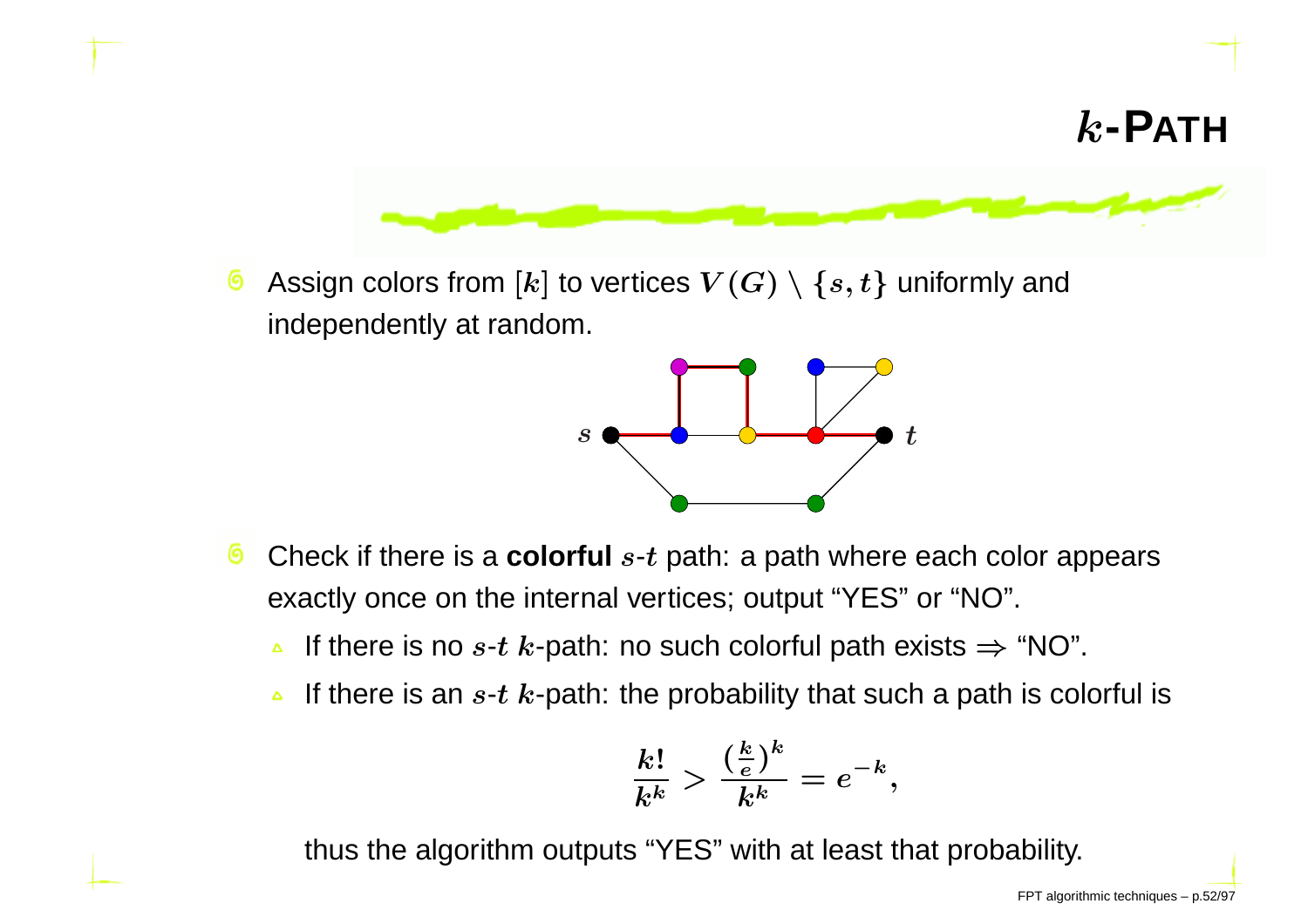### **Error probability**

![](_page_54_Figure_1.jpeg)

෧ If there is a k-path, the probability that the algorithm **does not** say "YES" after  $e^{\bm{k}}$  repetitions is at most

$$
(1-e^{-k})^{e^{k}}<\left(e^{-e^{-k}}\right)^{e^{k}}=1/e\approx 0.38
$$

- Repeating the whole algorithm <sup>a</sup> constant number of times can make the error probability an arbitrary small constant.
- For example, by trying  $100 \cdot e$  $^k$  random colorings, the probability of a wrong answer is at most  $1/e^{100}.$

It remains to see how a colorful  $s\text{-}t$  path can be found.

**Method 1:** Trying all permutations.

**Method 2:** Dynamic programming.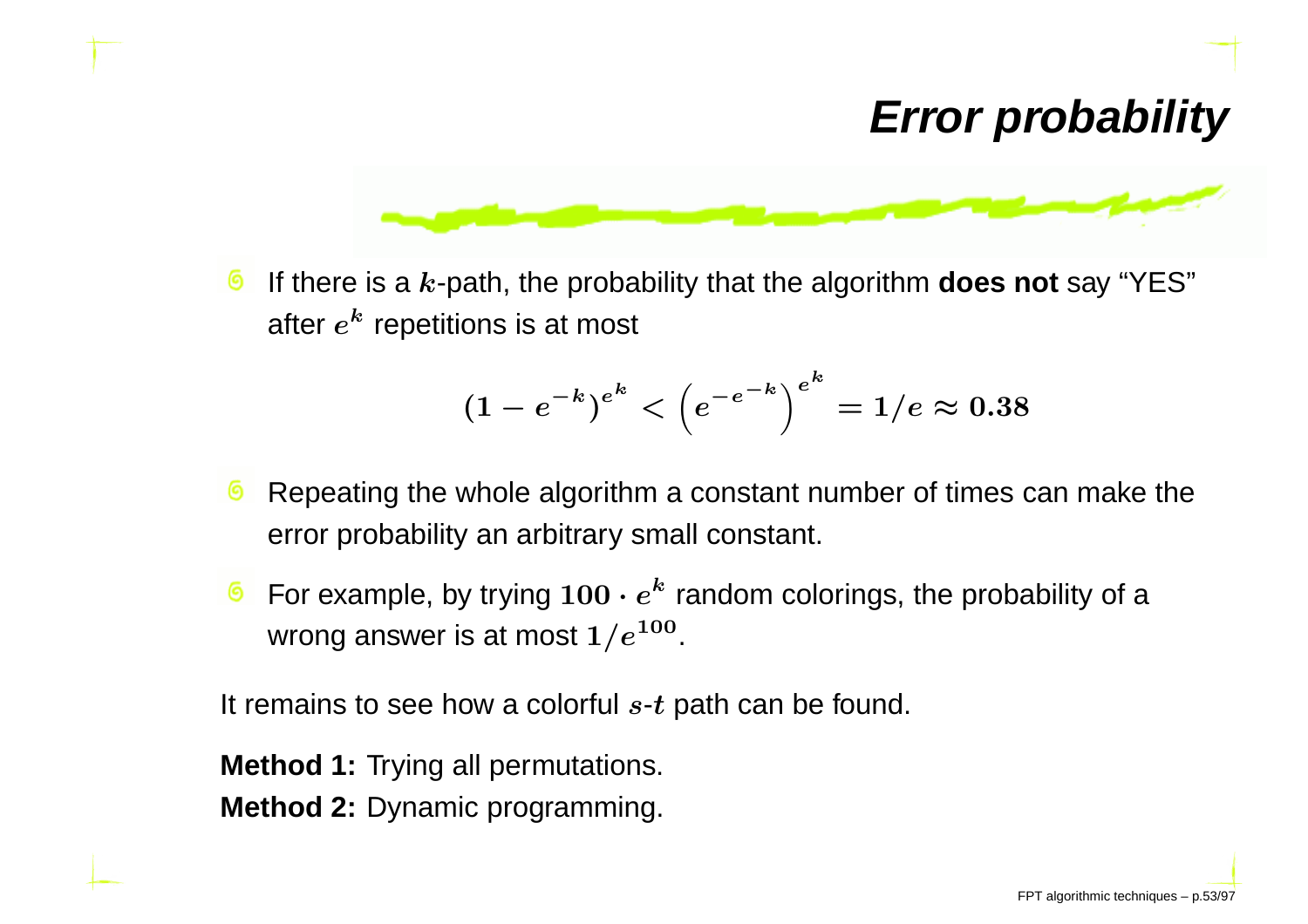## **Method 1: Trying all permutations**

![](_page_55_Figure_1.jpeg)

The colors encountered on a colorful  $s\text{-}t$  path form a permutation  $\pi$  of  $\{1,2,\ldots,k\}$ :

![](_page_55_Figure_3.jpeg)

We try all possible  $k!$  permutations. For a fixed  $\pi,$  it is easy to check if there is <sup>a</sup> path with this order of colors.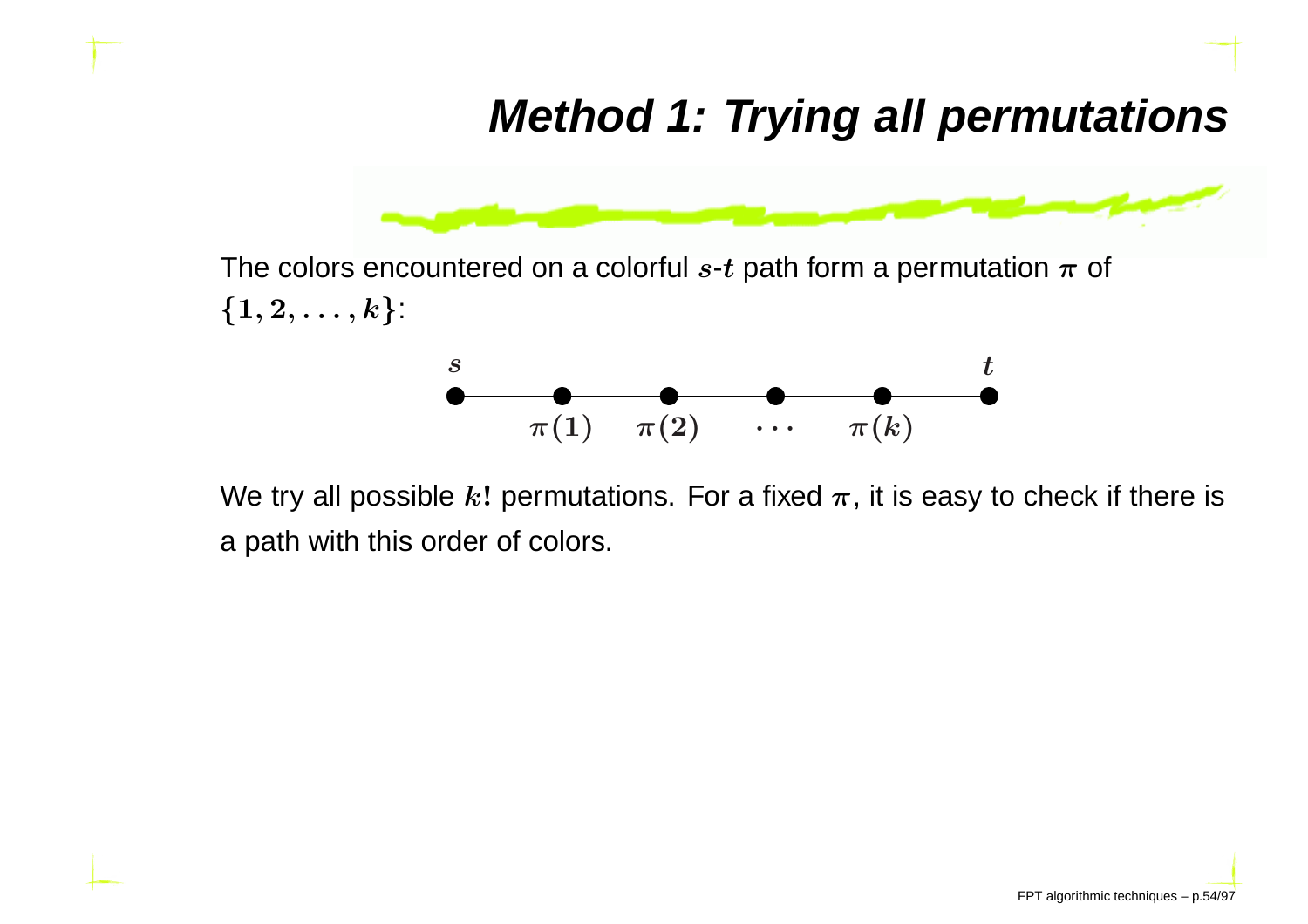## **Method 1: Trying all permutations**

![](_page_56_Figure_1.jpeg)

We try all possible  $k!$  permutations. For a fixed  $\pi,$  it is easy to check if there is <sup>a</sup> path with this order of colors.

![](_page_56_Figure_3.jpeg)

- Edges connecting nonadjacent color classes are removed. ෧
- The remaining edges are directed. ෧
- ෧ All we need to check if there is a directed  $s\hbox{-}t$  path.
- Running time is  $O(k! \cdot |E(G)|)$ . O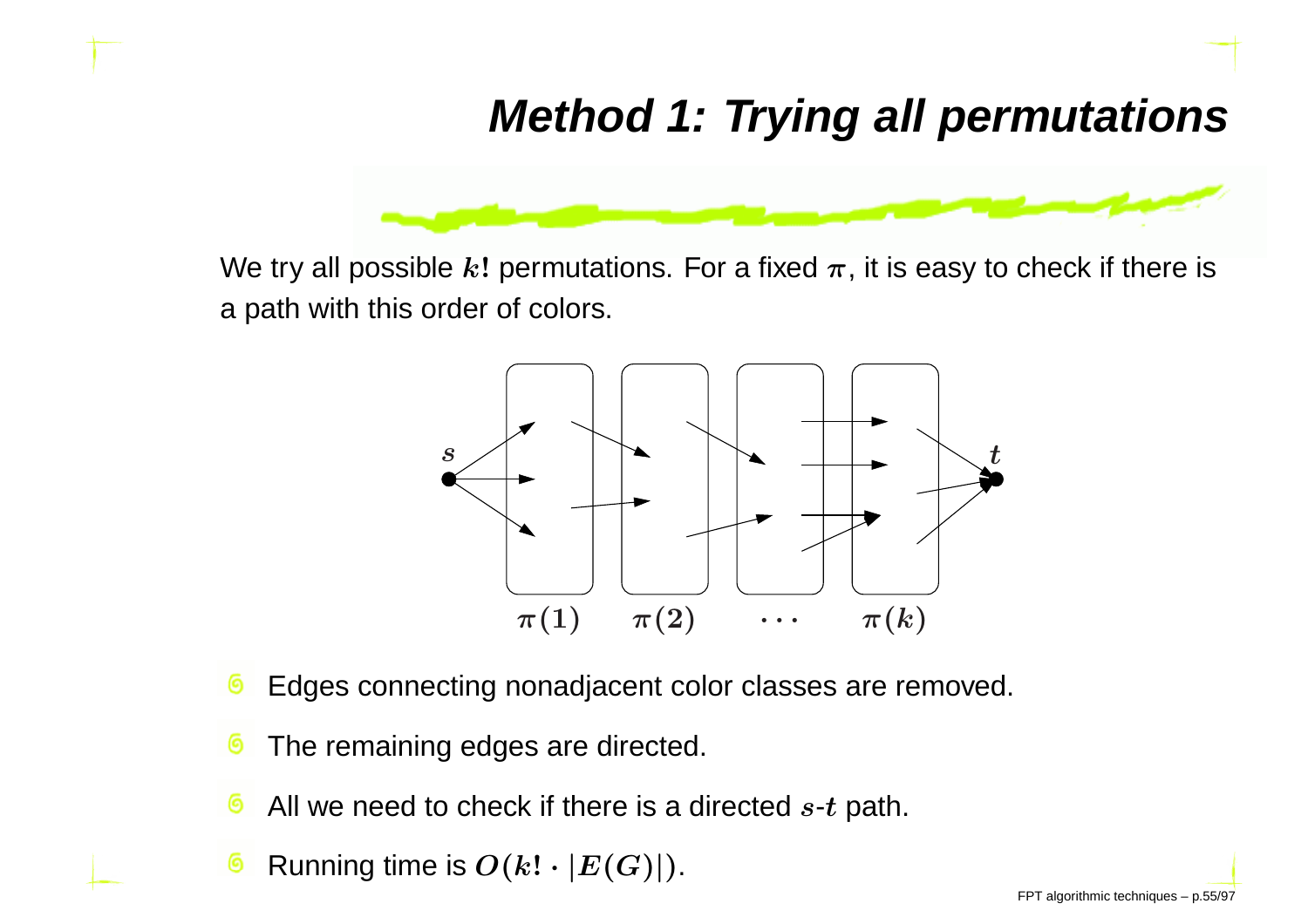#### **Method 2: Dynamic Programming**

$$
f(x) = \frac{1}{\sqrt{2\pi}\sqrt{2\pi}\sqrt{2\pi}\sqrt{2\pi}\sqrt{2\pi}\sqrt{2\pi}\sqrt{2\pi}\sqrt{2\pi}\sqrt{2\pi}\sqrt{2\pi}\sqrt{2\pi}\sqrt{2\pi}\sqrt{2\pi}\sqrt{2\pi}\sqrt{2\pi}\sqrt{2\pi}\sqrt{2\pi}\sqrt{2\pi}\sqrt{2\pi}\sqrt{2\pi}\sqrt{2\pi}\sqrt{2\pi}\sqrt{2\pi}\sqrt{2\pi}\sqrt{2\pi}\sqrt{2\pi}\sqrt{2\pi}\sqrt{2\pi}\sqrt{2\pi}\sqrt{2\pi}\sqrt{2\pi}\sqrt{2\pi}\sqrt{2\pi}\sqrt{2\pi}\sqrt{2\pi}\sqrt{2\pi}\sqrt{2\pi}\sqrt{2\pi}\sqrt{2\pi}\sqrt{2\pi}\sqrt{2\pi}\sqrt{2\pi}\sqrt{2\pi}\sqrt{2\pi}\sqrt{2\pi}\sqrt{2\pi}\sqrt{2\pi}\sqrt{2\pi}\sqrt{2\pi}\sqrt{2\pi}\sqrt{2\pi}\sqrt{2\pi}\sqrt{2\pi}\sqrt{2\pi}\sqrt{2\pi}\sqrt{2\pi}\sqrt{2\pi}\sqrt{2\pi}\sqrt{2\pi}\sqrt{2\pi}\sqrt{2\pi}\sqrt{2\pi}\sqrt{2\pi}\sqrt{2\pi}\sqrt{2\pi}\sqrt{2\pi}\sqrt{2\pi}\sqrt{2\pi}\sqrt{2\pi}\sqrt{2\pi}\sqrt{2\pi}\sqrt{2\pi}\sqrt{2\pi}\sqrt{2\pi}\sqrt{2\pi}\sqrt{2\pi}\sqrt{2\pi}\sqrt{2\pi}\sqrt{2\pi}\sqrt{2\pi}\sqrt{2\pi}\sqrt{2\pi}\sqrt{2\pi}\sqrt{2\pi}\sqrt{2\pi}\sqrt{2\pi}\sqrt{2\pi}\sqrt{2\pi}\sqrt{2\pi}\sqrt{2\pi}\sqrt{2\pi}\sqrt{2\pi}\sqrt{2\pi}\sqrt{2\pi}\sqrt{2\pi}\sqrt{2\pi}\sqrt{2\pi}\sqrt{2\pi}\sqrt{2\pi}\sqrt{2\pi}\sqrt{2\pi}\sqrt{2\pi}\sqrt{2\pi}\sqrt{2\pi}\sqrt{2\pi}\sqrt{2\pi}\sqrt{2\pi}\sqrt{2\pi}\sqrt{2\pi}\sqrt{2\pi}\sqrt{2\pi}\sqrt{2\pi}\sqrt{2\pi}\sqrt{2\pi}\sqrt{2\pi}\sqrt{2\pi}\sqrt{2\pi}\sqrt{2\pi}\sqrt{2\pi}\sqrt{2\pi}\sqrt{2\pi}\sqrt{2\pi}\sqrt{2\pi}\sqrt{2\pi}\sqrt{2\pi
$$

We introduce  $2^k \cdot |V(G)|$  Boolean variables:

$$
x(v, C) = \text{TRUE for some } v \in V(G) \text{ and } C \subseteq [k]
$$
  
There is an *s-v* path where each color in *C* appears exactly once and no other color appears.

Clearly,  $x(s, \emptyset) = \textsf{TRUE}.$  Recurrence for vertex  $v$  with color  $r$ :

$$
x(v,C)=\bigvee_{uv\in E(G)}x(u,C\setminus\{r\})
$$

If we know every  $x(v, C)$  with  $|C| = i,$  then we can determine every  $x(v, C)$ with  $|C|=i+1 \Rightarrow$  All the values can be determined in time  $O(2^k \cdot |E(G)|).$ 

There is a colorful  $s\text{-}t$  path  $\Leftrightarrow x(v,[k]) = \textsf{TRUE}$  for some neighbor of  $t.$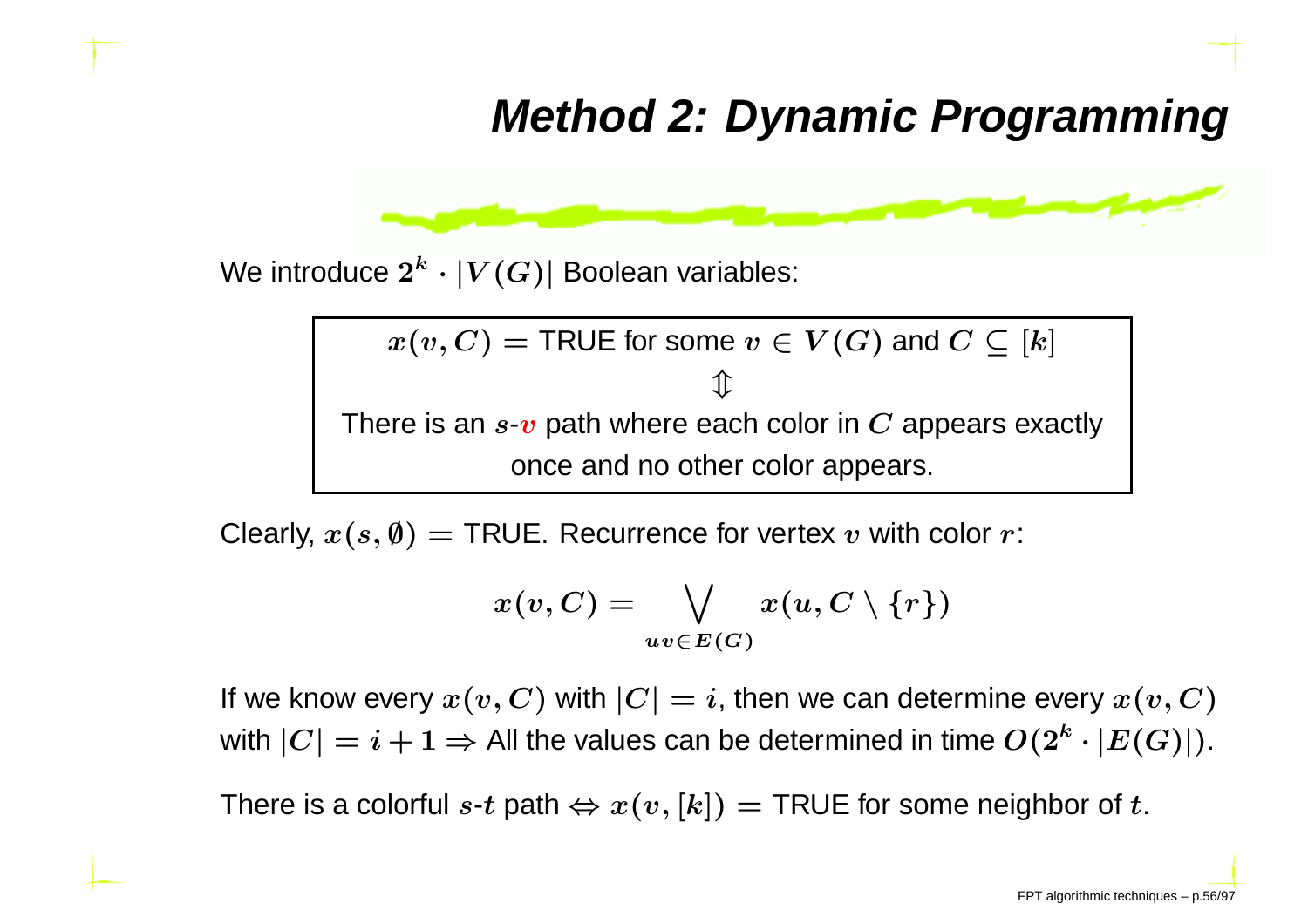## **Derandomization**

![](_page_58_Figure_1.jpeg)

Using Method 2, we obtain a  $O^*((2e)^k$  probability. How to make it deterministic? $\scriptstyle{^{\kappa}}$ ) time algorithm with constant error

**Definition:** A family  $\mathcal H$  of functions  $[n] \to [k]$  is a  $k$ **-perfect** family of hash<br>functions if for every  $S \subset [n]$  with  $|S| = k$  there is a  $h \in \mathcal H$  such that functions if for every  $S \subseteq [n]$  with  $|S| = k$ , there is a  $h \in H$  such that  $h(x)\neq h(y)$  for any  $x,y\in S$ ,  $x\neq y.$ 

Instead of trying  $O(e^k)$   $^k$ ) random colorings, we go through a  $k$ -perfect family  ${\cal H}$ of functions  $V(G) \to [k]$ . If there is a solution  $\Rightarrow$  The internal vertices  $S$  are<br>colorful for at least one  $h \in \mathcal{H} \to \Lambda$ lgorithm outputs "YES" colorful for at least one  $h\in \mathcal{H} \Rightarrow$  Algorithm outputs "YES".

**Theorem:** There is a  $k$ -perfect family of functions  $[n] \rightarrow [k]$  having size  $2^{O(k)}$  log n  $2^{O(k)}\log n$  .

 $\Rightarrow$  There is a **deterministic**  $2^{O(k)} \cdot n$  $^{O(1)}$  time algorithm for the  $k$ -P<code>ATH</code> problem.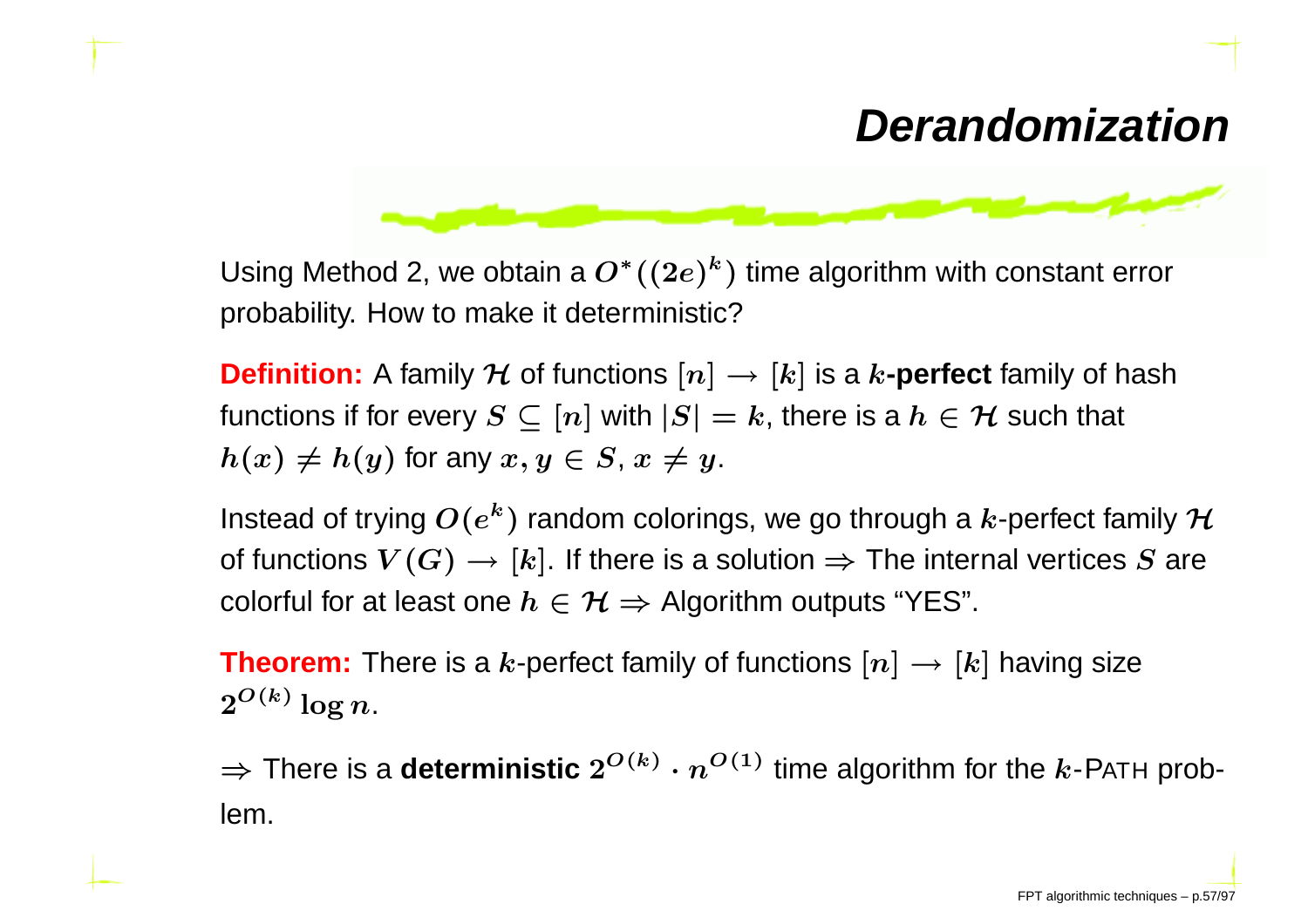# k**-DISJOINT <sup>T</sup>RIANGLES**

![](_page_59_Figure_1.jpeg)

**Step 1:** Choose a random coloring  $V(G) \rightarrow [3k]$ .

**Step 2:** Check if there is a colorful solution, where the  $3k$  vertices of the  $k$ triangles use distinct colors.

- **Method 1:** Try every permutation  $\pi$  of  $[3k]$  and check if there are triangles with colors  $(\pi(1), \pi(2), \pi(3))$ ,  $(\pi(4), \pi(5), \pi(6))$ ,  $\ldots$
- **Method 2:** Dynamic programming. For  $C \subseteq [3k]$  and  $|C| = 3i$ , let  $x(C) = \textsf{TRUE}$  if and only if there are  $|C|/3$  disjoint triangles using exactly<br>the selection  $G$ the colors in  $\boldsymbol{C}.$

$$
x(C) = \bigvee_{\{c_1, c_2, c_3\} \subseteq C} (x(C \setminus \{c_1, c_2, c_3\}) \land \exists \triangle \text{ with colors } c_1, c_2, c_3)
$$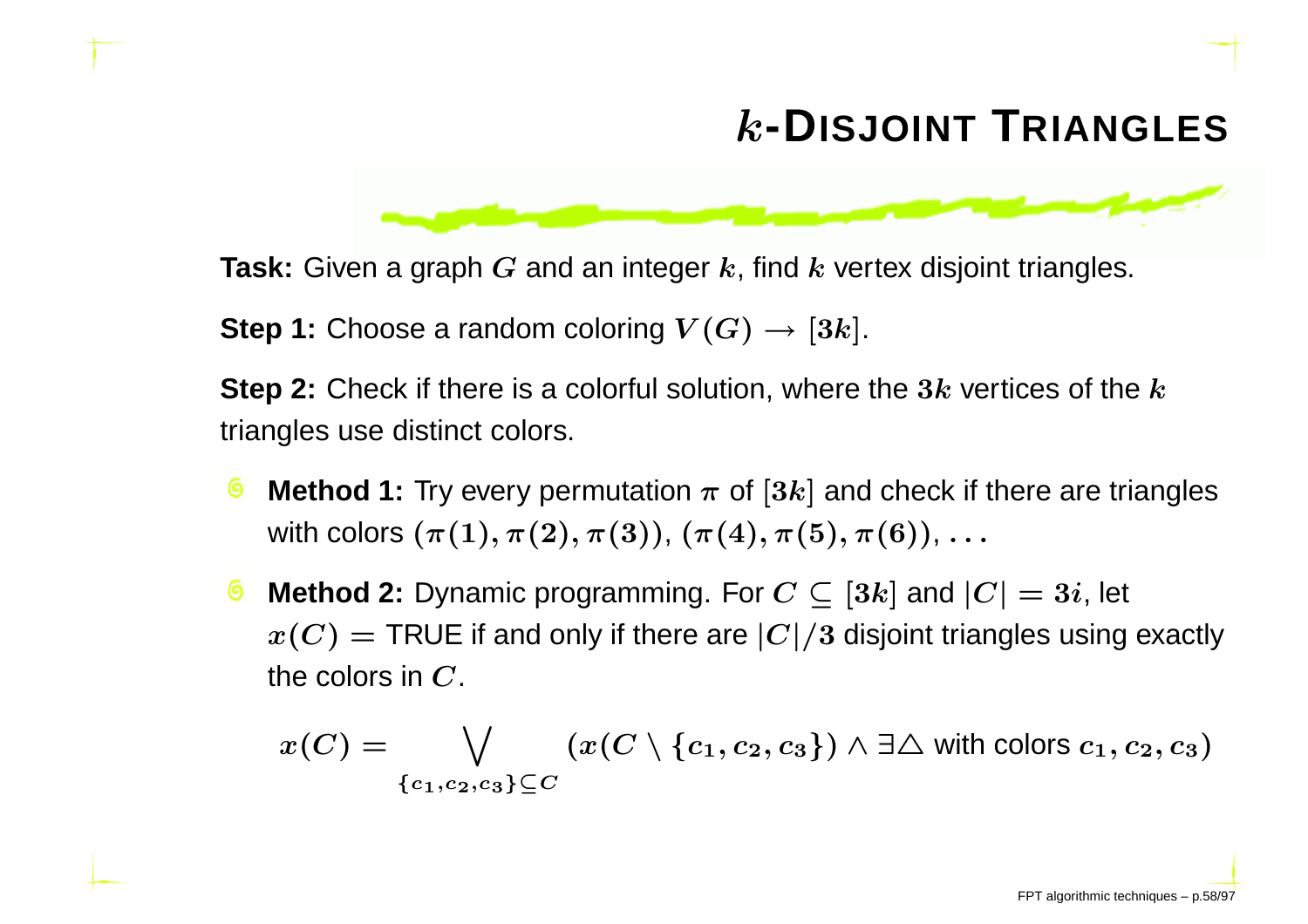# k**-DISJOINT <sup>T</sup>RIANGLES**

![](_page_60_Figure_1.jpeg)

**Step 3:** Colorful solution exists with probability at least  $e^{-3k}$ , which is a lower bound on the probability of <sup>a</sup> correct answer.

**Running time:** constant error probability after  $e^{3k}$  repetitions  $\Rightarrow$  running time<br>is  $O^*( (2e)^{3k})$  (using Method 2) is  $O^*((2e)^{3k})$  (using Method 2).

**Derandomization:** <sup>3</sup>k-perfect family of functions instead of random coloring. Running time is  $2^{O(k)} \cdot n^{O(1)}.$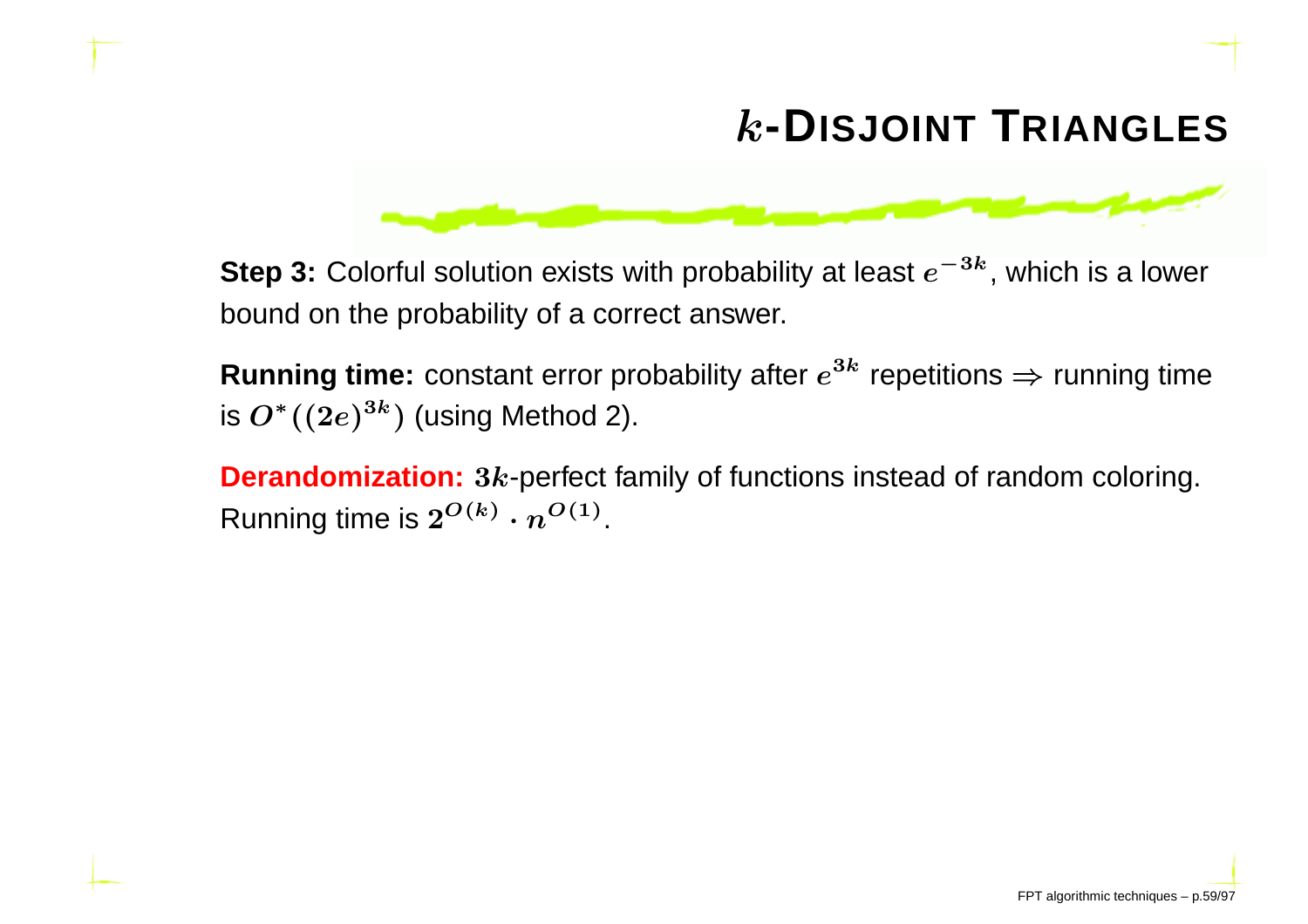#### **Color coding**

![](_page_61_Figure_1.jpeg)

We have seen that color coding can be used to find paths, cycles of length  $k,$ or a set of  $\bm{k}$  disjoint triangles.

What other structures can be found efficiently with this technique?

The key is treewidth:

**Theorem:** Given two graph  $H, G$ , it can be decided if  $H$  is a subgraph of  $G$  in<br>time  $P^{O(|V(H)|)}$  is  $I^{(C)}(G)|^{O(w)}$  where the treatright of  $G$ time  $2^{O(|V(H)|)} \cdot |V(G)|^{O(w)},$  where  $w$  is the treewidth of  $G.$ 

Thus if  $H$  belongs to a class of graphs with bounded treewidth, then the subscriptions is  $F\cap T$ subgraph problem is FPT.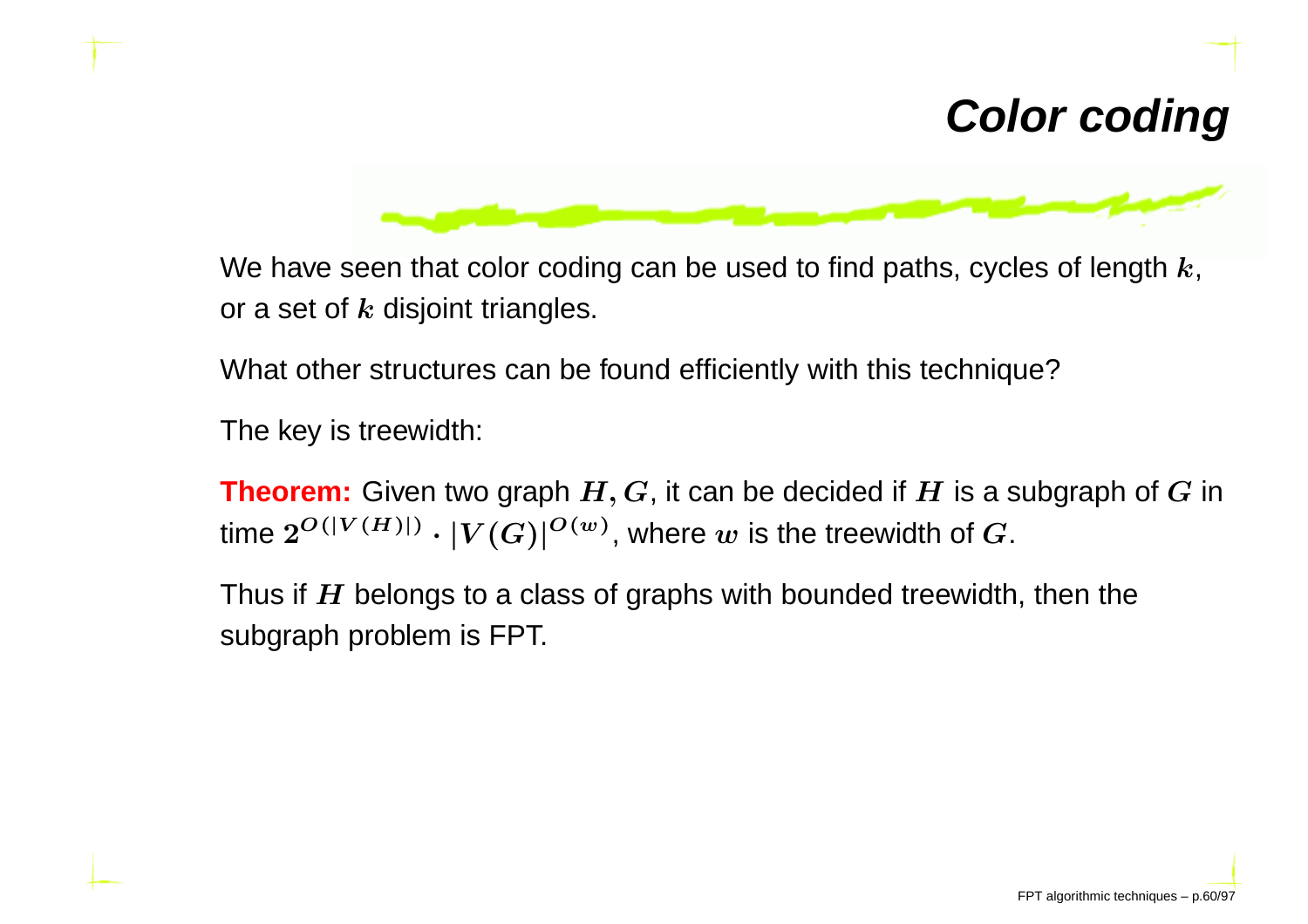## **Matroid Theory**

![](_page_62_Picture_1.jpeg)

![](_page_62_Picture_2.jpeg)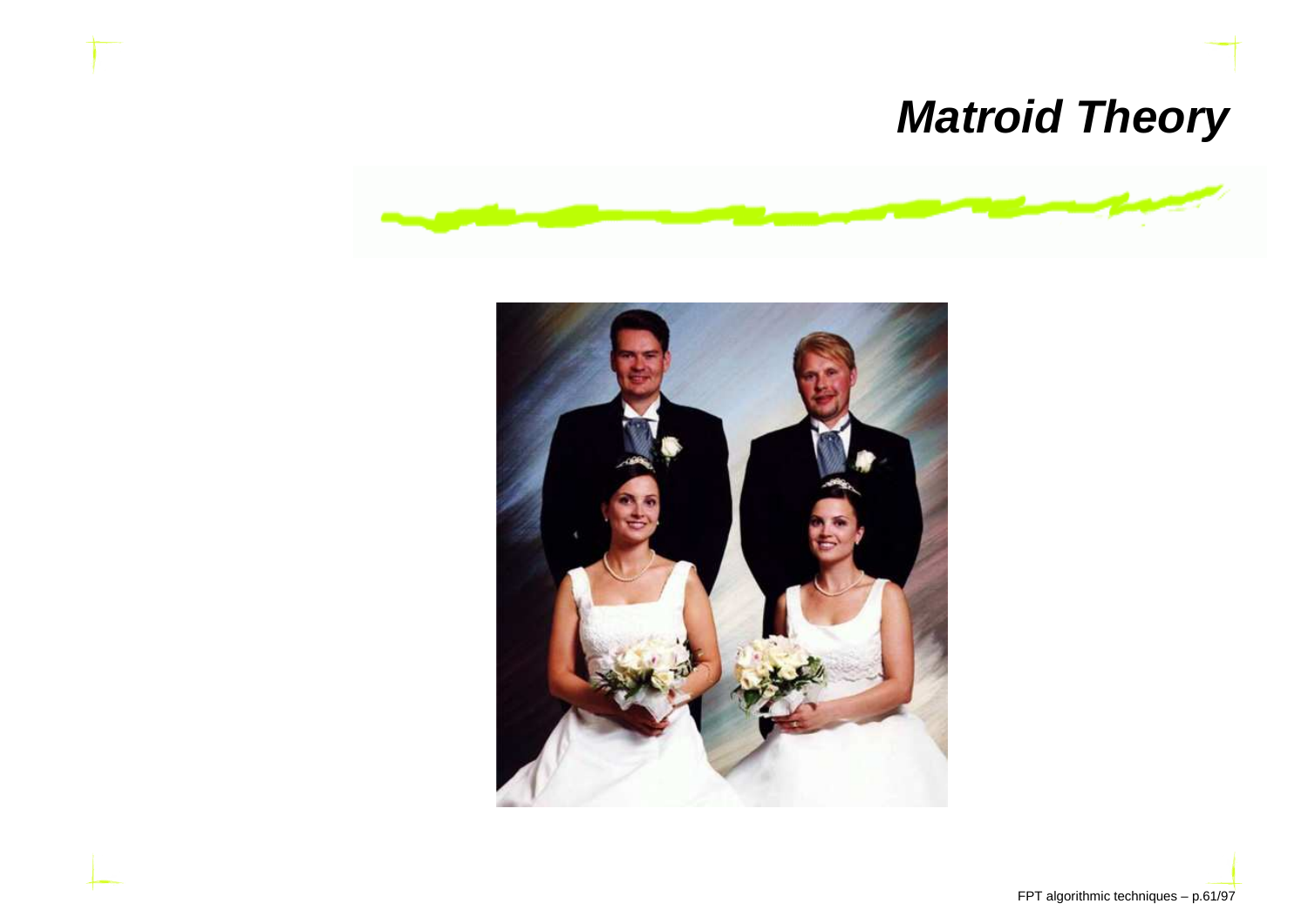#### **Matroid Theory**

![](_page_63_Figure_1.jpeg)

- Matroids: <sup>a</sup> classical subject of combinatorial optimization. ෧
- ෧ Matroids lurk behind matching, flow, spanning tree, and some linear algebra problems.
- ෧ A general FPT result that can be used to show that some concret eproblems are FPT.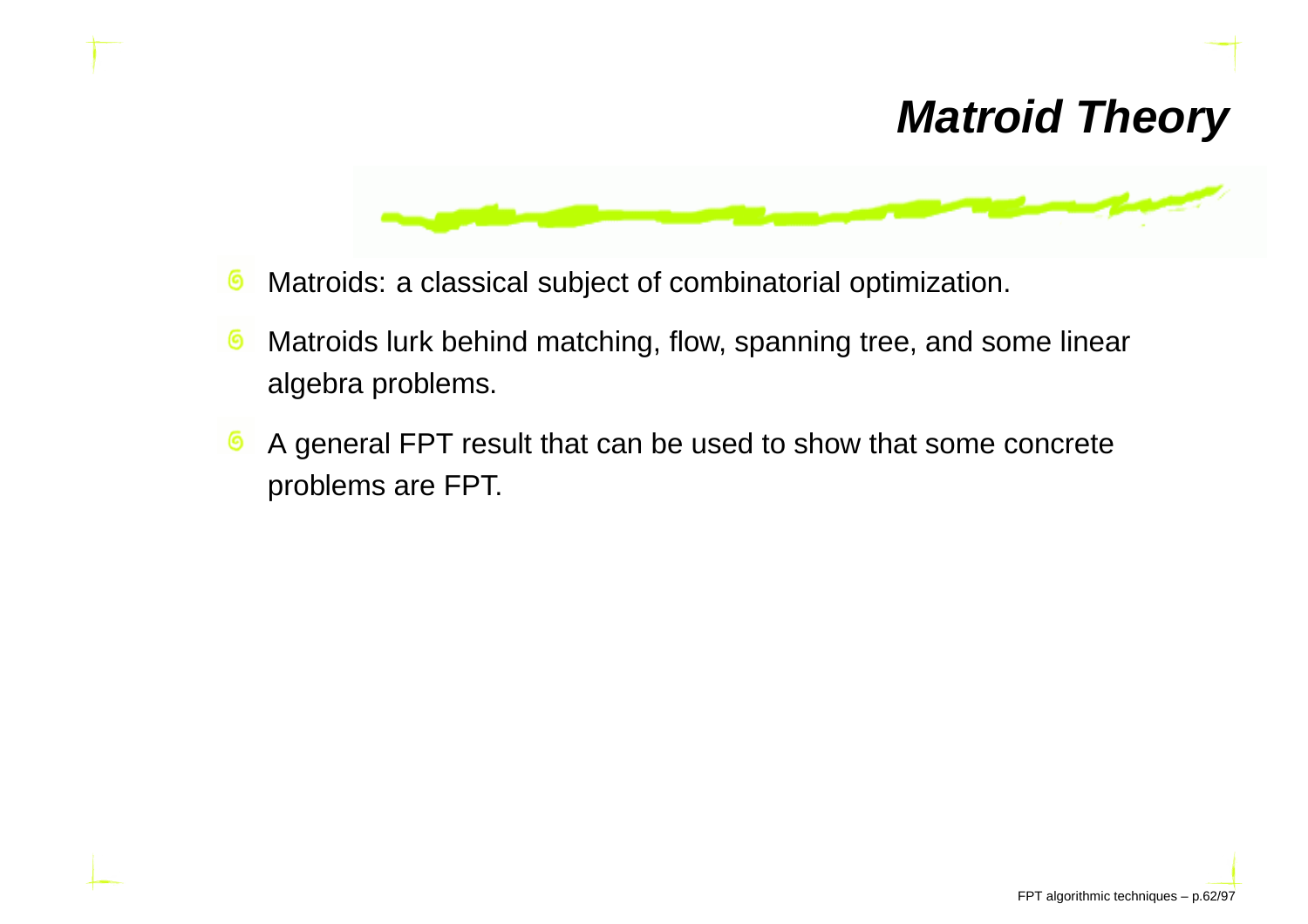#### **Matroids**

![](_page_64_Figure_1.jpeg)

**Definition:** <sup>A</sup> set system <sup>M</sup> over <sup>E</sup> is <sup>a</sup> **matroid** if

- (1)  $\emptyset \in \mathcal{M}$ .
- (2) If  $X \in \mathcal{M}$  and  $Y \subseteq X$ , then  $Y \in \mathcal{M}$ .<br>(2) If  $X, X \in M$  and  $|X| > |X|$ , then  $\exists$
- (3) If  $X, Y \in \mathcal{M}$  and  $|X| > |Y|$ , then  $\exists e \in X \setminus Y$  such that  $Y \cup \{e\} \in \mathcal{M}$ .

**Example:**  $\mathcal{M} = \{\emptyset, 1, 2, 3, 12, 13\}$  is a matroid.<br>**Example:**  $\mathcal{M} = \{\emptyset, 1, 2, 12, 3\}$  is not a matroid. **Example:**  $\mathcal{M} = \{\emptyset, 1, 2, 12, 3\}$  is not a matroid.

If  $X \in \mathcal{M}$ , then we say that  $X$  is **independent** in matroid  $\mathcal{M}$ .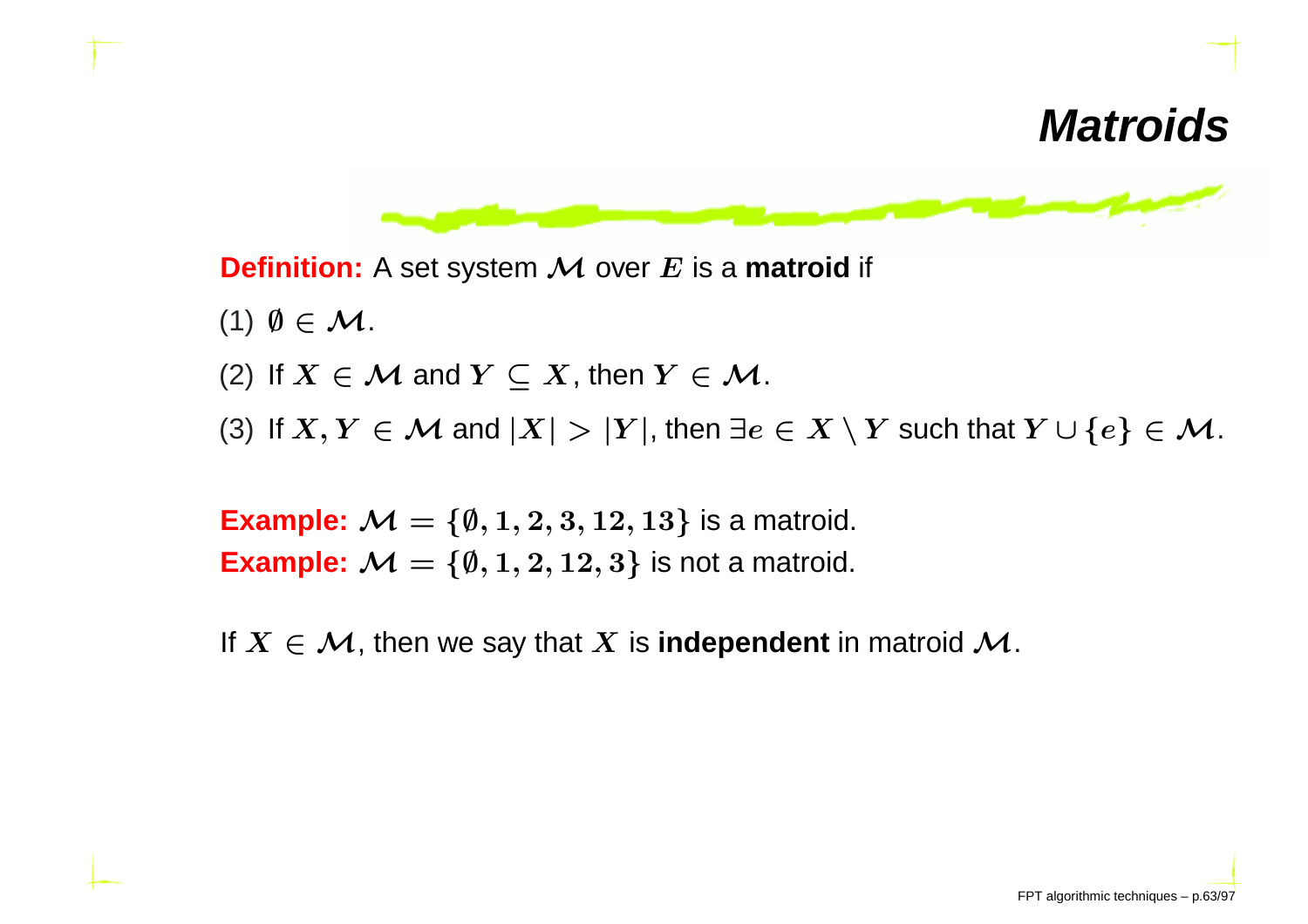## **Transversal matroid**

![](_page_65_Figure_1.jpeg)

**Fact:** Let  $G(A, B; E)$  be a bipartite graph. Those subsets of  $A$  that can be covered by <sup>a</sup> matching form <sup>a</sup> matroid.

![](_page_65_Figure_3.jpeg)

(1) The empty set can be clearly covered.

(2) If  $X$  can be covered, then every subset  $Y\subseteq X$  can be covered.

(3) Suppose  $|\bm{X}| > |\bm{Y}|$  and they are covered by matchings  $\bm{M}_{\bm{X}}$  and  $\bm{M}_{\bm{Y}}$  $\mathbf{I}$ , respectively. There is a component of  $\boldsymbol{M_X\cup M_Y}$  containing more red edges than <mark>blue</mark> edges. We can augment  $\boldsymbol{M_{Y}}$  along this path.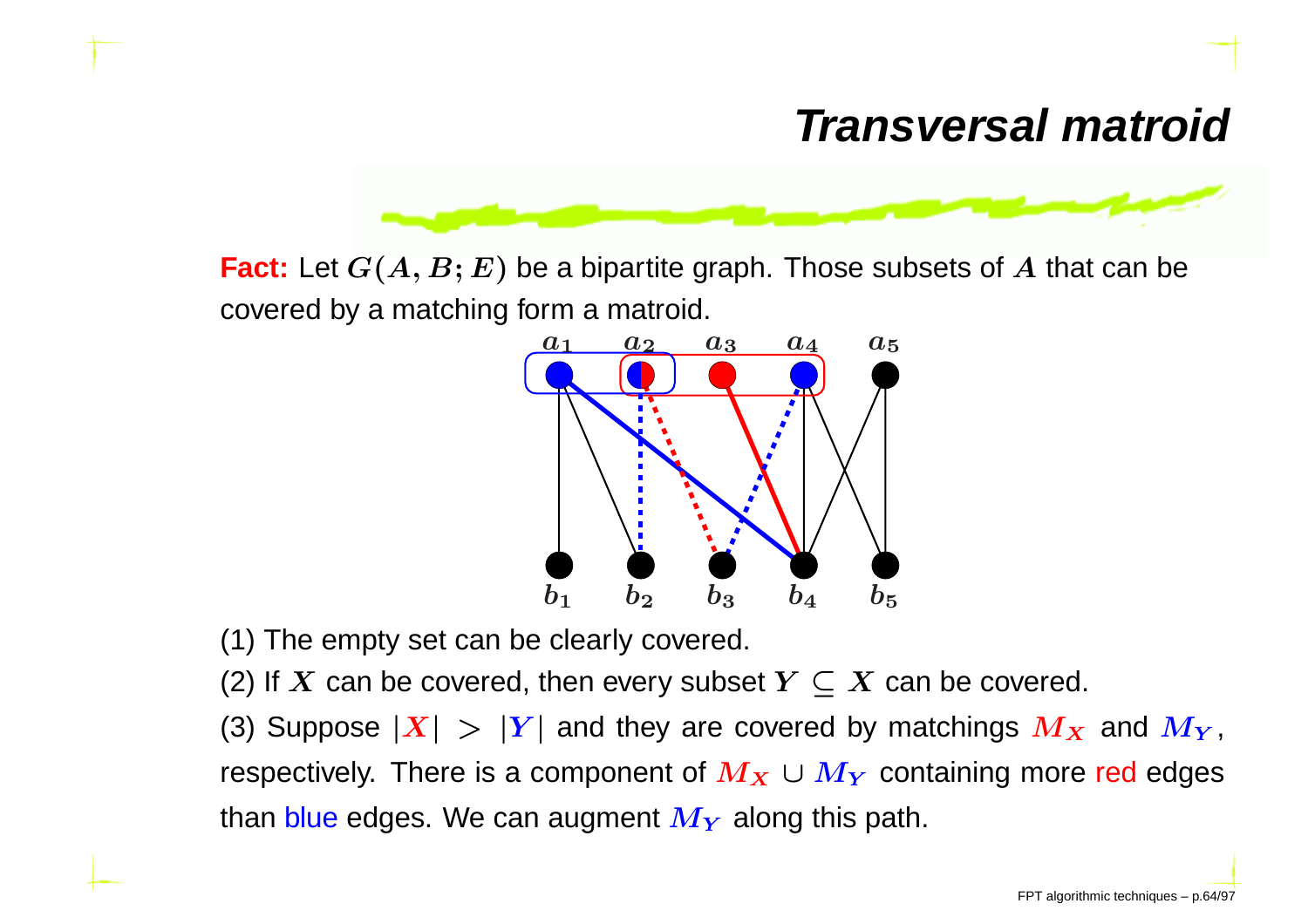#### **Linear matroids**

![](_page_66_Figure_1.jpeg)

**Fact:** Let  $A$  be matrix and let  $E$  be the set of column vectors in  $A$ . The subsets  $E'\subseteq E$  that are linearly independent form a matroid.

#### **Proof:**

 $(1)$  and  $(2)$  are clear.

(3) If  $|X| > |Y|$  and both of them are linearly independent, then X spans a colored part is a span of the span of the span of  $X$  spaning contains a spatial part of the spaning spaning of the spaning spaning spaning spanin subspace with larger dimension than  $Y.$  Thus  $X$  contains a vector  $v$  not spanned by  $Y \Rightarrow Y \cup \{v\}$  is linearly independent.

#### **Example:**

$$
\begin{pmatrix} a & b & c & d \\ 1 & 0 & 2 & 3 \\ 0 & 1 & 4 & 6 \end{pmatrix} \Rightarrow \mathcal{M} = \{ \emptyset, a, b, c, d, ab, ac, ad, bc, bd \}
$$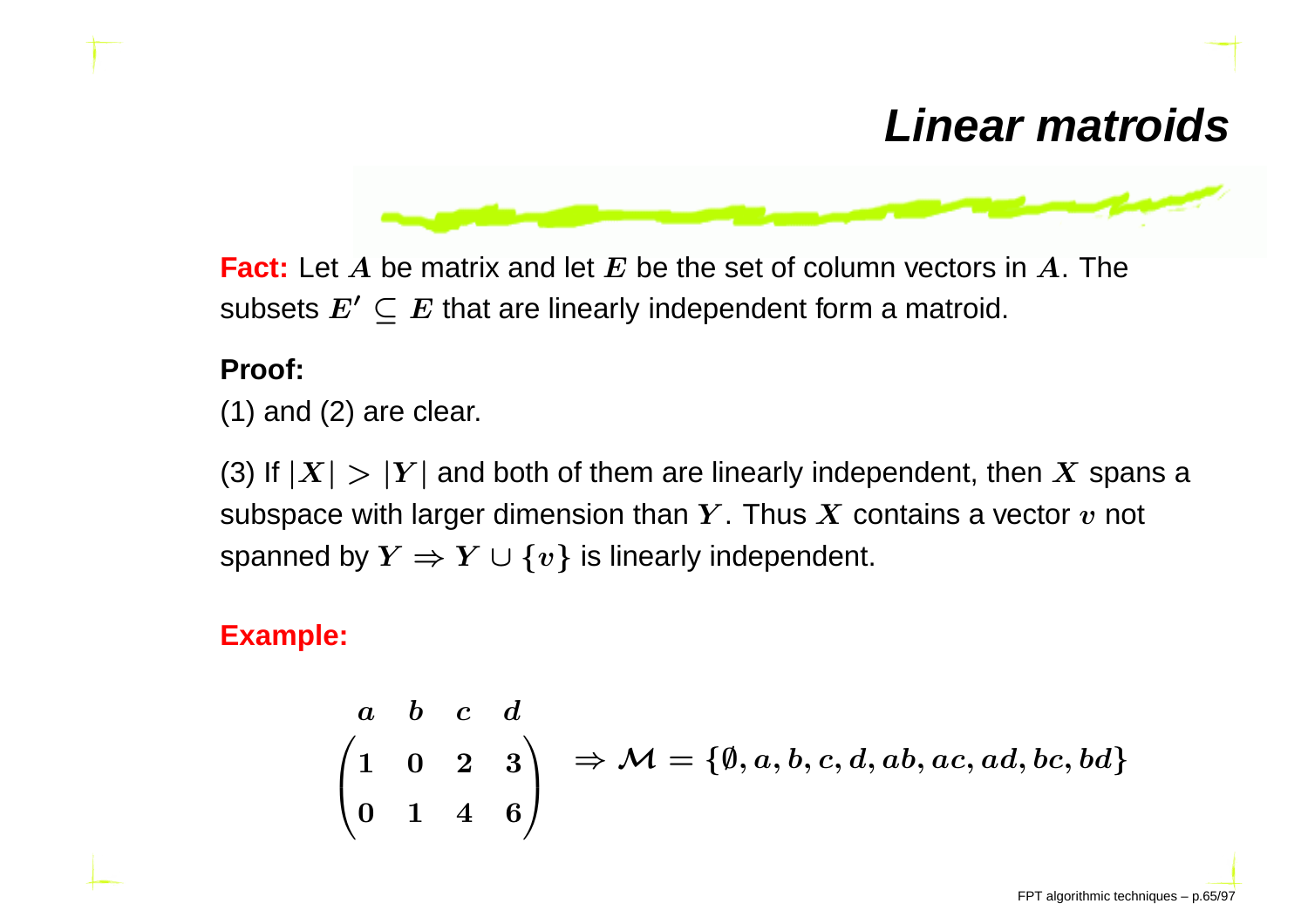#### **Representation**

![](_page_67_Figure_1.jpeg)

- ෧ If  ${\mathcal M}$  is the matroid of the columns of a matrix  $A$ , then  $A$  is a<br>representation of  ${\mathcal M}$ **representation** of  $\mathcal{M}$ .
- ෧ If  $A$  is a matrix over a field  $\mathbb F,$  then  $\mathcal M$  is **representable** over  $\mathbb F.$
- ෧ If  $\mathcal M$  is representable over some field  $\mathbb F,$  then  $\mathcal M$  is **linear.**<br>—
- There are non-linear matroids (i.e., they cannot be represented over any෧ field).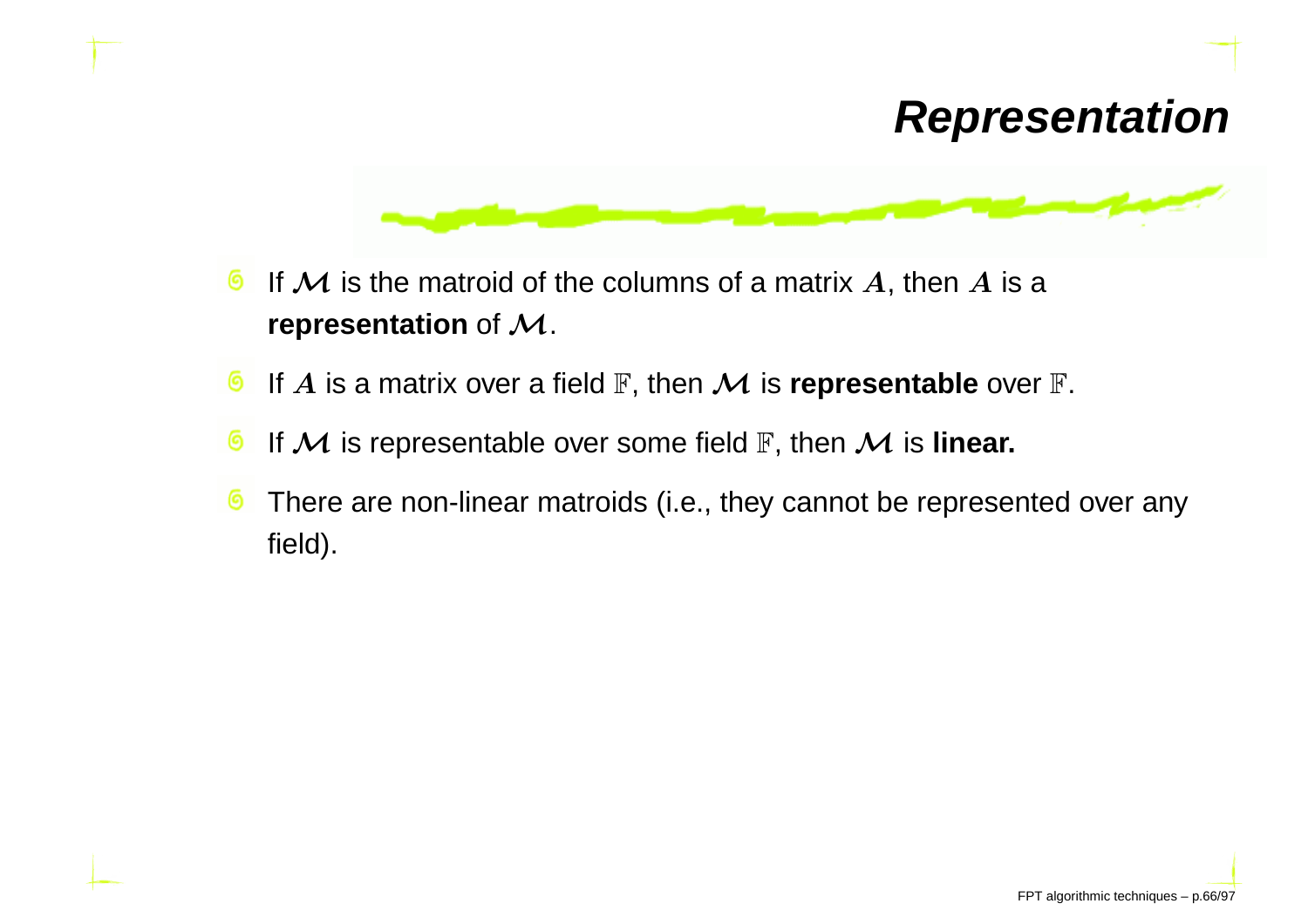#### **Transversal matroids are linear**

![](_page_68_Figure_1.jpeg)

**Fact:** Let  $G(A, B; E)$  be a bipartite graph. Those subsets of  $A$  that can be covered by <sup>a</sup> matching form <sup>a</sup> linear matroid.

![](_page_68_Figure_3.jpeg)

Construct the bipartite adjacency matrix: if  $a_i$  and  $b_j$  are neighbors, then the  $i$ -th element of row  $j$  is a random integer between 1 and  $\boldsymbol{N}.$ 

Elements can be matched ⇒ The determinant is nonzero with high probability<br>′Cebus¤t= Zinnel\ (Schwartz-Zippel)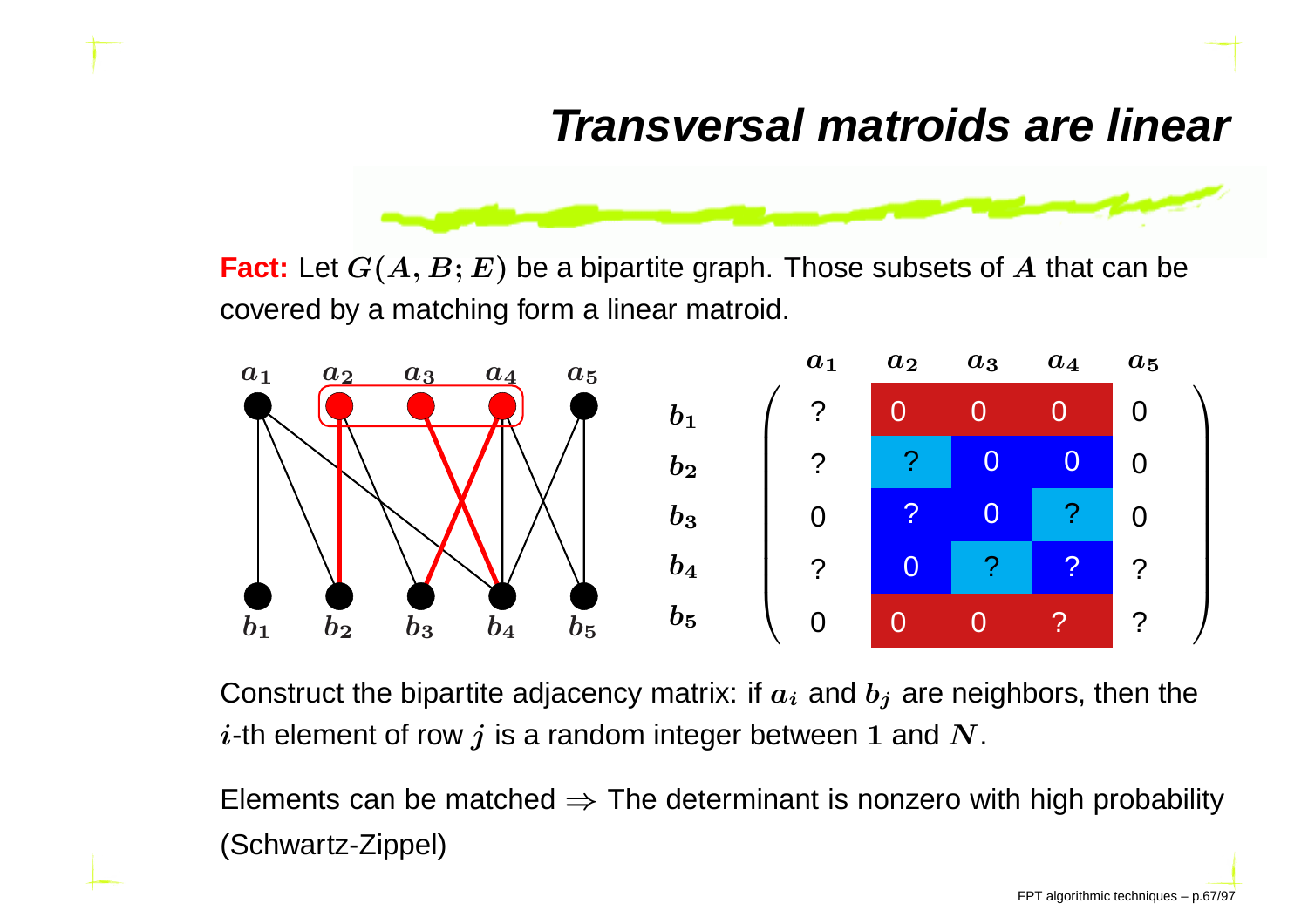#### **FPT result**

![](_page_69_Figure_1.jpeg)

**Main result:** Let  ${\mathcal M}$  be a linear matroid over  $E$ , given by a representation  $A$ .<br>Let  ${\mathcal S}$  be a collection of subsets of  $E$ , each of size at most  $\ell$ , It can be decide Let  ${\mathcal S}$  be a collection of subsets of  $E$ , each of size at most  $\ell.$  It can be decided in randomized time  $f(k,\ell) \cdot n^{O(1)}$  whether  ${\cal M}$  has an independent set that is<br>the union of  $k$  disioint sets from  ${\cal S}$ . the union of  $k$  disjoint sets from  $\cal S.$ 

**Immediate application:**  $k$ -DISJOINT TRIANGLES is (randomized) FPT (let  $\mathcal S$ be the set of all triangles in the graph).

Two not so obvious applications:

- RELIABLE <sup>T</sup>ERMINALS
- ASSIGNMENT WITH <sup>C</sup>OUPLES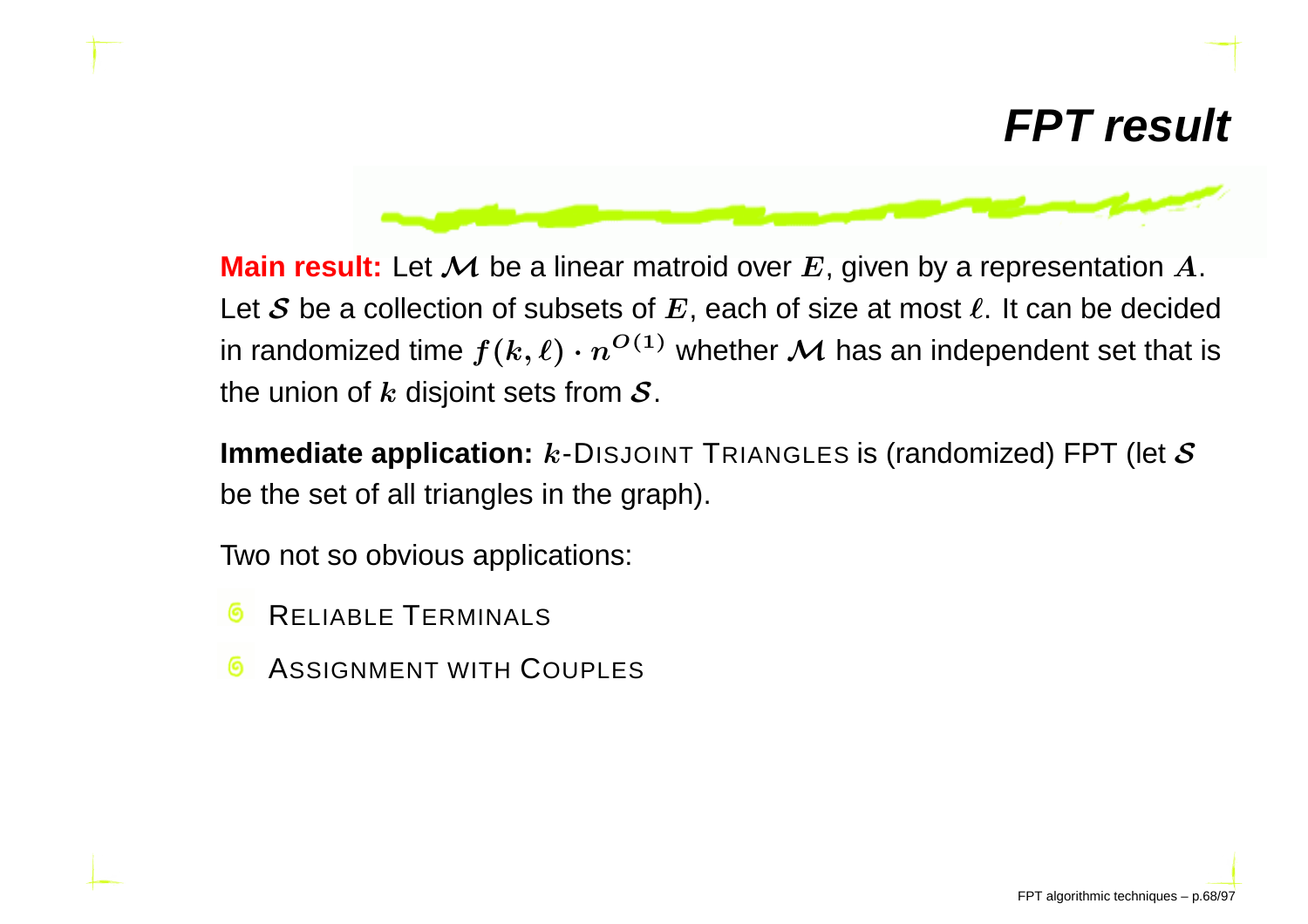#### **RELIABLE TERMINALS**

![](_page_70_Figure_1.jpeg)

Let  $\boldsymbol{D}$  be a directed graph with a source vertex  $s$  and a subset  $\boldsymbol{T}$  of vertices.

**Task:** Select  $k$  terminals  $t_1, \ldots, t_k \in T$ , and  $\ell$  paths from  $s$  to each  $t_i$  such that these  $k \cdot \ell$  paths are pairwise internally vertex disjoint.

![](_page_70_Figure_4.jpeg)

**Theorem:** The problem can be solved in randomized time  $f(k, \ell) \cdot n^{O(1)}.$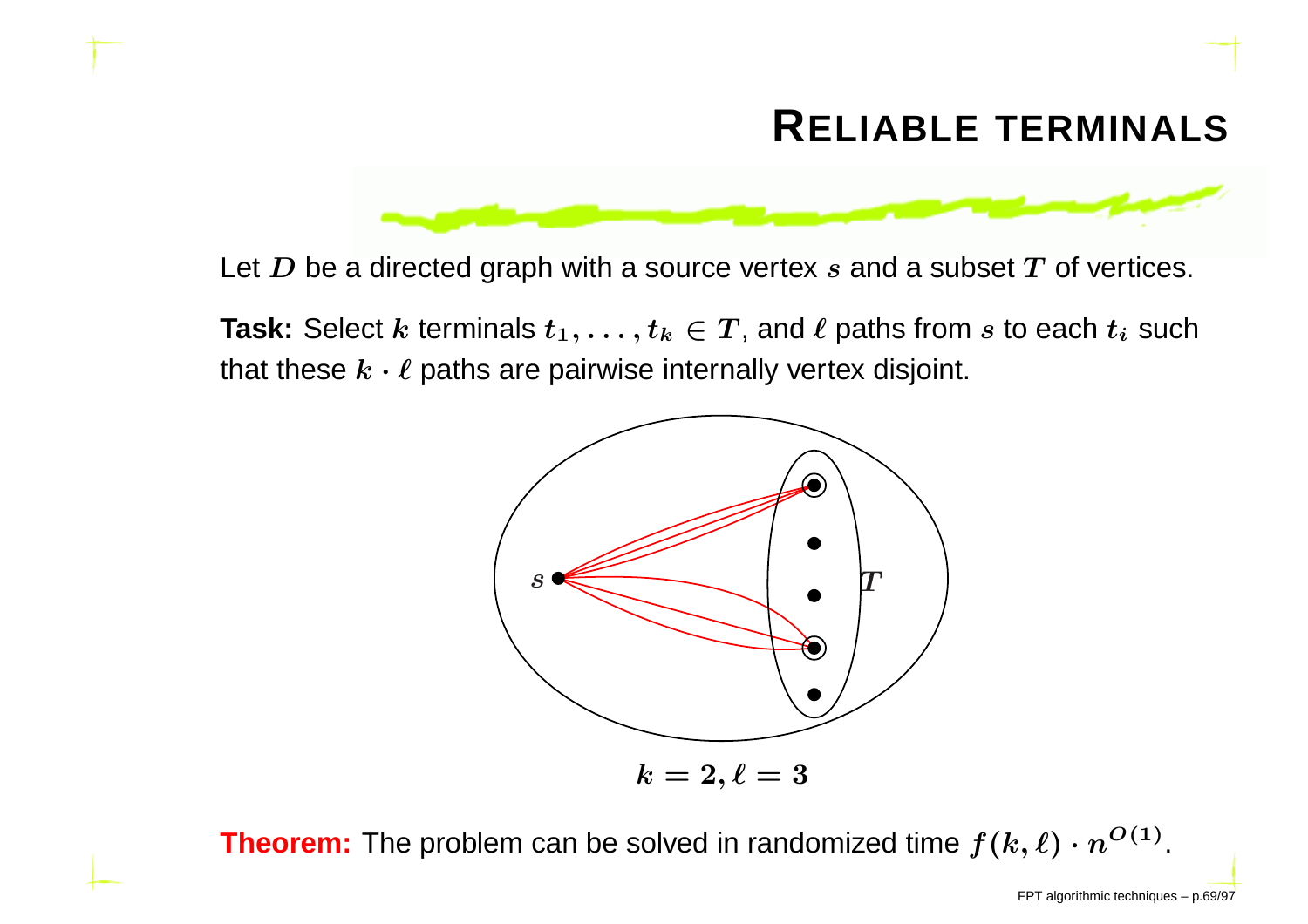#### **RELIABLE TERMINALS**

![](_page_71_Figure_1.jpeg)

A technical trick: replace each  $t \in T$  with  $\ell$  copies, and replace  $s$  with a set  $S$ of  $k \cdot \ell$  copies.

![](_page_71_Figure_3.jpeg)

Now if a terminal  $t$  is selected, then we should connect the  $\ell$  copies of  $t$  with  $\ell$ different vertices of S.

**Fact:** [Perfect] Let *D* be a directed graph and *S* a subset of vertices. Those subsets  $\boldsymbol{X}$  that can be reached from  $\boldsymbol{S}$  by disjoint paths form a matroid.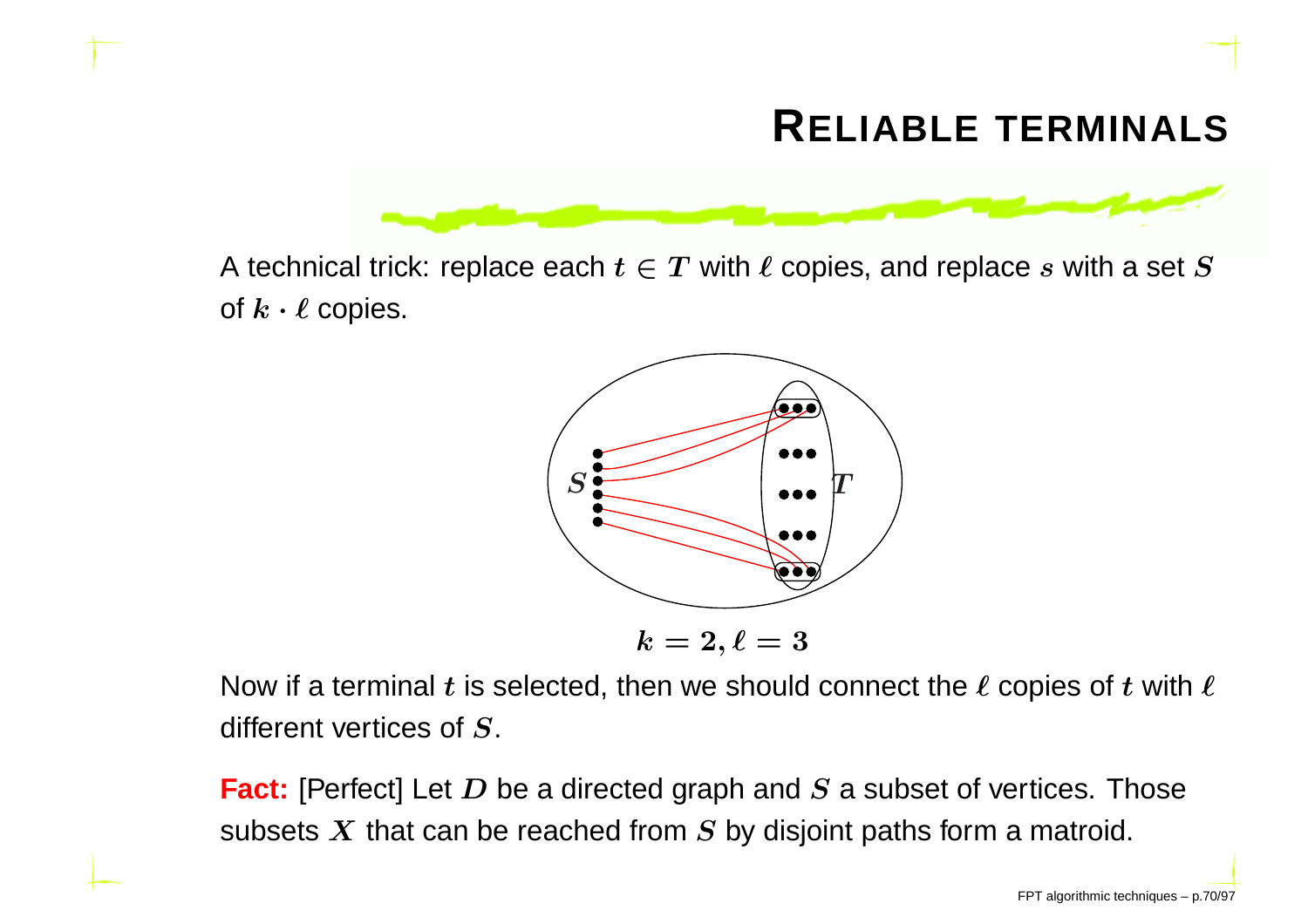#### **RELIABLE TERMINALS**



**Fact:** [Perfect] Let *D* be a directed graph and *S* a subset of vertices. Those subsets  $\boldsymbol{X}$  that can be reached from  $\boldsymbol{S}$  by disjoint paths form a matroid.

The problem is equivalent to finding  $k$  blocks whose union is independent in this matroid  $\Rightarrow$  We can solve it in randomized time  $f(k,\ell) \cdot n^{O(1)}.$ 

The matroid is actually <sup>a</sup> transversal matroid of an appropriately defined bipartite graph, hence it is linear and we can construct <sup>a</sup> representation for it.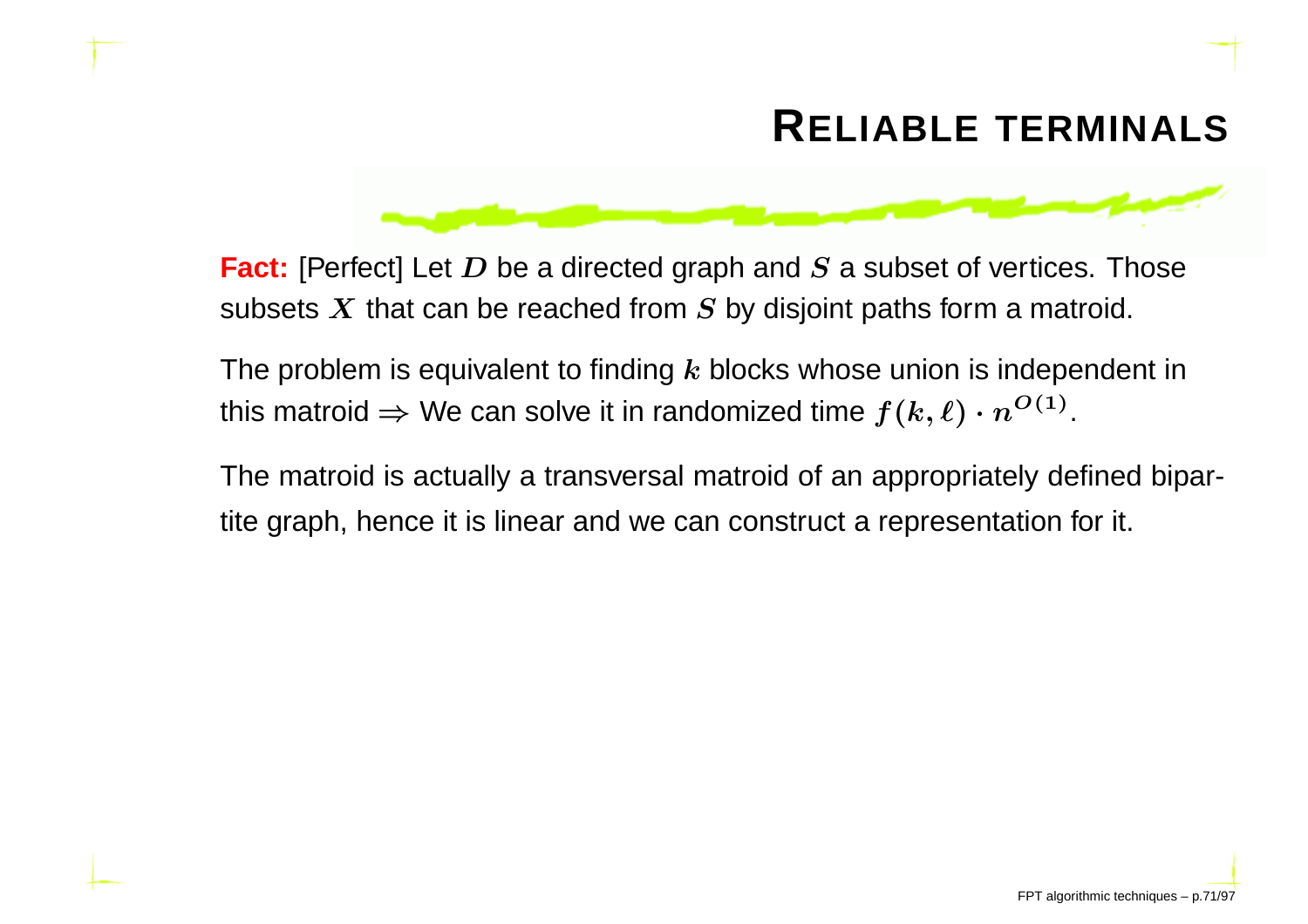## **ASSIGNMENT WITH <sup>C</sup>OUPLES**

**Task:** Assign people to jobs (bipartite matching).

However, the set of people includes couples and the members of <sup>a</sup> couplecannot be assigned independently (say, they want to be in the same town).

#### **Task:** Given

- <sup>a</sup> set of singles and <sup>a</sup> list of suitable jobs for each single,
- <sup>a</sup> set of couples and <sup>a</sup> list of suitable pairs of jobs for each couple, assign <sup>a</sup> job to each single and <sup>a</sup> pair of jobs to each couple.

**Theorem:** <sup>A</sup>SSIGNMENT WITH <sup>C</sup>OUPLES is randomized FPT parameterized by the number  $\bm{k}$  of couples.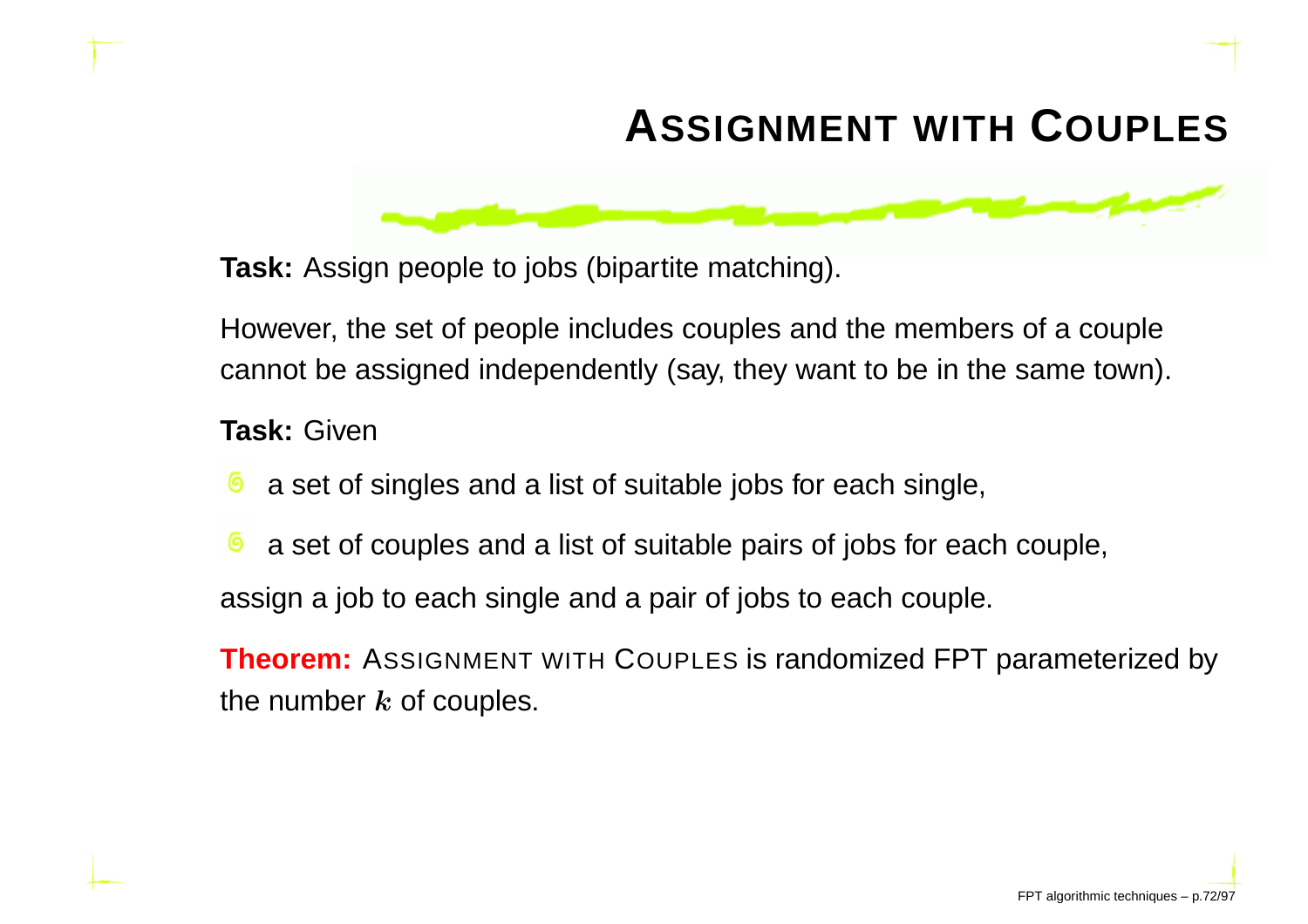## **ASSIGNMENT WITH <sup>C</sup>OUPLES**



 $J:$  jobs,  $S:$  singles,  $C:$  couples

Let  $X \subseteq J$  be in  $\mathcal M$  if and only if  $S$  has a matching with  $J \setminus X.$ 

**Lemma:**  $\mathcal M$  is matroid.

Let  $\mathcal{M}'$  be the matroid over  $J\cup C$  such that  $X\in \mathcal{M}' \Leftrightarrow X\cap J\in \mathcal{M}.$ 



For each couple  $c \in C$  and suitable pair  $\{j_1, j_2\}$ , add triple  $\{c, j_1, j_2\}$  to  ${\cal S}.$ 

The  $\bm{k}$  couples and all the singles can be a assigned a job  $\mathbb T$ There are  $k$  disjoint triples in  $\cal S$  whose union is independent in  $\cal M'$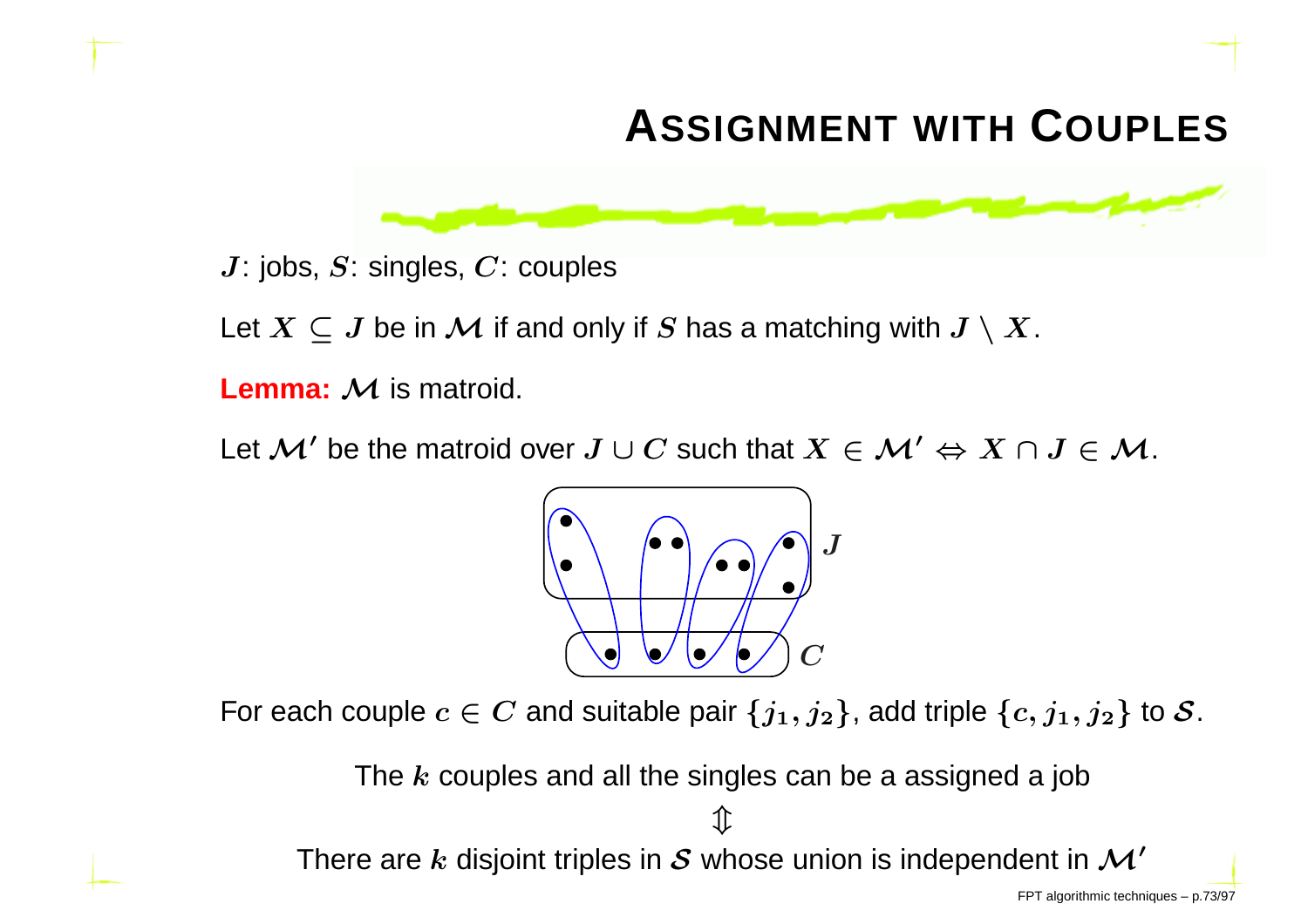### **Cut problems**



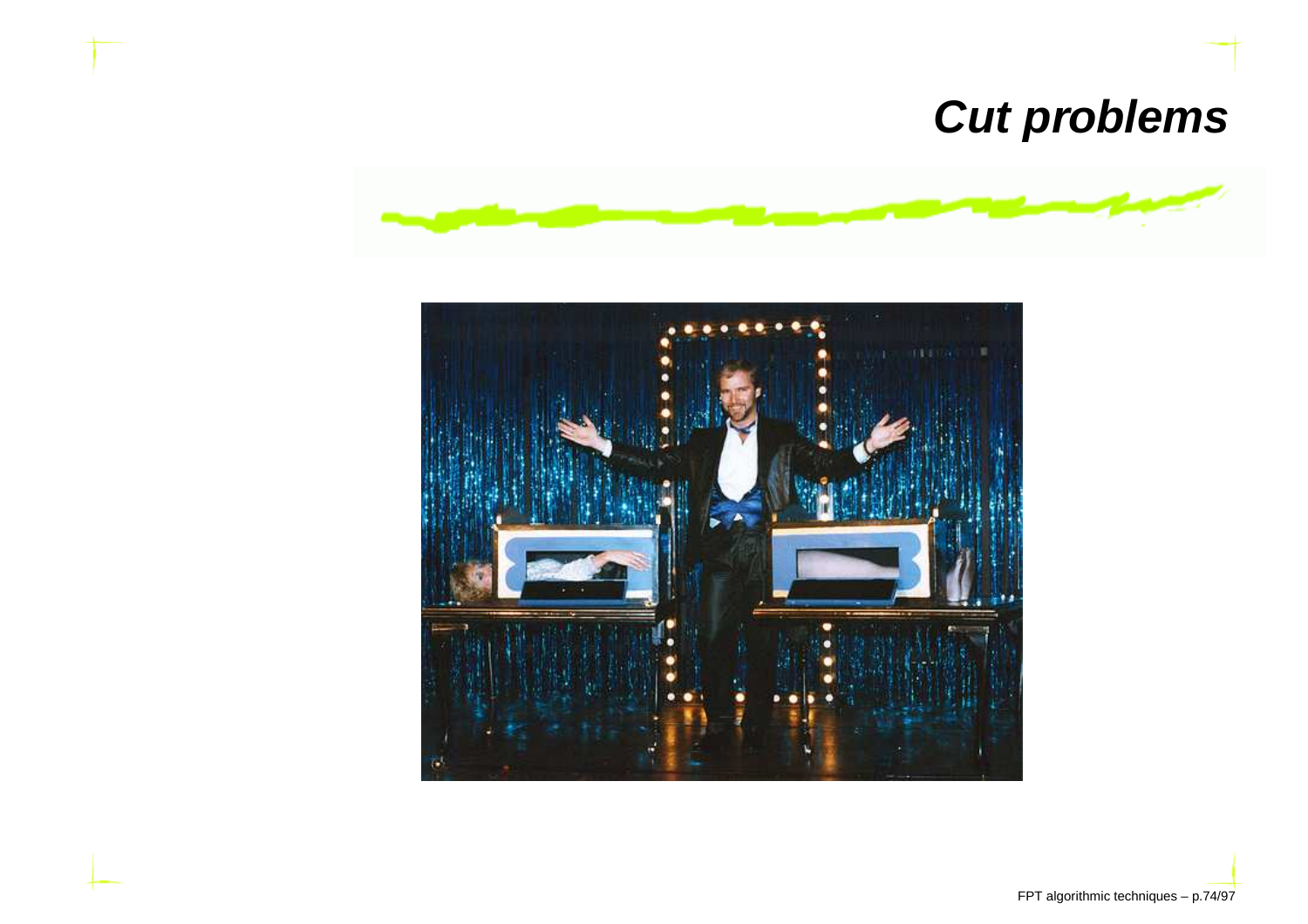## **MULTIWAY <sup>C</sup>UT**



**Task:** Given a graph  $G$ , a set  $T$  of vertices, and an integer  $k$ , find a set  $S$  of at most  $k$  edges that separates  $T$  (each component of  $G \setminus S$  contains at most one vertex of  $T$ ).

Polynomial for  $\left|T\right|=2$ , but NP-hard for  $\left|T\right|=3.$ 

**Theorem:** <sup>M</sup>ULTIWAY CUT is FPT parameterized by <sup>k</sup>.



 $\delta(R)$ : set of edges leaving  $R$ 

 $\boldsymbol{\lambda}(\boldsymbol{X},\boldsymbol{Y})$ : minimum number of edges in an  $(\boldsymbol{X},\boldsymbol{Y})$ -separator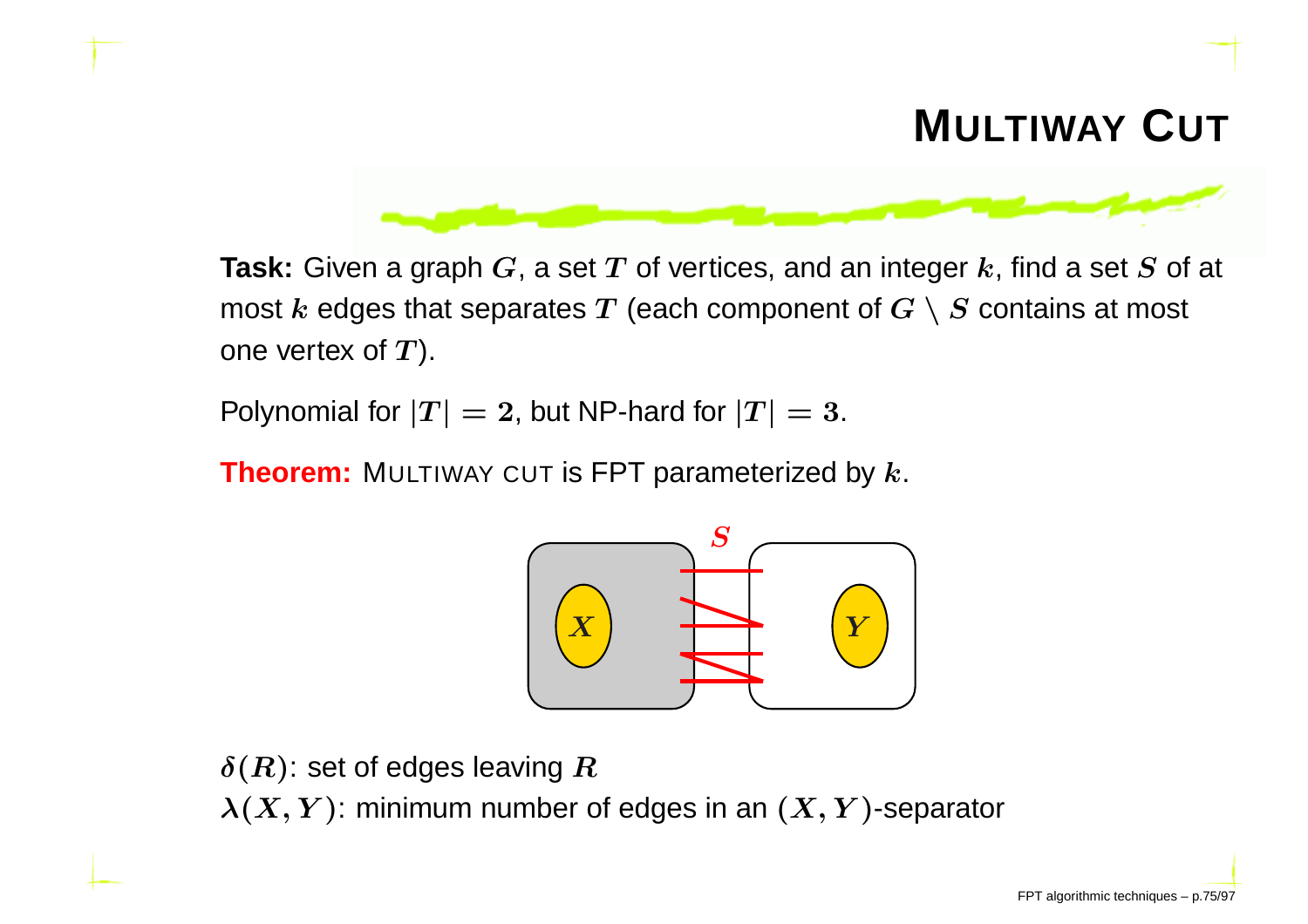### **Submodularity**



**Fact:** The function  $\delta$  is **submodular:** for arbitrary sets  $A, B$ ,  $|\delta(A)|$  +  $|\delta(B)|$   $\geq$   $|\delta(A \cap B)|$  +  $|\delta(A \cup B)|$ 

**Proof:** Determine separately the contribution of the different types of edges.

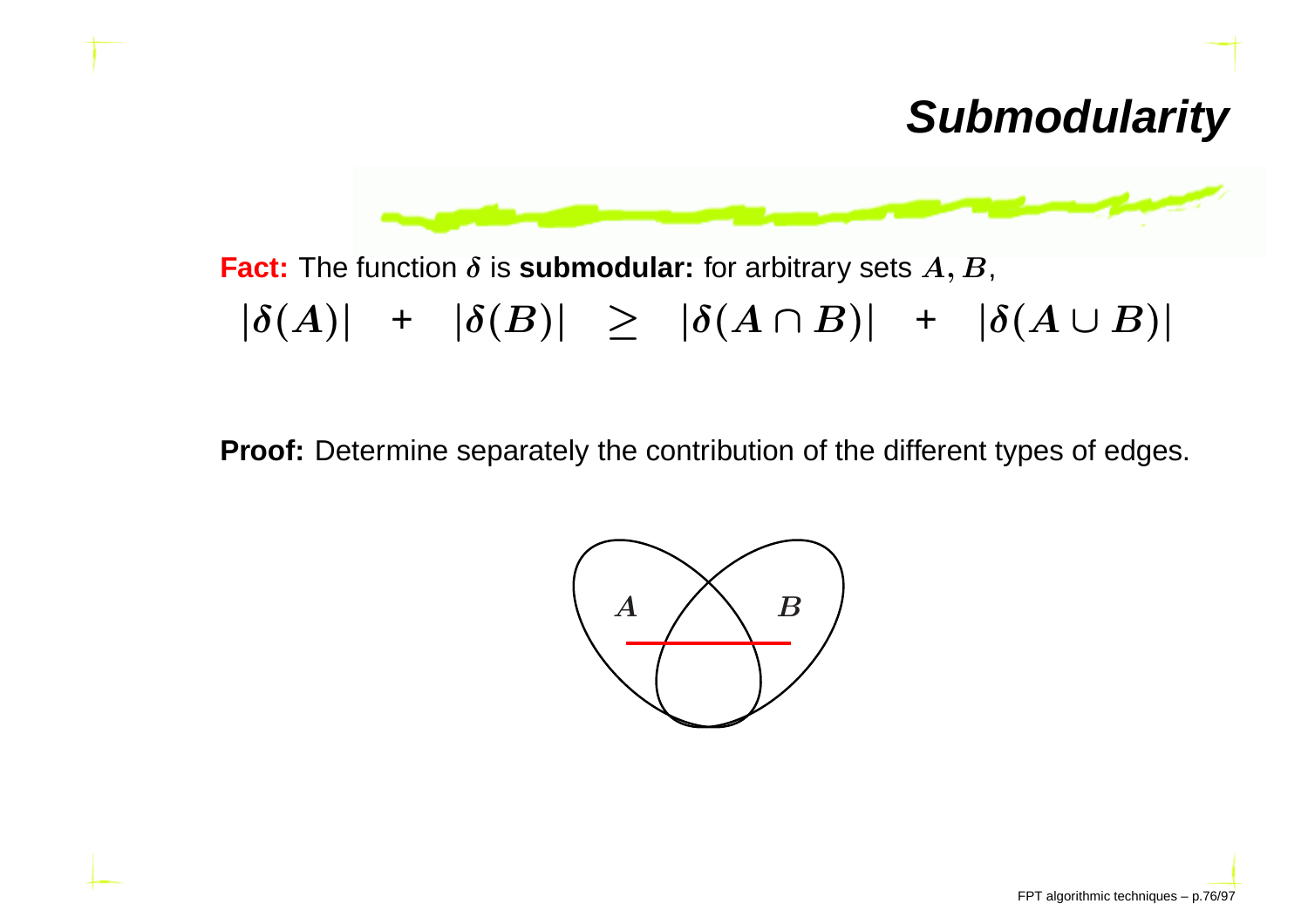#### **Submodularity**



**Consequence:** There is a unique maximal  $R_{\text{max}} \supseteq X$  such that  $\delta(R_{\text{max}})$  is an  $(X,Y)$ -separator of size  $\lambda(X,Y)$ .

**Proof:** Let  $R_1, R_2 \supseteq X$  be two sets such that  $\delta(R_1), \delta(R_2)$  are  $(X,Y)$ -separators of size  $\lambda := \lambda(X,Y)$ .



 $\textsf{Note:}$  Analogous result holds for a unique minimal  $R_\mathsf{min.}$  FPT algorithmic techniques – p.77/97  $\blacksquare$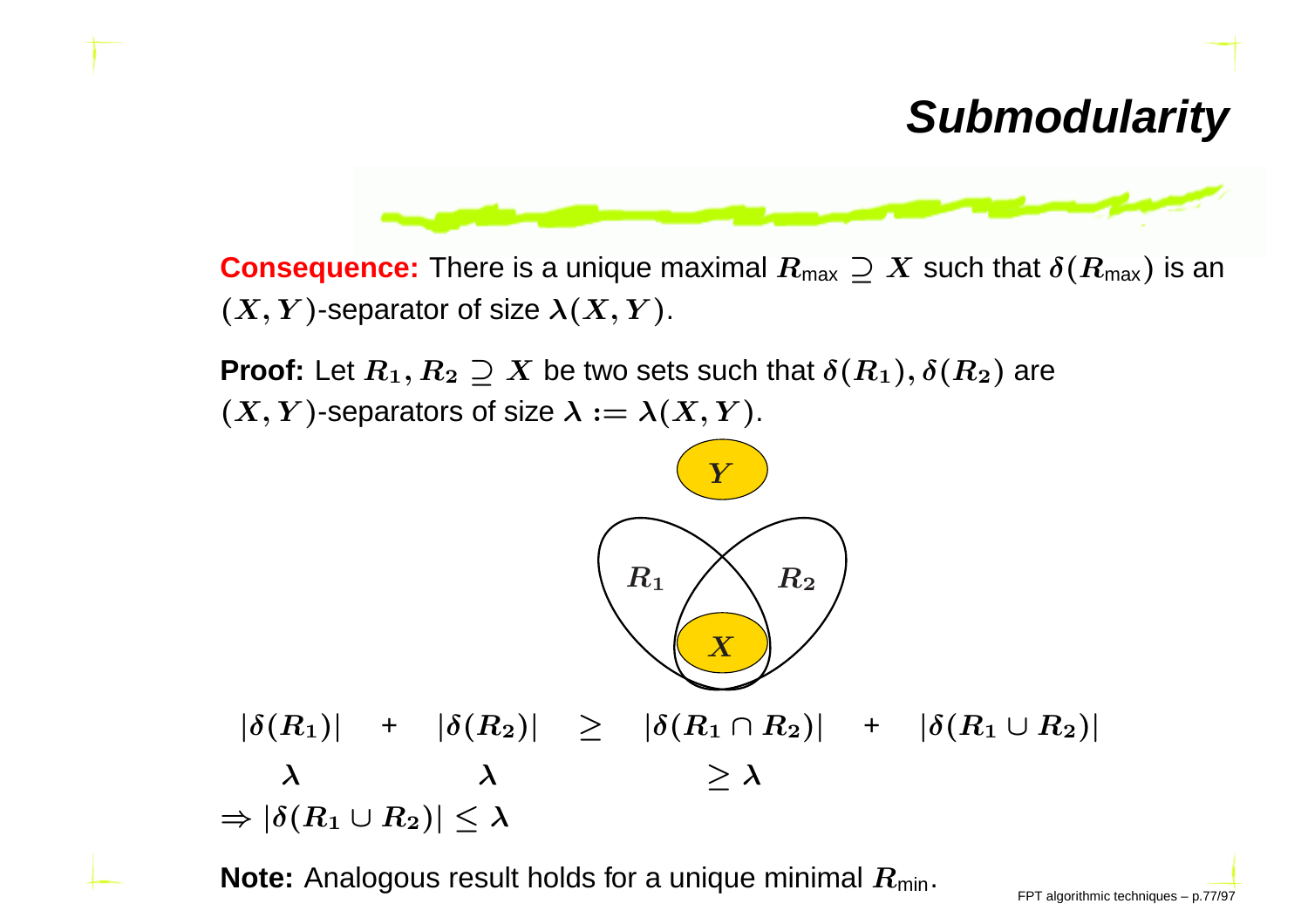### **MULTIWAY <sup>C</sup>UT**



**Intuition:** Consider a  $t \in T$ . A subset of the solution separates  $t$  and  $T \setminus \{t\}$ .



There are many such separators.

But a separator farther from  $t$  and closer to  $T \setminus \{t\}$  seems to be more useful.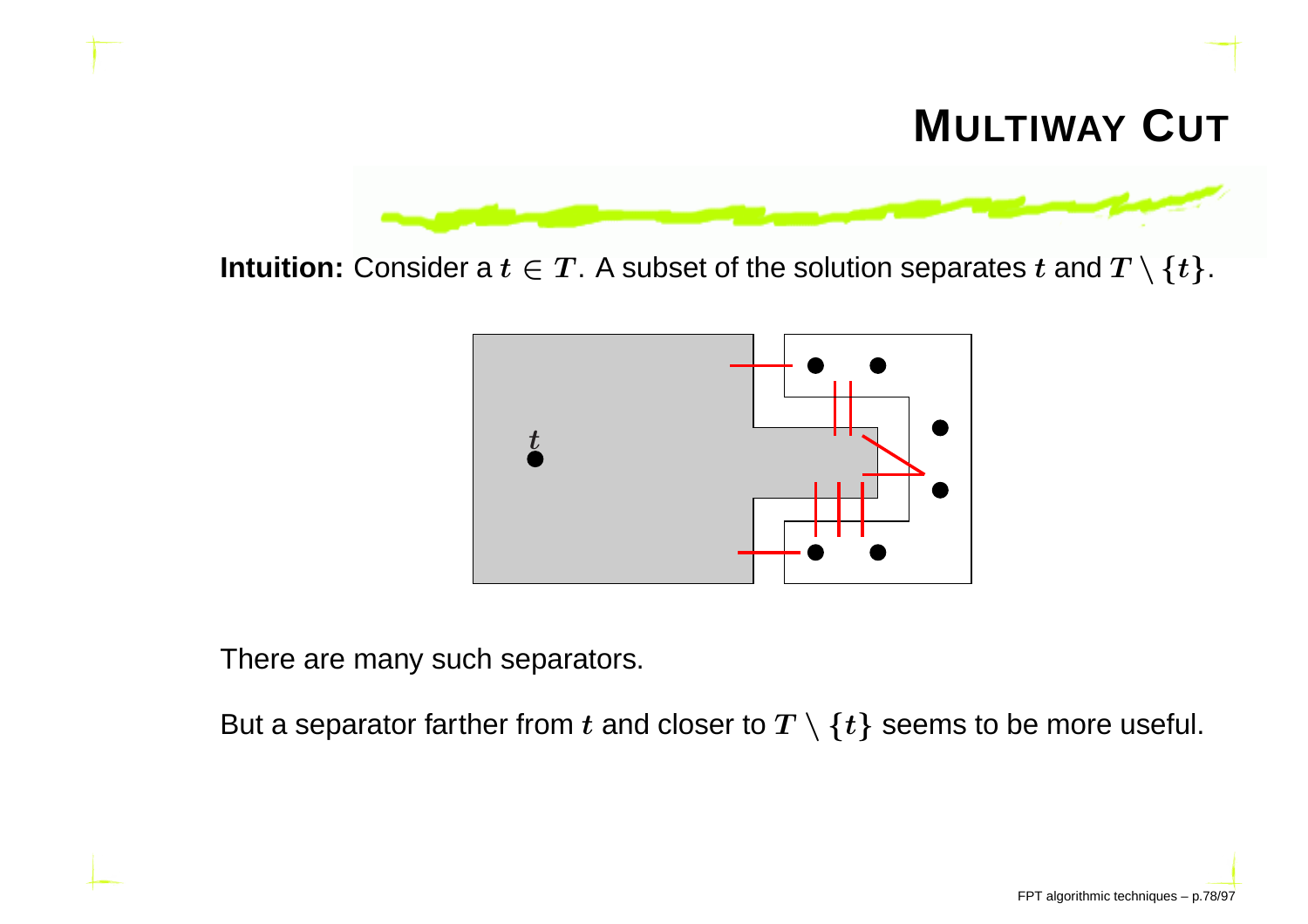

**Definition:** An  $(X,Y)$ -separator  $\delta(R)$   $(R\supseteq X)$  is **important** if there is no  $(X,Y)$ -separator  $\delta(R')$  with  $R\subset R'$  and  $|\delta(R')|\leq |\delta(R)|.$ 

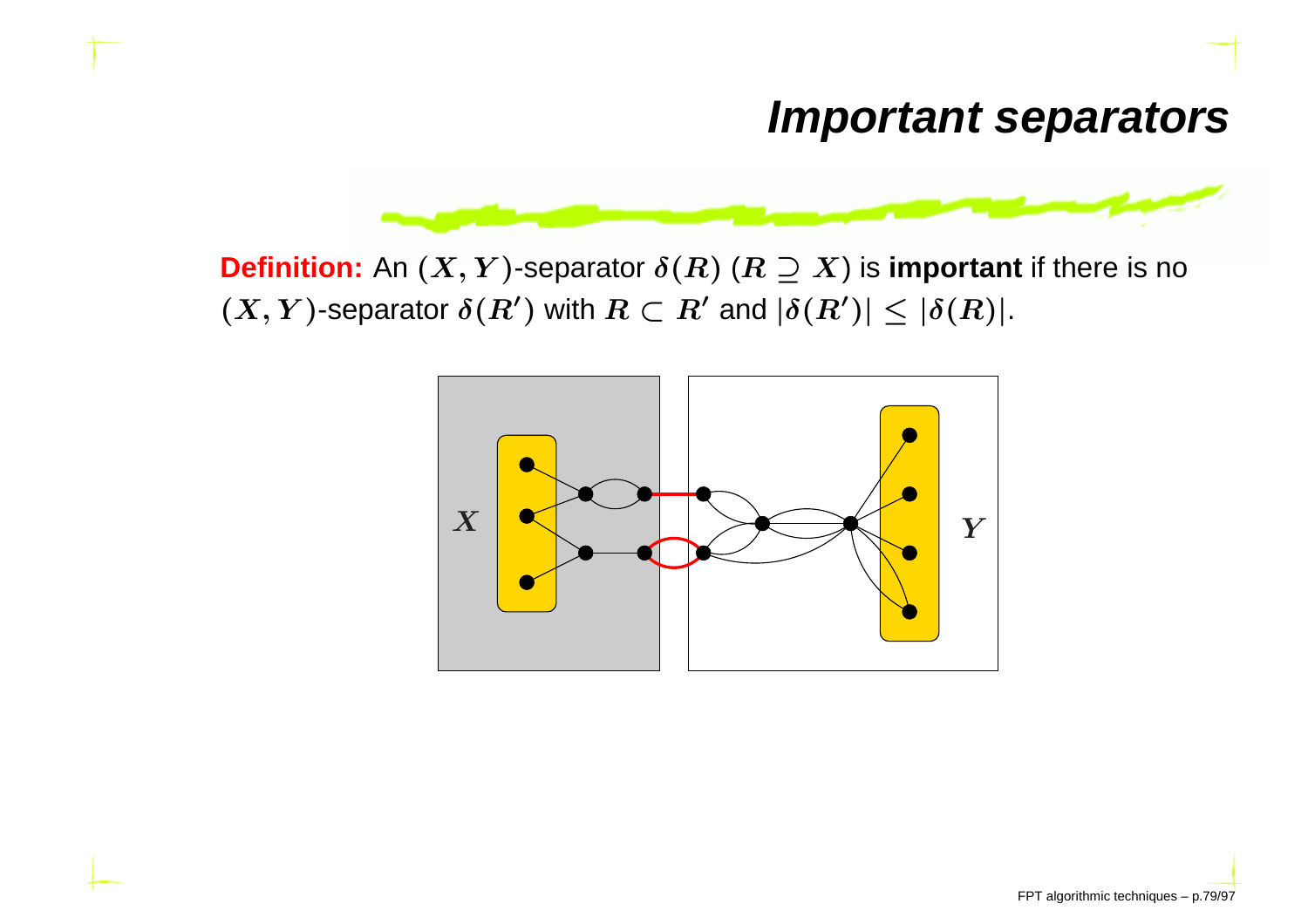

**Lemma:** Let  $t \in T$ . The M∪LTIWAY C∪T problem has a solution  $S$  such that  $S$ contains an important  $(t,T\setminus\{t\})$ -separator.

**Proof:** Let  $R$  be the vertices reachable from  $t$  in  $G \setminus S$ .



If  $\delta(R)$  is not important, then there is an important separator  $\delta(R')$  that dominates it. Replace  $S$  with  $S':=(S\setminus \delta(R))\cup \delta(R')$   $(|S'|\leq |S|).$ 

A  $u\hbox{-} v$  path in  $G\setminus S'$  implies a  $u\hbox{-} t$  path, a contradiction.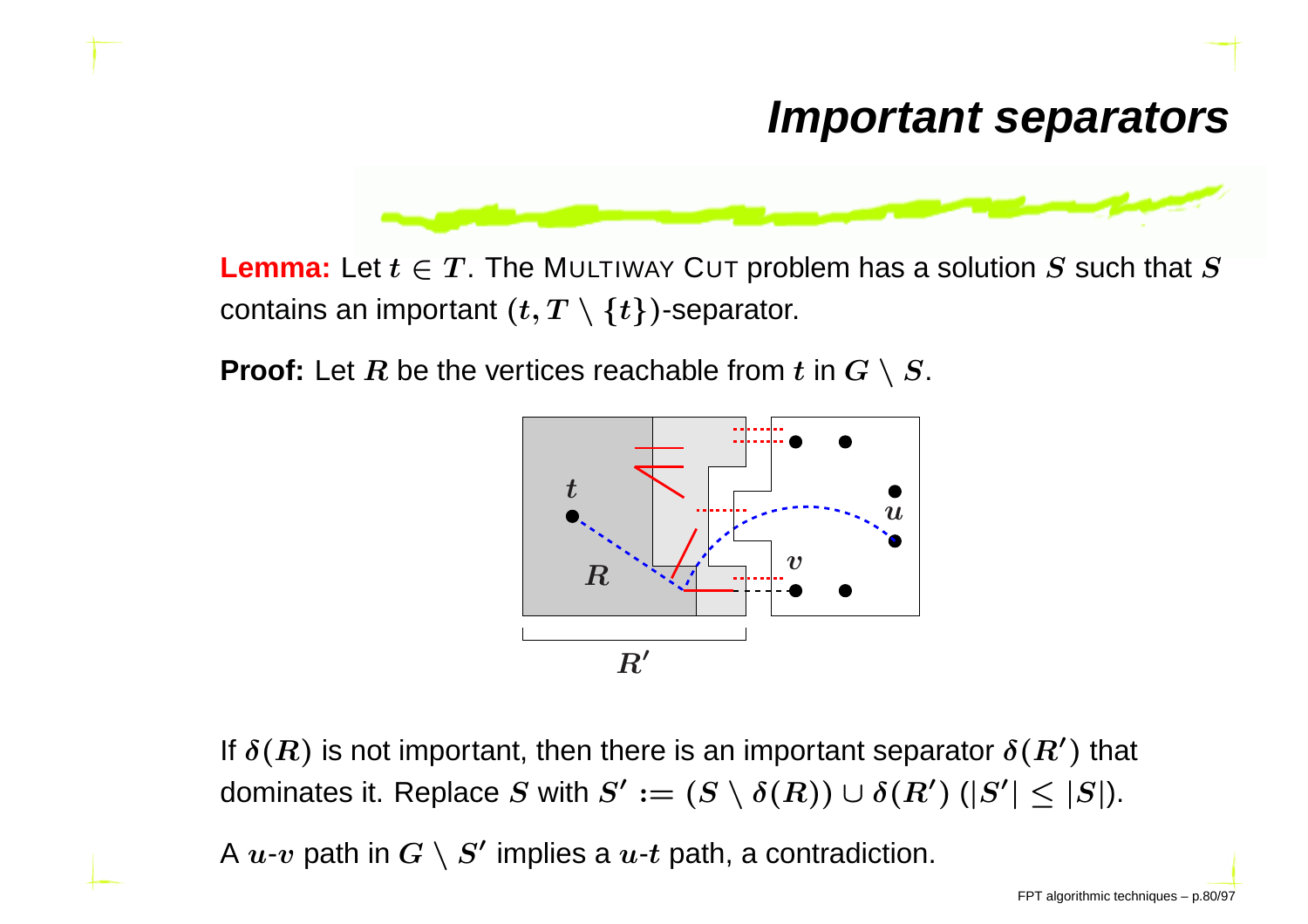

 ${\sf Lemma}\colon$  There are at most  $4^k$  important  $(X,Y)$ -separators of size at most  $k.$ 

**Example:**



There are exactly  $2^{k/2}$  $^2$  important  $(X,Y)$ -separators of size at most  $k$  in this graph.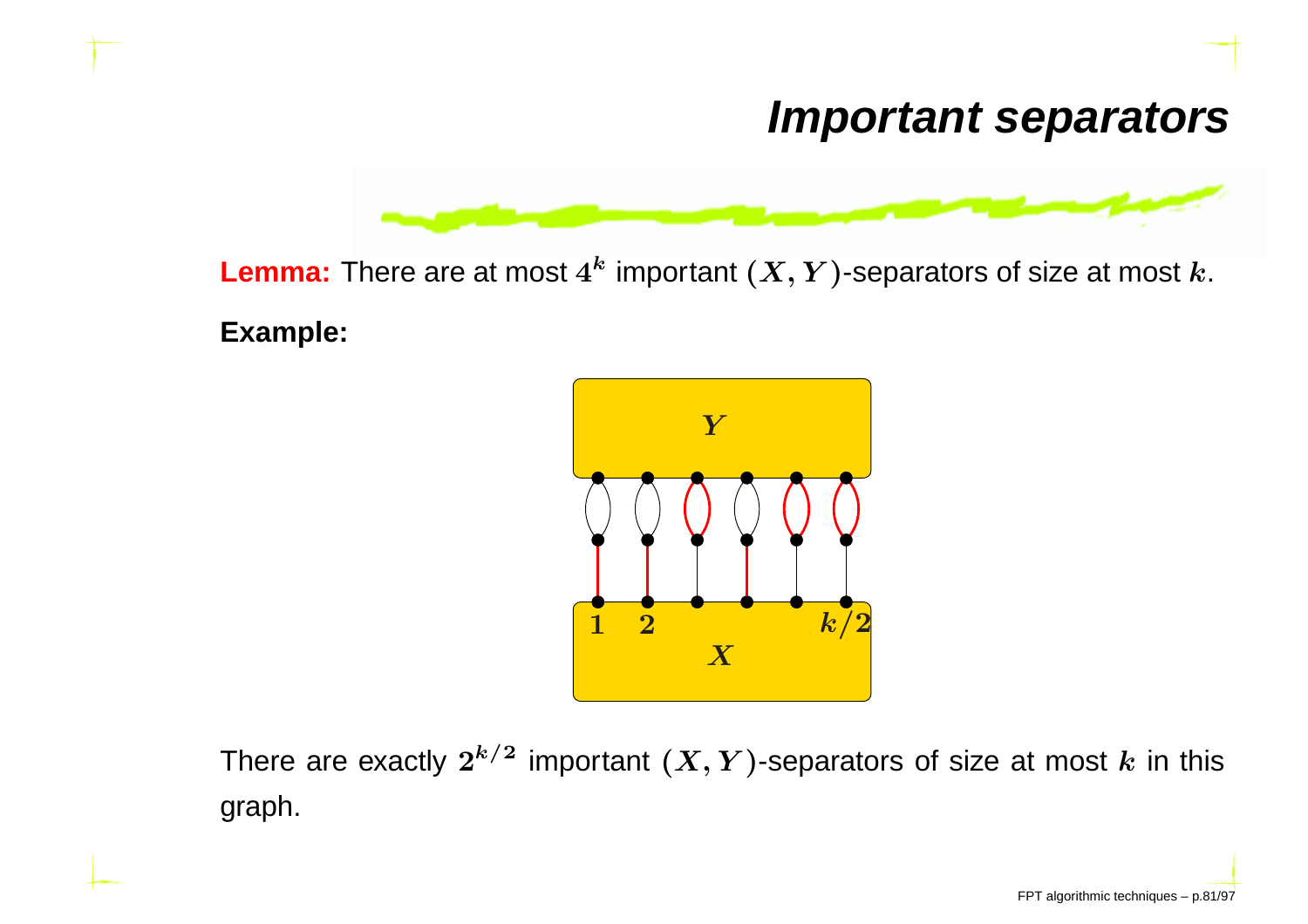

 ${\sf Lemma}\colon$  There are at most  $4^k$  important  $(X,Y)$ -separators of size at most  $k.$ **Proof:** First we show that  $R_{\text{max}} \subseteq R$  for every important separator  $\delta(R)$ .  $|\delta(R_\mathsf{max})|$  +  $|\delta(R)|$   $\geq$   $|\delta(R_\mathsf{max} \cap R)|$  +  $|\delta(R_\mathsf{max} \cup R)|$ λ $\geq \lambda$ ⇓ $|\delta(R_\textsf{max} \cup R)| \leq |\delta(R)|$ ⇓If  $R\neq R_\mathsf{max}\cup R$ , then  $\delta(R)$  is not important.

Thus the important  $(\bm{X}, \bm{Y})$ - and  $(\bm{R}_{\text{max}}, \bm{Y})$ -separators are the same.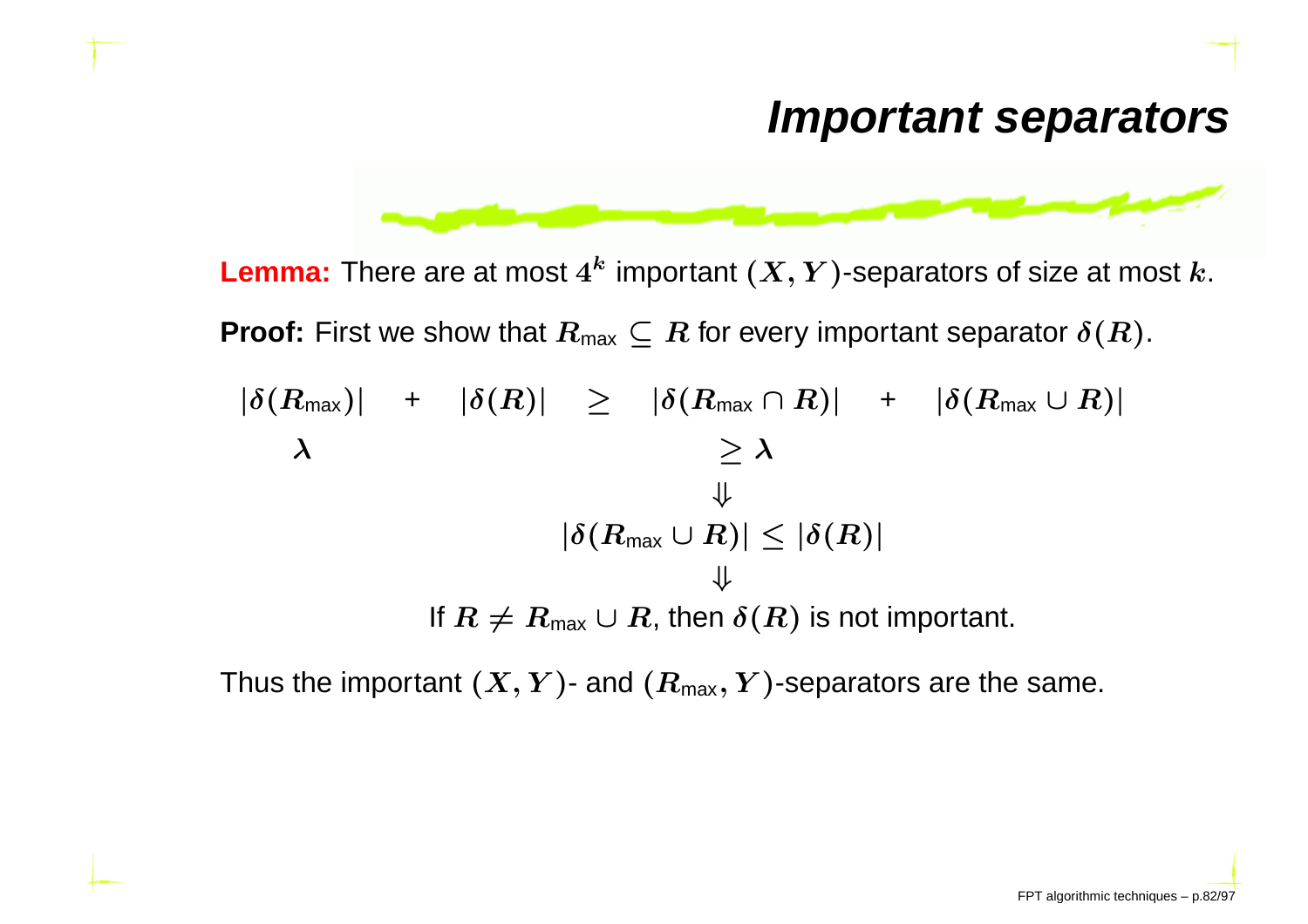

 ${\sf Lemma}\colon$  There are at most  $4^k$  important  $(X,Y)$ -separators of size at most  $k.$ 



The edge  $uv$  leaving  $R_{\sf max}$  is either in the separator or not.

**Branch 1:** Edge  $uv$  is in the separator. Delete  $uv$  and set  $k := k-1$ .  $\Rightarrow k$  decreases by one,  $\lambda$  decreases by at most 1. **Branch 2:** Edge  $uv$  is not in the separator. Set  $X := R_{\text{max}} \cup \{v\}$ .  $\Rightarrow k$  remains the same,  $\lambda$  increases by 1.

The measure  $2k-\lambda$  decreases in each step.

 $\Rightarrow$  Height of the search tree  $\leq 2k \Rightarrow \leq 2^2$  $^{\bm{k}}$  important separators.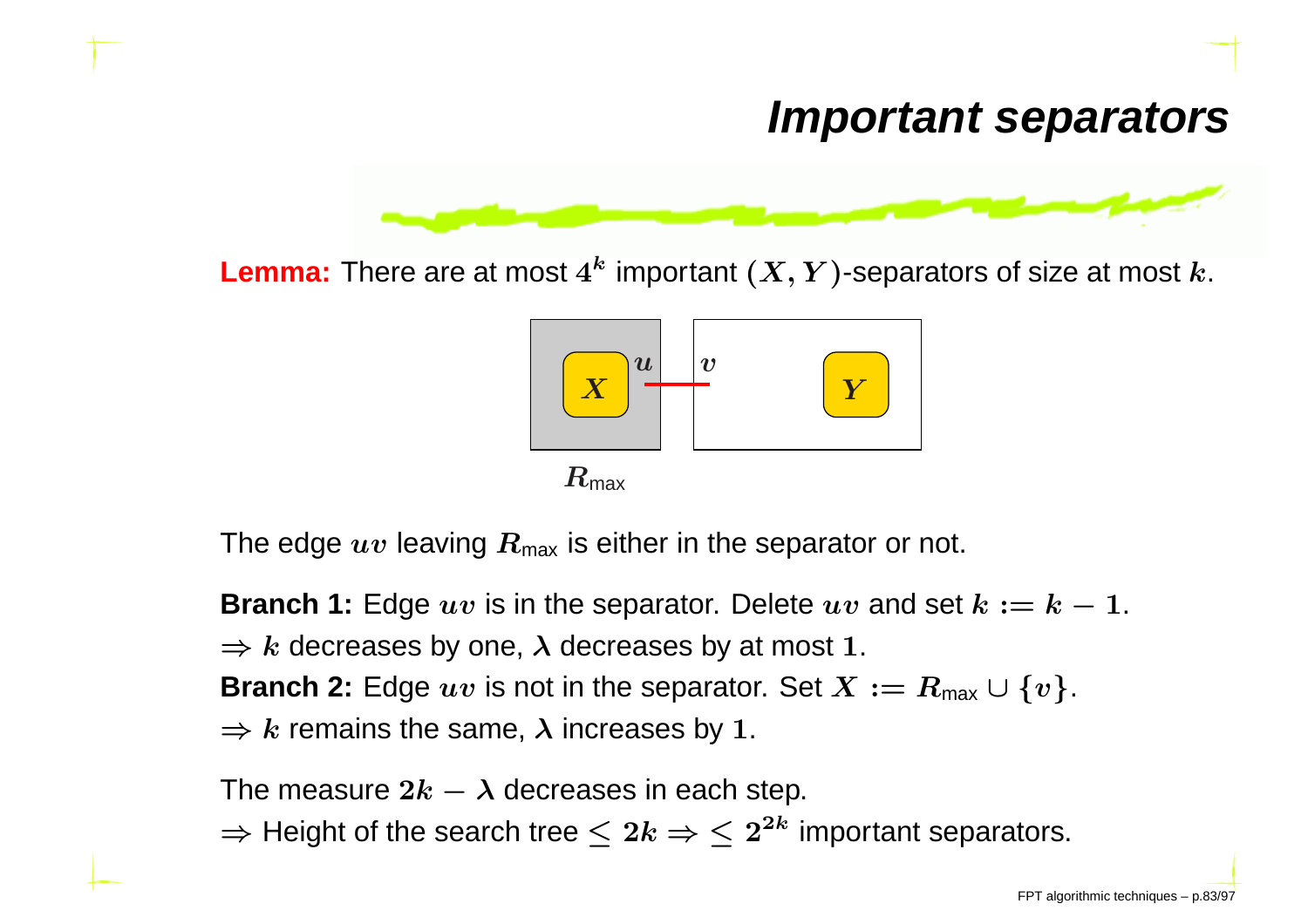## **Algorithm for <sup>M</sup>ULTIWAY <sup>C</sup>UT**



- 1. If every vertex of  $\boldsymbol{T}$  is in a different component, then we are done.
- 2. Let  $t \in T$  be a vertex with that is not separated from every  $T \setminus \{t\}$ .
- 3. Branch on a choice of an important  $(\{t\},T\setminus\{t\})$  separator  $S$  of size at most  $\bm{k}.$
- 4. Set  $G := G \setminus S$  and  $k := k |S|$ .
- 5. Go to step 1.

Size of the search tree:

- When searching for the important separator,  $2k-\lambda$  decreases at each branching.
- When choosing the next  $t,$   $\lambda$  changes from 0 to positive, thus  $2k-\lambda$  does not increase.

Size of the search tree is at most  $2^{2k}$ .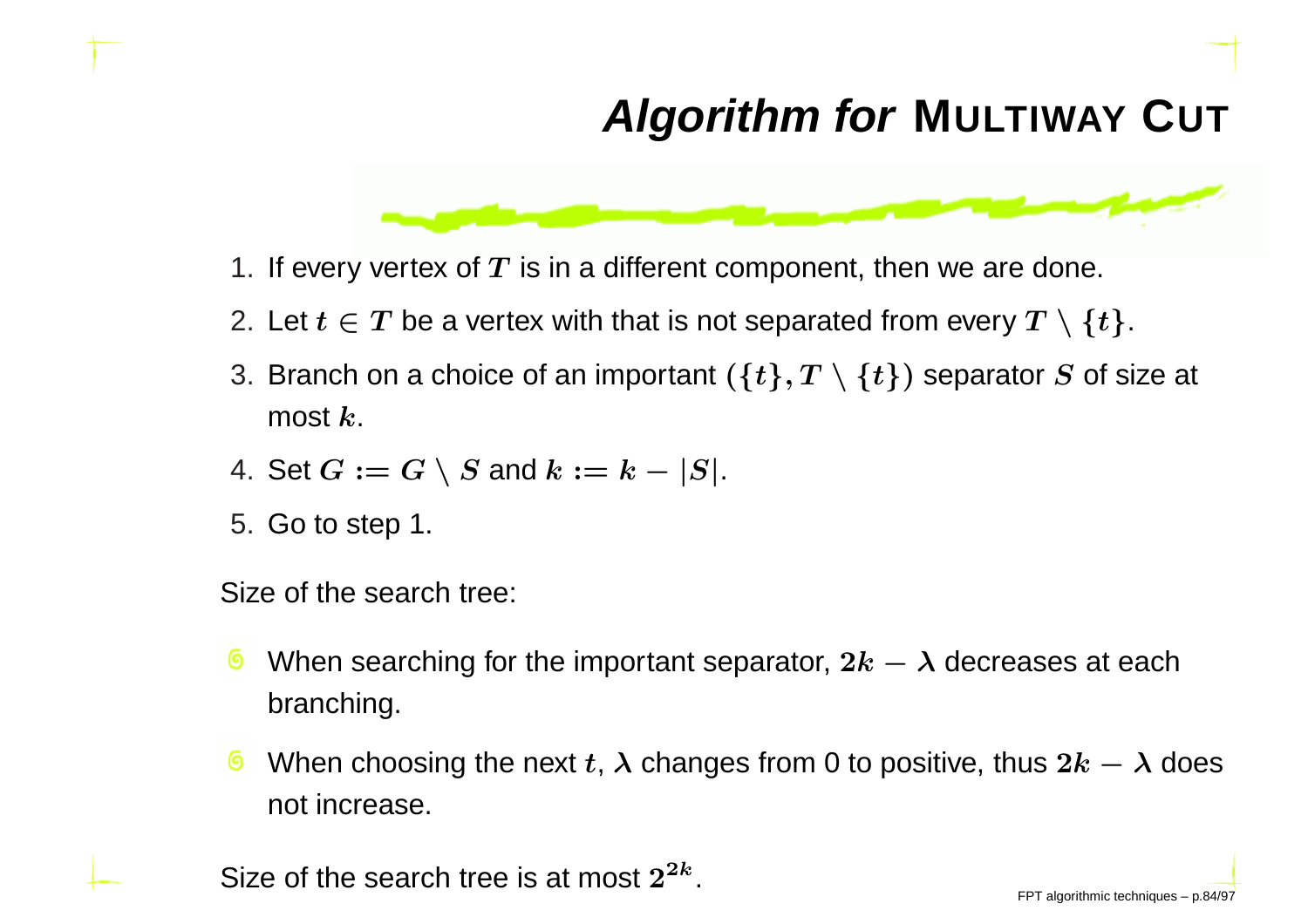#### **Other separation problems**



- Some other variants: ෧
	- $\left|T\right|$  as a parameter  $\Delta$
	- MULTITERMINAL CUT: pairs  $(s_1, t_1), \ldots, (s_\ell, t_\ell)$  have to be separated.  $\Delta$
	- Directed graphs $\Delta$
	- Planar graphs $\Delta$
- ෧ Useful for deletion-type problems such as DIRECTED FEEDBACK VERTEX SET (via iterative compression).
- Important separators: is it relevant for <sup>a</sup> given problem?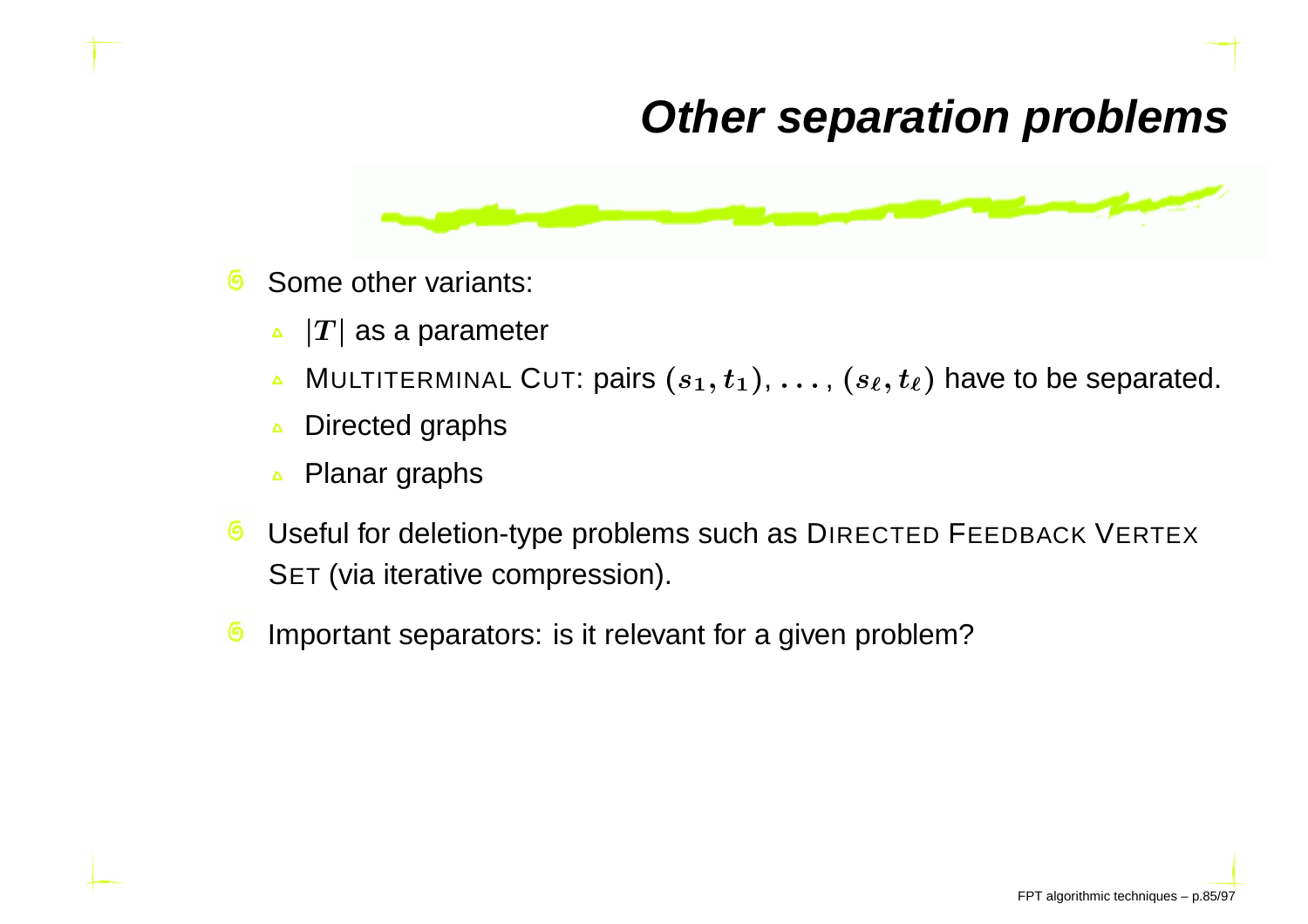### **Integer Linear Programming**

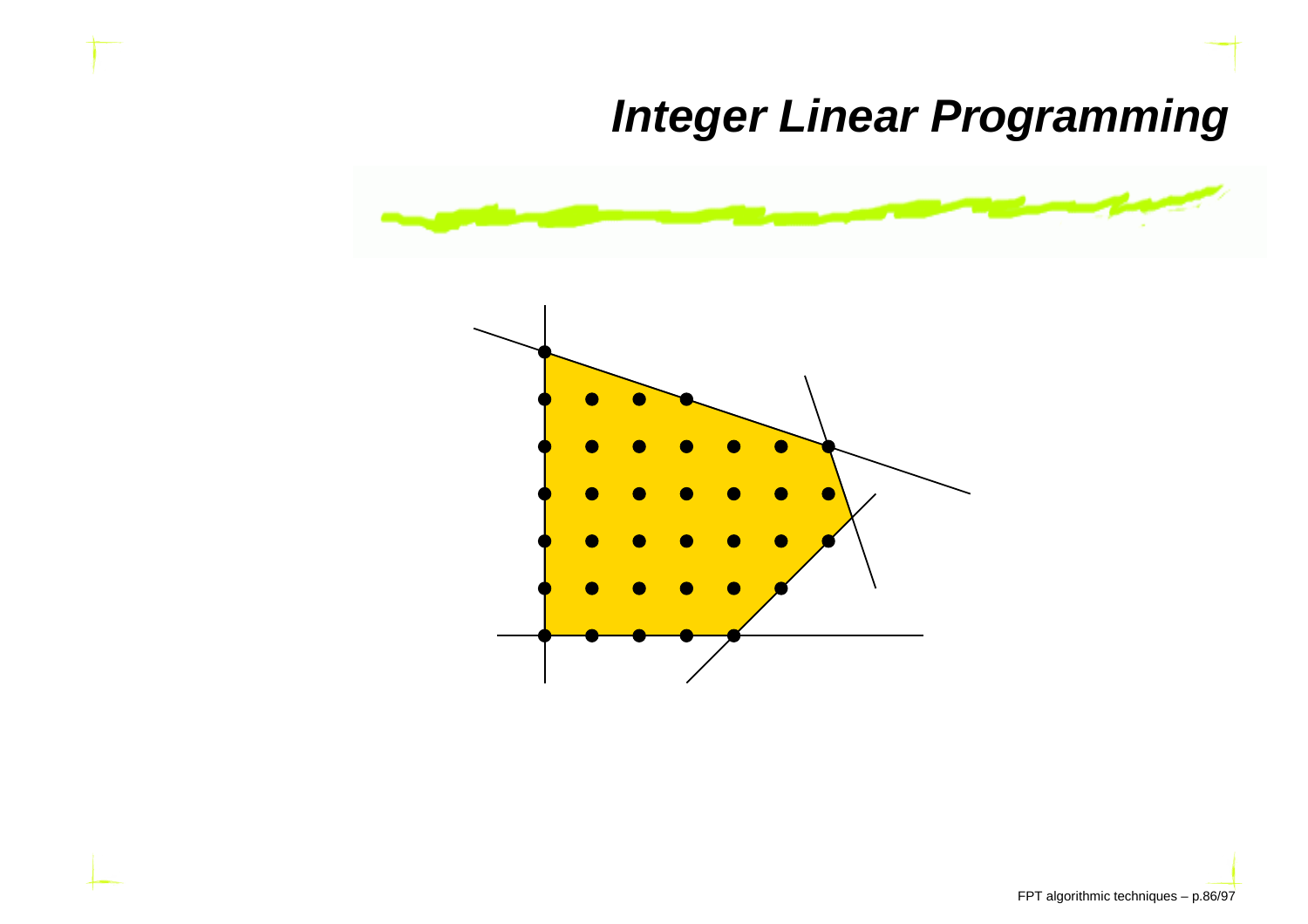### **Integer Linear Programming**



**Linear Programming (LP):** important tool in (continuous) combinatorial optimization. Sometimes very useful for discrete problems as well.

> $\max c_1x_1+c_2x_2+c_3x_3$ s.t. $x_1 + 5x_2 - x_3 \leq 8$  $2x_1-x_3\leq 0$  $3x_2 + 10x_3 \leq 10$  $x_1, x_2, x_3\in\mathbb{R}$

**Fact:** It can be decided if there is <sup>a</sup> solution (feasibility) and an optimum solutioncan be found in polynomial time.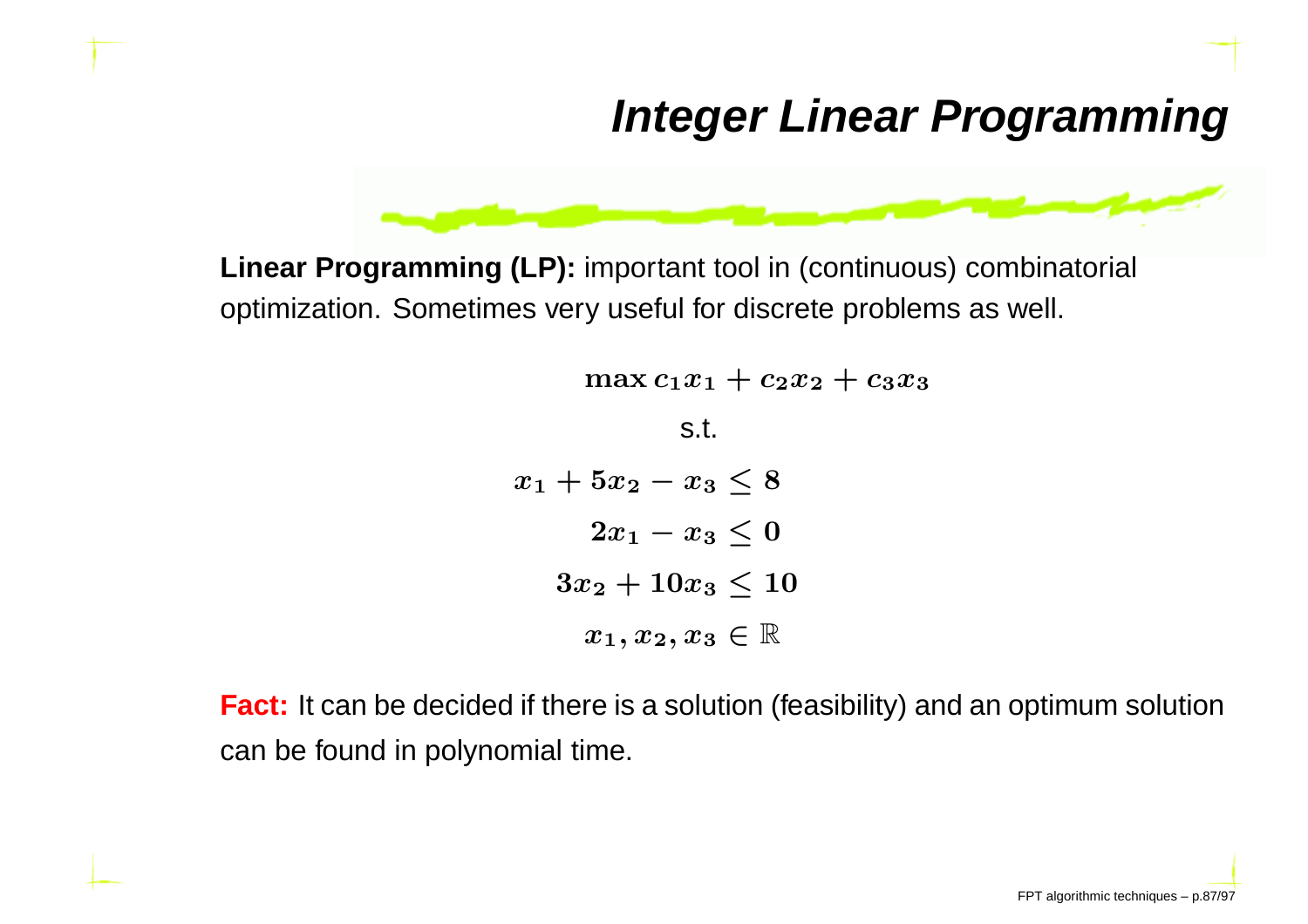### **Integer Linear Programming**



 $\boldsymbol{r}$  **Integer Linear Programming (ILP):** Same as LP, but we require that every  $x_i$ is integer.

Very powerful, able to model many NP-hard problems. (Of course, nopolynomial-time algorithm is known.)

**Theorem:** ILP with  $p$  variables can be solved in time  $p$  $^{O\left( p\right) }$   $\cdot$   $n$  $O(1)$  .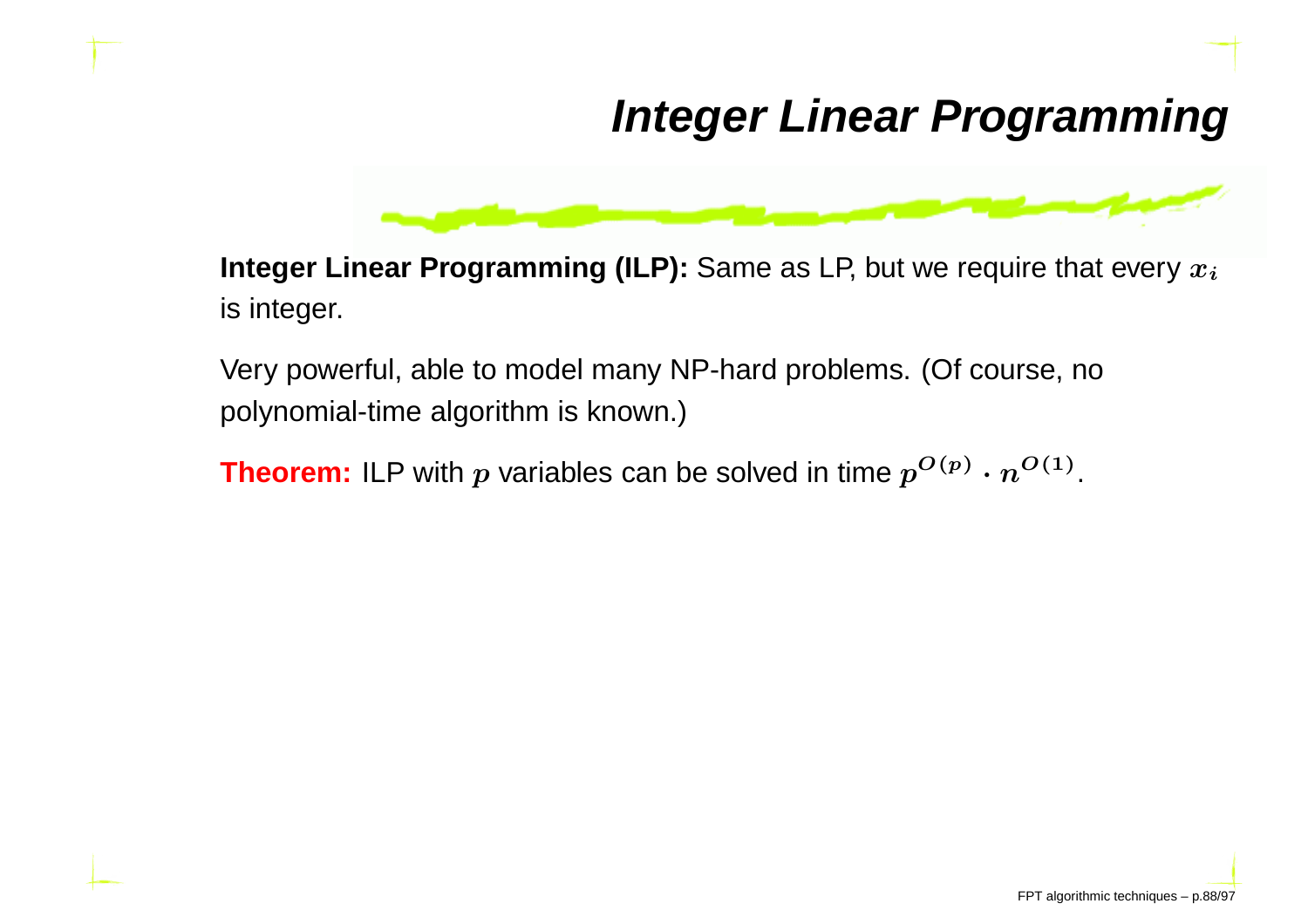### **CLOSEST <sup>S</sup>TRING**



**Task:** Given strings  $s_1, \ldots, s_k$  of length  $L$  over alphabet  $\Sigma$ , and an integer  $d$ , find a string  $s$  (of length  $L$ ) such that  $d(s,s_i) \leq d$  for every  $1 \leq i \leq k$ .

**Note:**  $d(s,s_i)$  is the Hamming distance.

**Theorem:** <code>CLOSEST</code> <code>STRING</code> parameterized by  $k$  is FPT. **Theorem:** CLOSEST <sup>S</sup>TRING parameterized by <sup>d</sup> is FPT. **Theorem:** CLOSEST <sup>S</sup>TRING parameterized by <sup>L</sup> is FPT. **Theorem:** CLOSEST STRING is NP-hard for  $\Sigma = \{0, 1\}$ .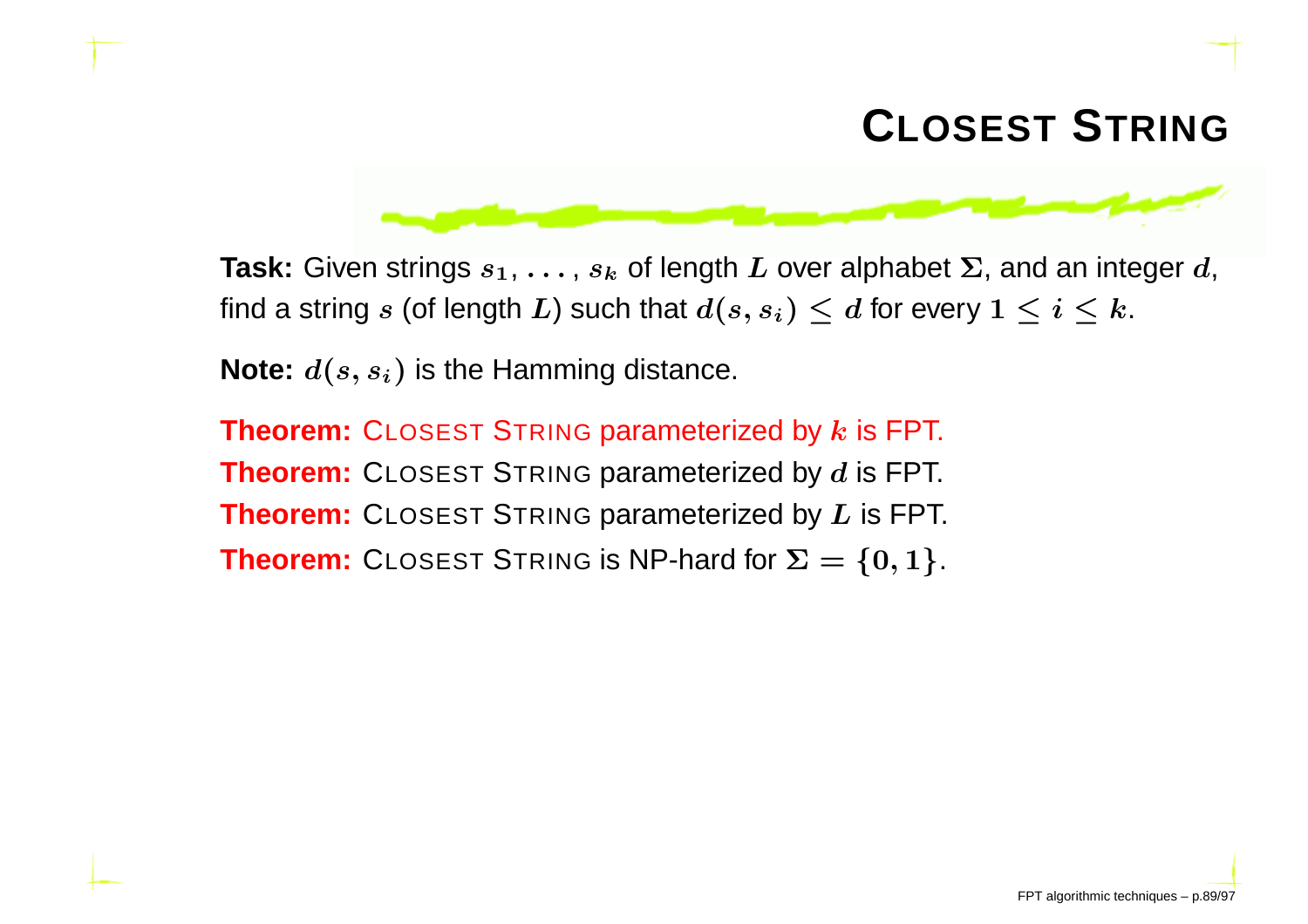### **CLOSEST <sup>S</sup>TRING**



- $s<sub>1</sub>$ CBDCCACBB
- $s<sub>2</sub>$ ABDBCABDB
- $\boldsymbol{s}_3$ CDDBACCBD
- $S_{\mathcal{A}}$ DDABACCBD
- $s<sub>5</sub>$ ACDBDDCBC

ADDBCACBD

Each column can be described by a partition  $\mathcal P$  of  $[k].$ 

The instance can be described by an integer  $c_{\mathcal{P}}$  for each partition  $\mathcal{P}$ : the number of columns with this type.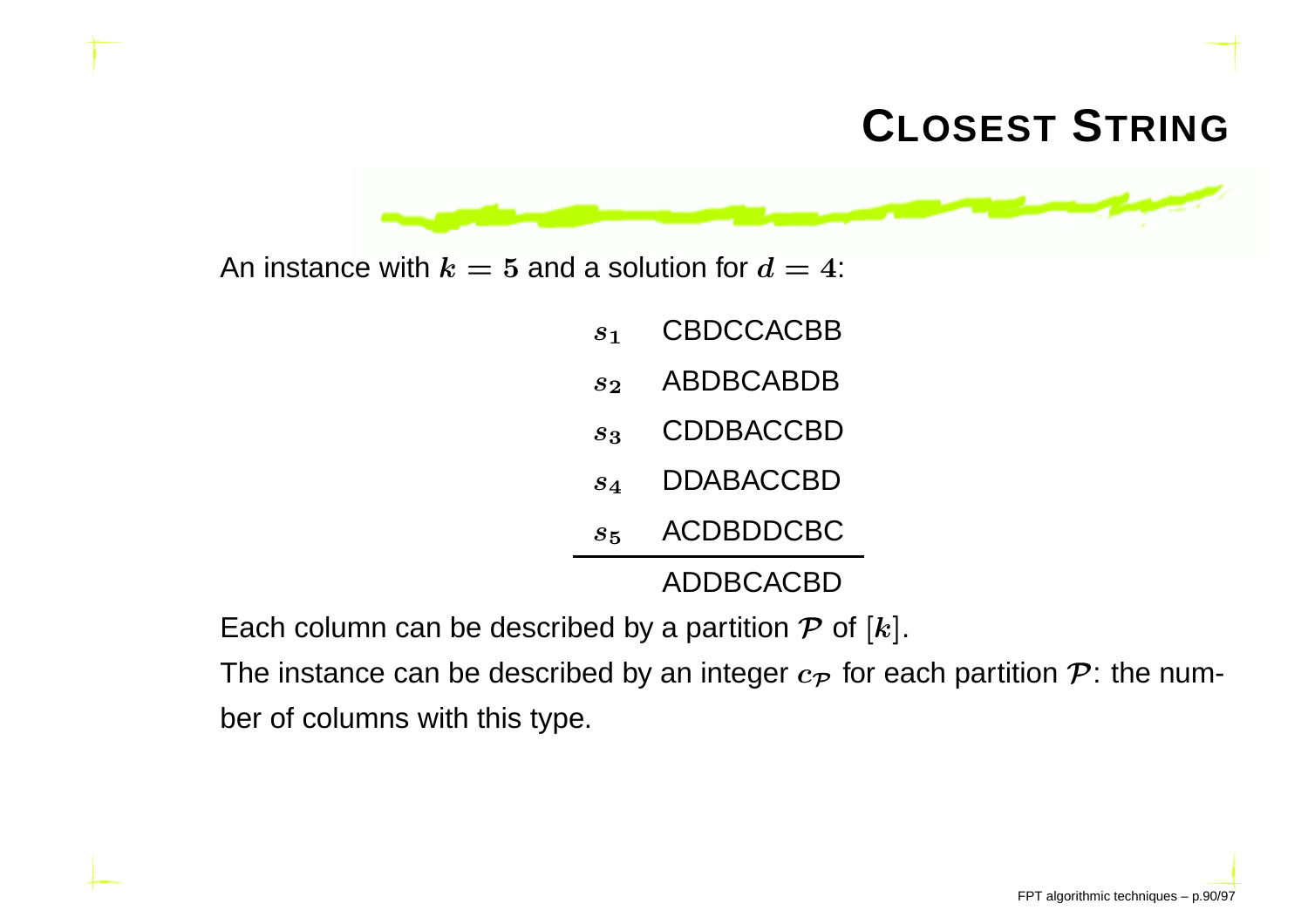### **CLOSEST <sup>S</sup>TRING**



**Describing a solution:** If  $C$  is a class of  $\mathcal{P}$ , let  $x_{\mathcal{P},C}$  be the number of type  $\mathcal{P}$ columns where the solution agrees with class  $\boldsymbol{C}.$ 

There is <sup>a</sup> solution iff the following ILP has <sup>a</sup> feasible solution:

$$
\sum_{C \in \mathcal{P}} x_{\mathcal{P},C} \leq c_{\mathcal{P}} \qquad \qquad \forall \text{partition } \mathcal{P}
$$
\n
$$
\sum_{i \notin C, C \in \mathcal{P}} x_{\mathcal{P},C} \leq d \qquad \qquad \forall 1 \leq i \leq k
$$
\n
$$
x_{\mathcal{P},C} \geq 0 \qquad \qquad \forall \mathcal{P}, C
$$

Number of variables is  $\leq B(k) \cdot k$ , where  $B(k)$  is the no. of partitions of  $[k]$  $\Rightarrow$  The ILP algorithm solves the problem in time  $f(k) \cdot n^{O(1)}.$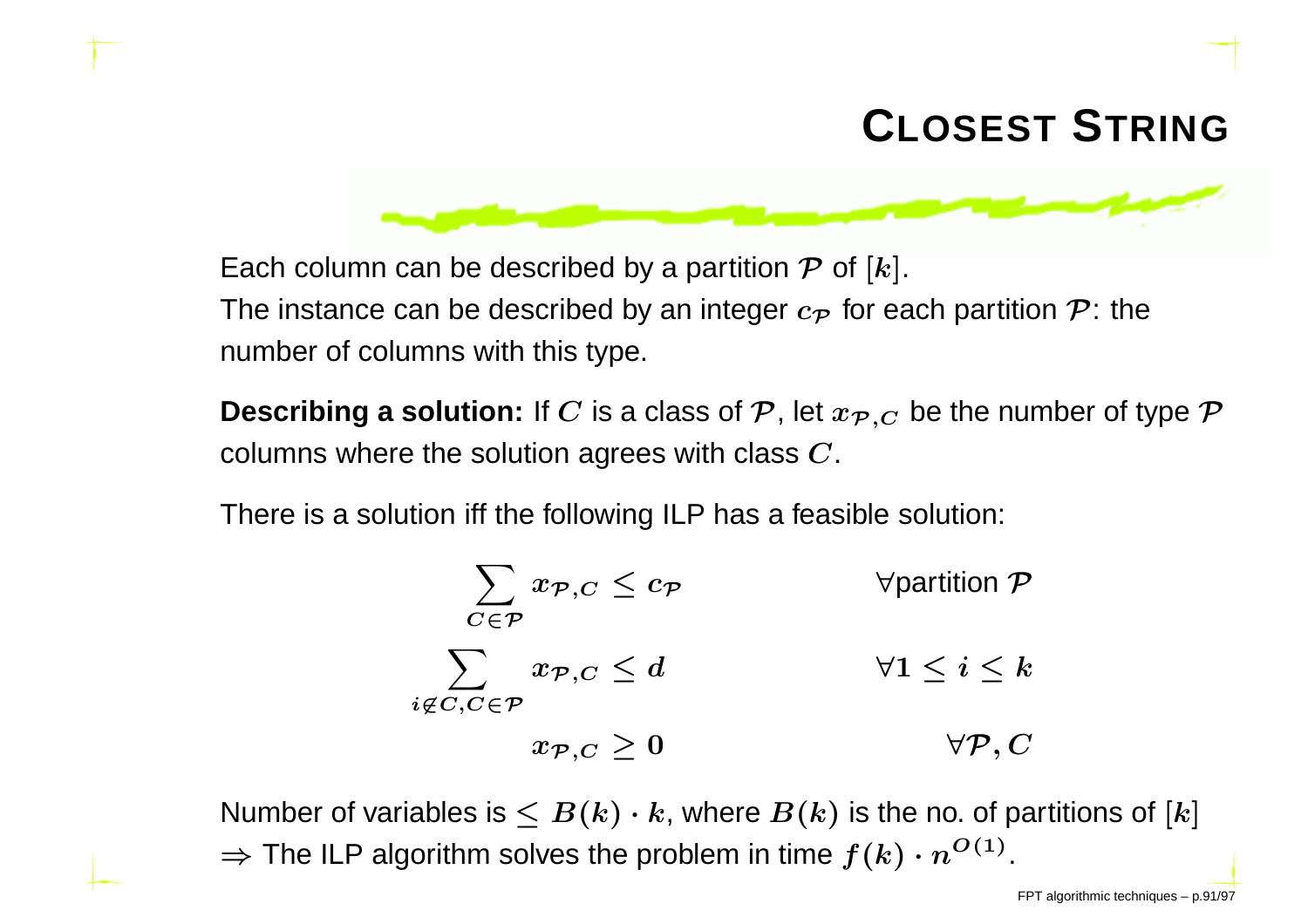#### **STEINERTREE**



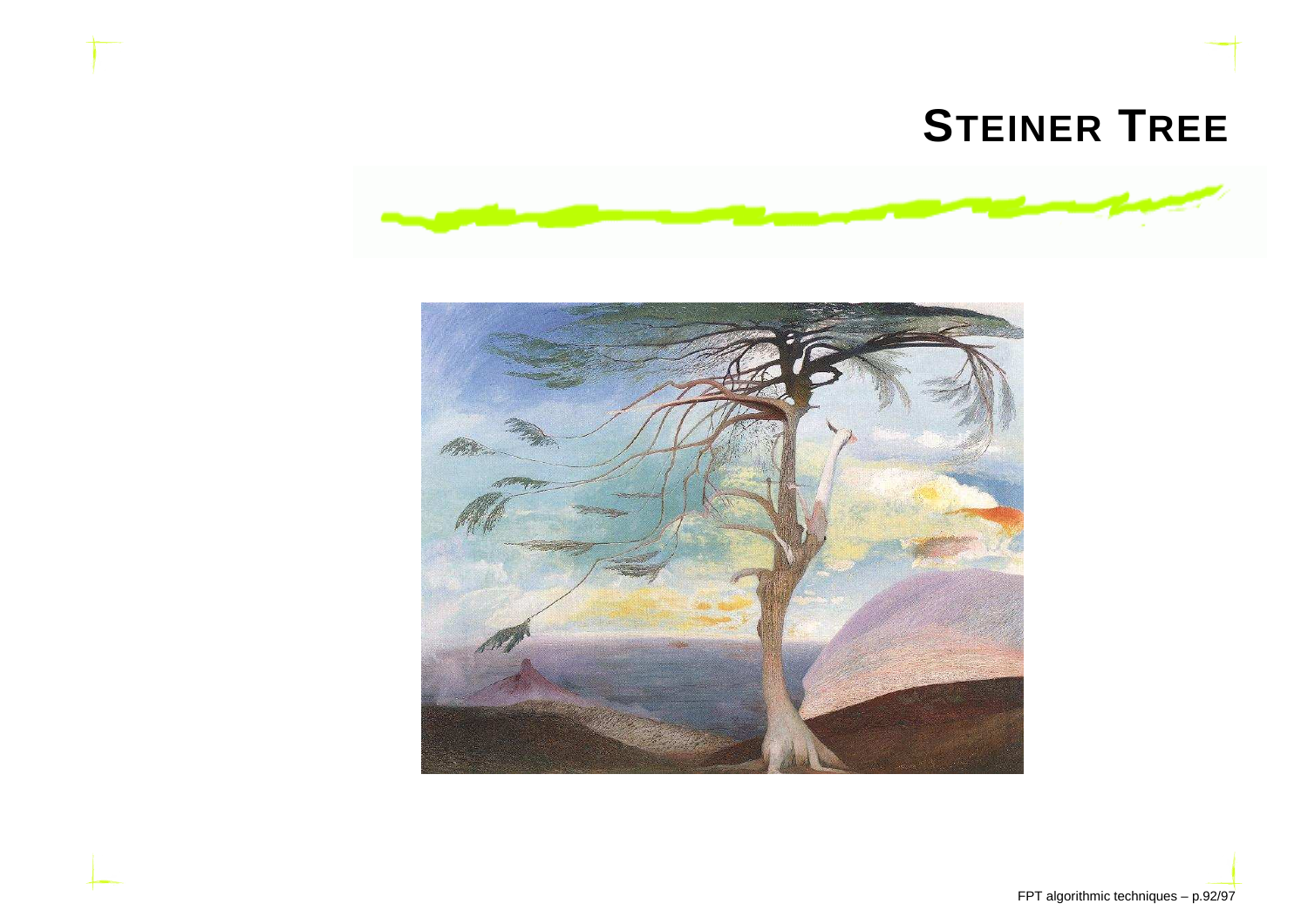

**Task:** Given <sup>a</sup> graph <sup>G</sup> with weighted edges and <sup>a</sup> set <sup>S</sup> of <sup>k</sup> vertices, find <sup>a</sup> tree  $T$  of minimum weight that contains  $\boldsymbol{S}.$ 



Known to be NP-hard. For fixed  $\boldsymbol{k},$  we can solve it in polynomial time: we can guess the Steiner points and the way they are connected.

**Theorem:** STEINER TREE is FPT parameterized by  $k = |S|$ .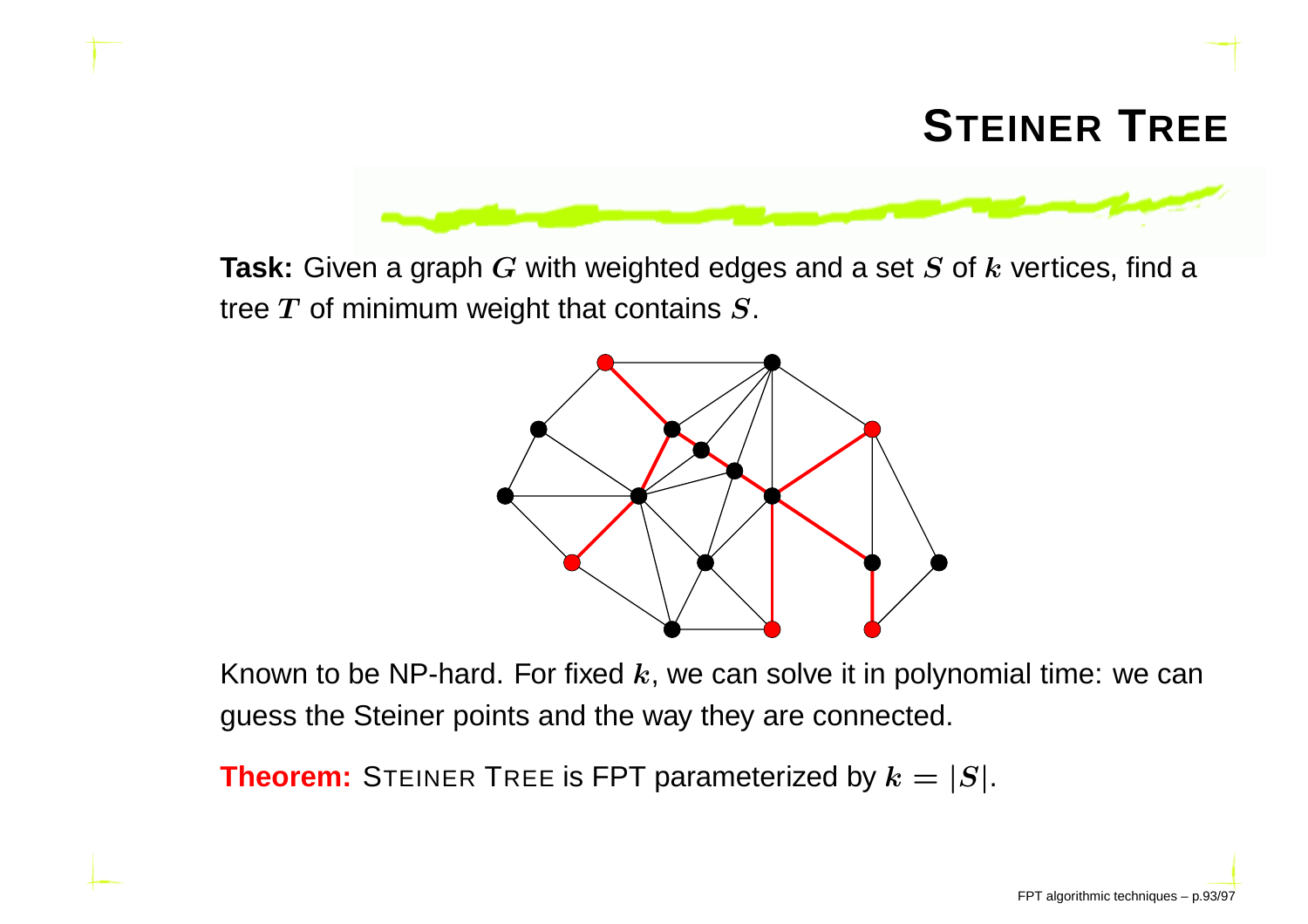

Solution by dynamic programming. For  $v\in V(G)$  and  $X\subseteq S,$ 

 $c(v,X) :=$  minimum cost of a Steiner tree of  $X$  that contains  $v$ 

 $d(u,v) := \textsf{distance of}\; u \;\textsf{and}\; v$ 

#### **Recurrence relation:**

$$
c(v,X)=\min_{\substack{u\in V(G)\\ \emptyset\subset X'\subset X}}c(u,X'\setminus u)+c(u,(X\setminus X')\setminus u)+d(u,v)
$$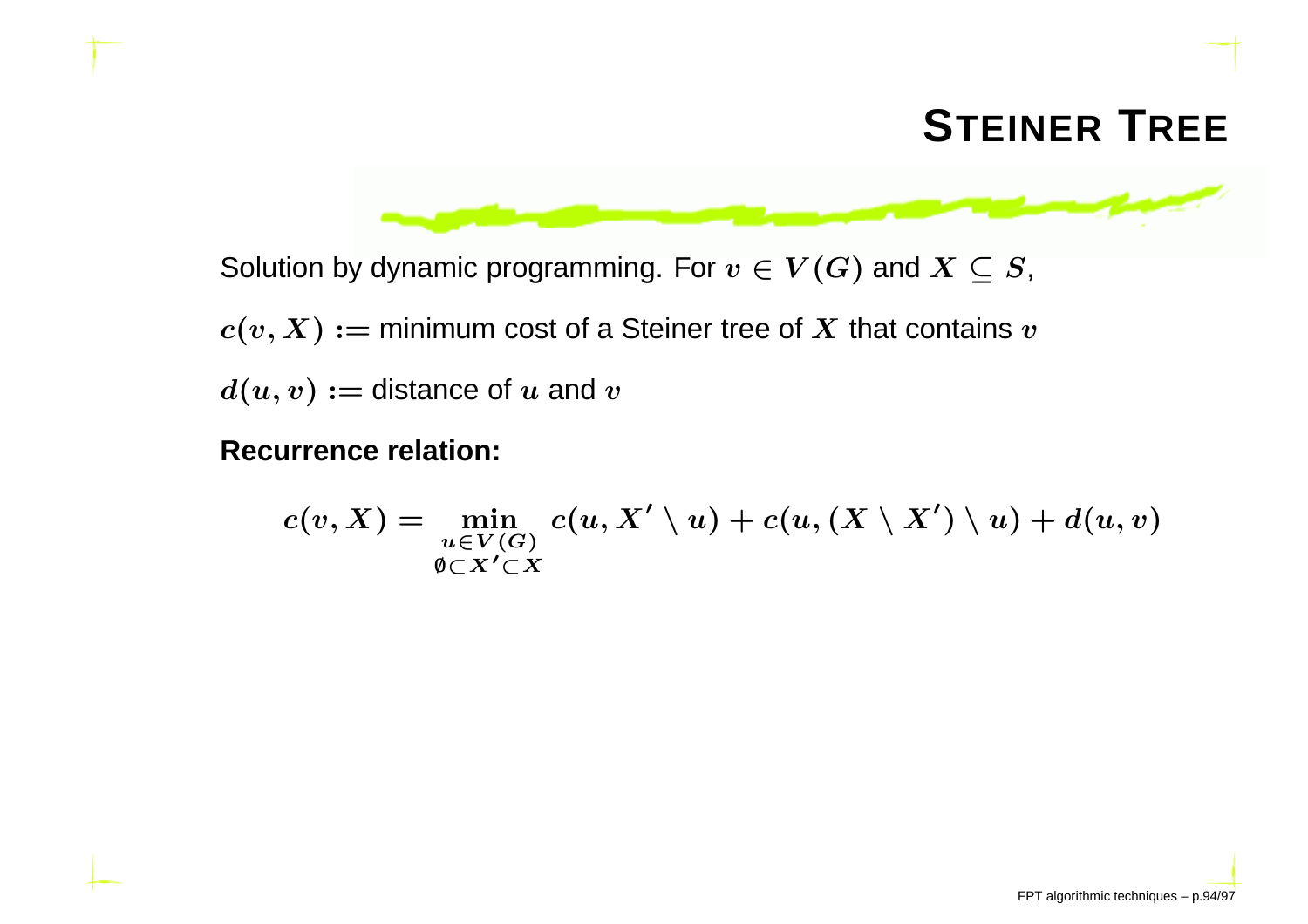## **STEINER <sup>T</sup>REE**



**Recurrence relation:**

$$
c(v,X)=\min_{\scriptsize \begin{matrix} u\in V(G)\\ \emptyset\subset X'\subset X\end{matrix}}c(u,X'\setminus u)+c(u,(X\setminus X')\setminus u)+d(u,v)
$$

 $\leq$ : A tree  $T_1$  realizing  $c(u,X'\setminus u)$ , a tree  $T_2$  realizing  $c(u, (X \setminus X') \setminus u)$ , and the path  $uv$  gives a (superset of a) Steiner tree of  $\boldsymbol{X}$  containing  $\boldsymbol{v}.$ 

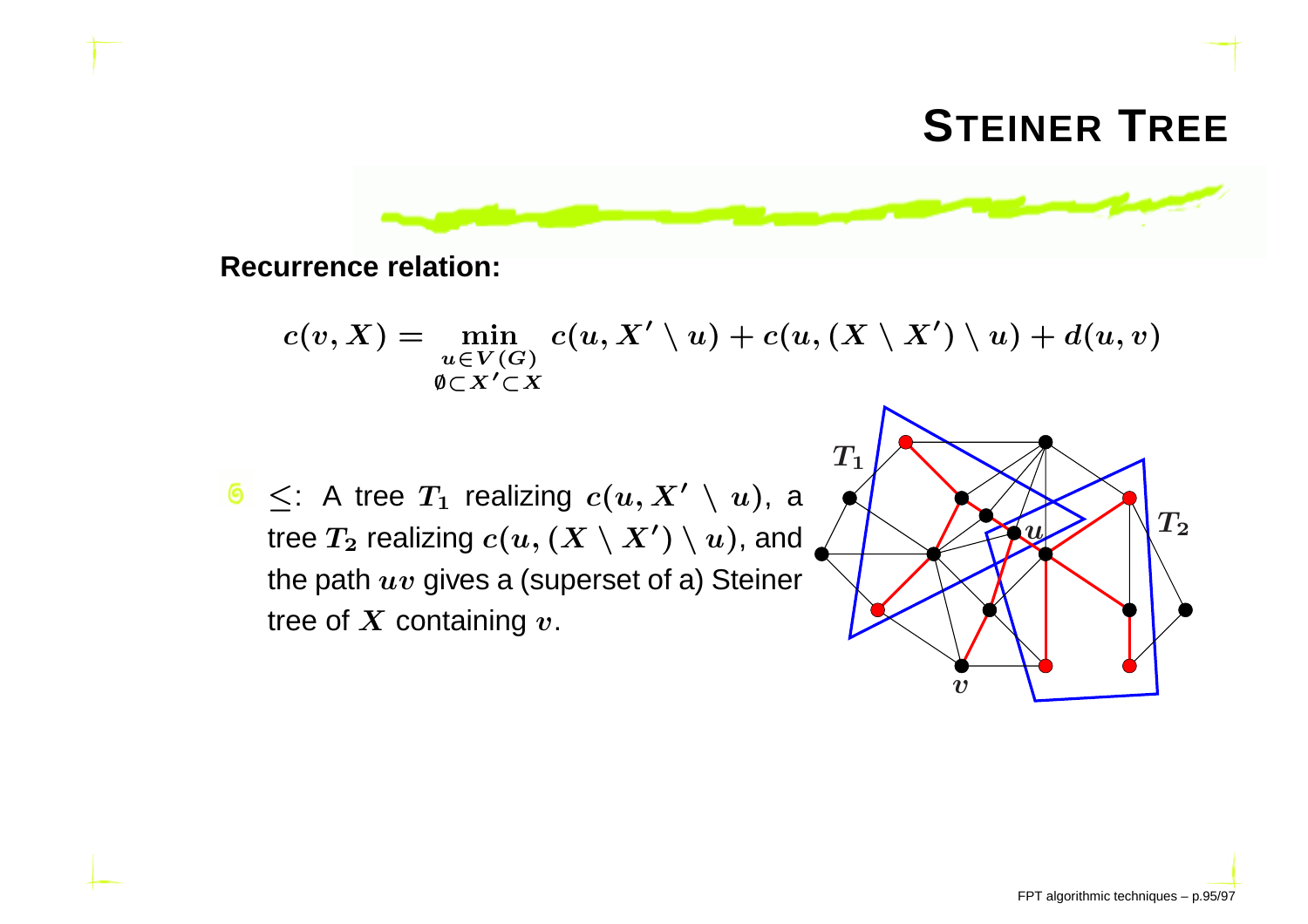## **STEINER <sup>T</sup>REE**



**Recurrence relation:**

$$
c(v,X)=\min_{\substack{u\in V(G)\\ \emptyset\subset X'\subset X}}c(u,X'\setminus u)+c(u,(X\setminus X')\setminus u)+d(u,v)
$$

 $\geq$ : Suppose  $T$  realizes  $c(v,X)$ , let  $T'$  be the minimum subtree containing  $\boldsymbol{X}.$  Let  $\boldsymbol{u}$ be a vertex of  $T'$  closest to  $v.$  If  $|X|>1,$ then there is a component  $C$  of  $T \setminus u$  that contains a subset  $\emptyset \subset X' \subset X$  of termi-<br>relatives  $\pi$  is the disjoint union of a trac nals. Thus  $\overline{T}$  is the disjoint union of a tree containing  $X'\setminus u$  and  $u$ , a tree containing  $(X \setminus X') \setminus u$  and  $u$ , and the path  $uv$ .  $v$ 

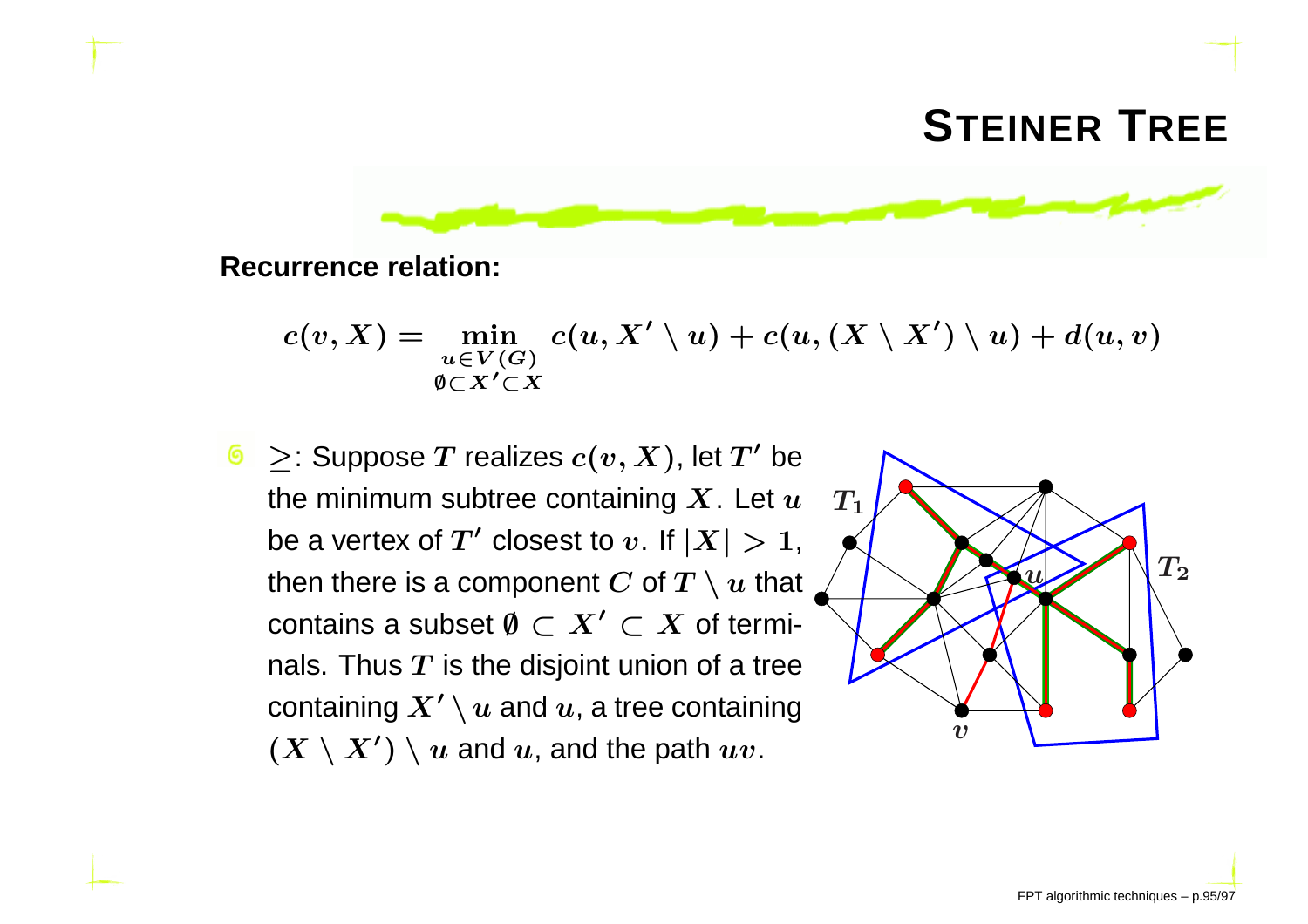# **STEINER <sup>T</sup>REE**



**Recurrence relation:**

$$
c(v,X)=\min_{\scriptsize \begin{matrix} u\in V(G)\\ \emptyset\subset X'\subset X\end{matrix}}c(u,X'\setminus u)+c(u,(X\setminus u)\setminus X')+d(u,v)
$$

#### **Running time:**

 $2^k|V(G)|$  variables  $c(v,X)$ , determine them in increasing order of  $|X|.$ Variable  $c(v,X)$  can be determined by considering  $2^{\vert X \vert}$  cases. Total number of cases to consider:

$$
\sum_{X \subseteq T} 2^{|X|} = \sum_{i=1}^k \binom{k}{i} 2^i \le (1+2)^k = 3^k.
$$

Running time is  $O^*(3^k).$ 

**Note:** Running time can be reduced to  $O^*(2^k)$  with clever techniques.